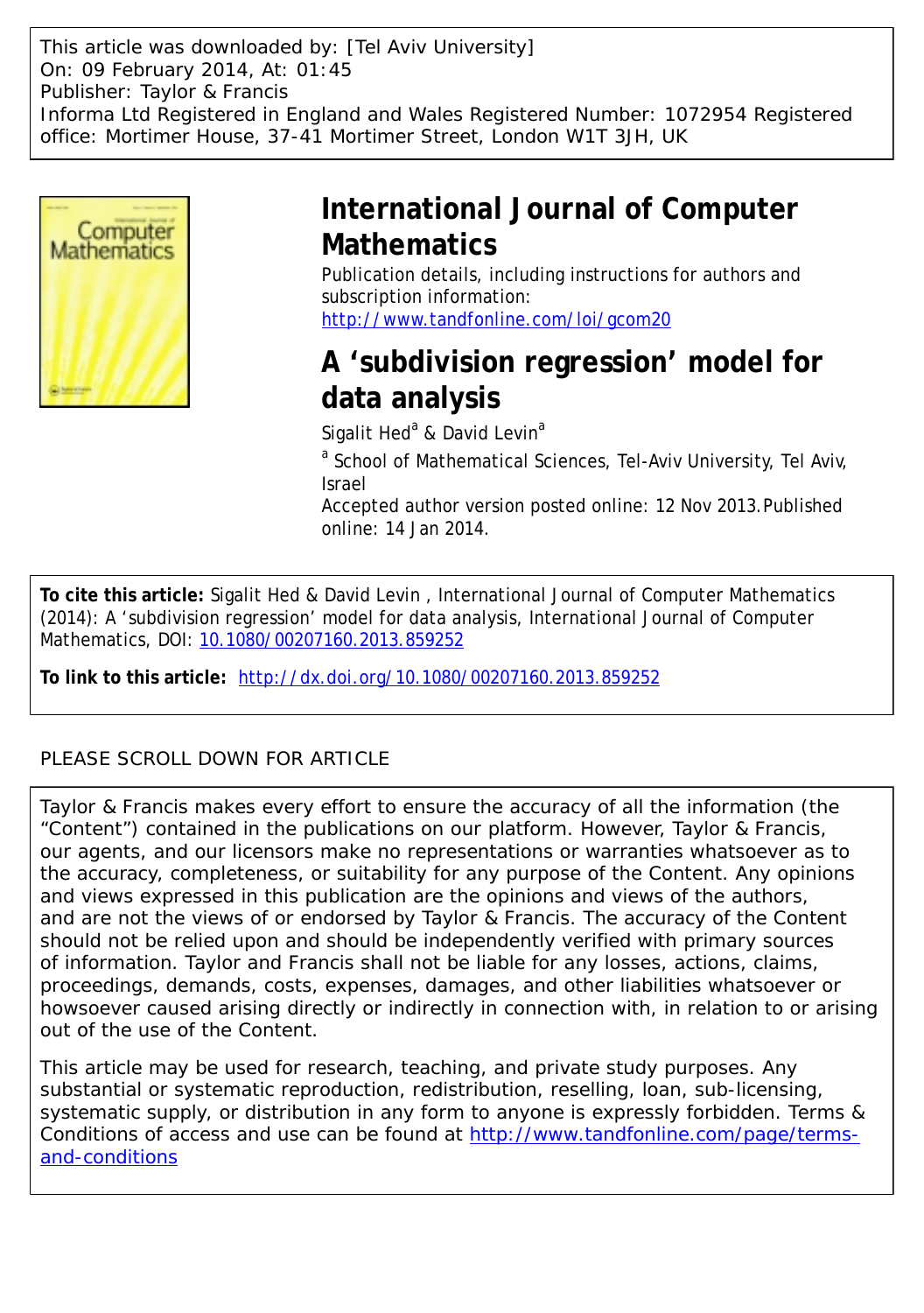

# **A 'subdivision regression' model for data analysis**

Sigalit Hed<sup>∗</sup> and David Levin

*School of Mathematical Sciences, Tel-Aviv University, Tel Aviv, Israel*

(*Received 20 March 2013; revised version received 1 June 2013; second revision received 16 October 2013; accepted 18 October 2013*)

Subdivision schemes are multi-resolution methods used in computer-aided geometric design to generate smooth curves or surfaces. We propose two new models for data analysis and compression based on subdivision schemes:

(a) The 'subdivision regression' model, which can be viewed as a special multi-resolution decomposition. (b) The 'tree regression' model, which allows the identification of certain patterns within the data.

The paper focuses on analysis and mentions compression as a byproduct. We suggest applying certain criteria on the output of these models as features for data analysis. Differently from existing multi-resolution analysis methods, these new models and criteria provide data features related to the schemes (the filters) themselves, based on a decomposition of the data into different resolution levels, and they also allow analysing data of non-smooth functions and working with varying-resolution subdivision rules. Finally, applications of these methods for music analysis and other potential usages are mentioned.

**Keywords:** subdivision schemes; multi-resolution analysis and approximation; trees; patterns; symmetry

*2010 AMS Subject Classifications*: 65D05; 65D10; 65D17; 65D18; 65D25

#### **1. Introduction**

#### **1.1** *Background and contribution*

Subdivision schemes, and specifically binary subdivision schemes (BSS), are methods used to *generate* and represent smooth curves and surfaces by an iterative process of refinement [\[3,4](#page-30-0)]. This paper proposes new methods for exploiting the subdivision process for data *analysis* and compression. These methods are developed from recent *synthesis* methods, as follows.

Hed and Levin [\[9](#page-30-0)] laid an infrastructure for new synthesis techniques using subdivision schemes. That paper proposed two dual 'subdivision rules trees', the 'primal rules tree' and the 'adjoint rules tree', as arrangements of the subdivision rules that exemplify the multi-resolution nature of the scheme through decomposition into 'resolution levels' and 'shifts' and improve the convergence and smoothness analysis of subdivision schemes [\[8\]](#page-30-0). In [\[9\]](#page-30-0), a 'varying-resolution'synthesis model is proposed based on these rules trees, a model which generalizes the standard subdivision process and allows a controlled generation of patterns. Hed and Levin [\[9\]](#page-30-0) additionally proposed

<sup>∗</sup>Corresponding author. Email: [sigalit.hed.hakim@math.tau.ac.il](mailto:sigalit.hed.hakim@math.tau.ac.il)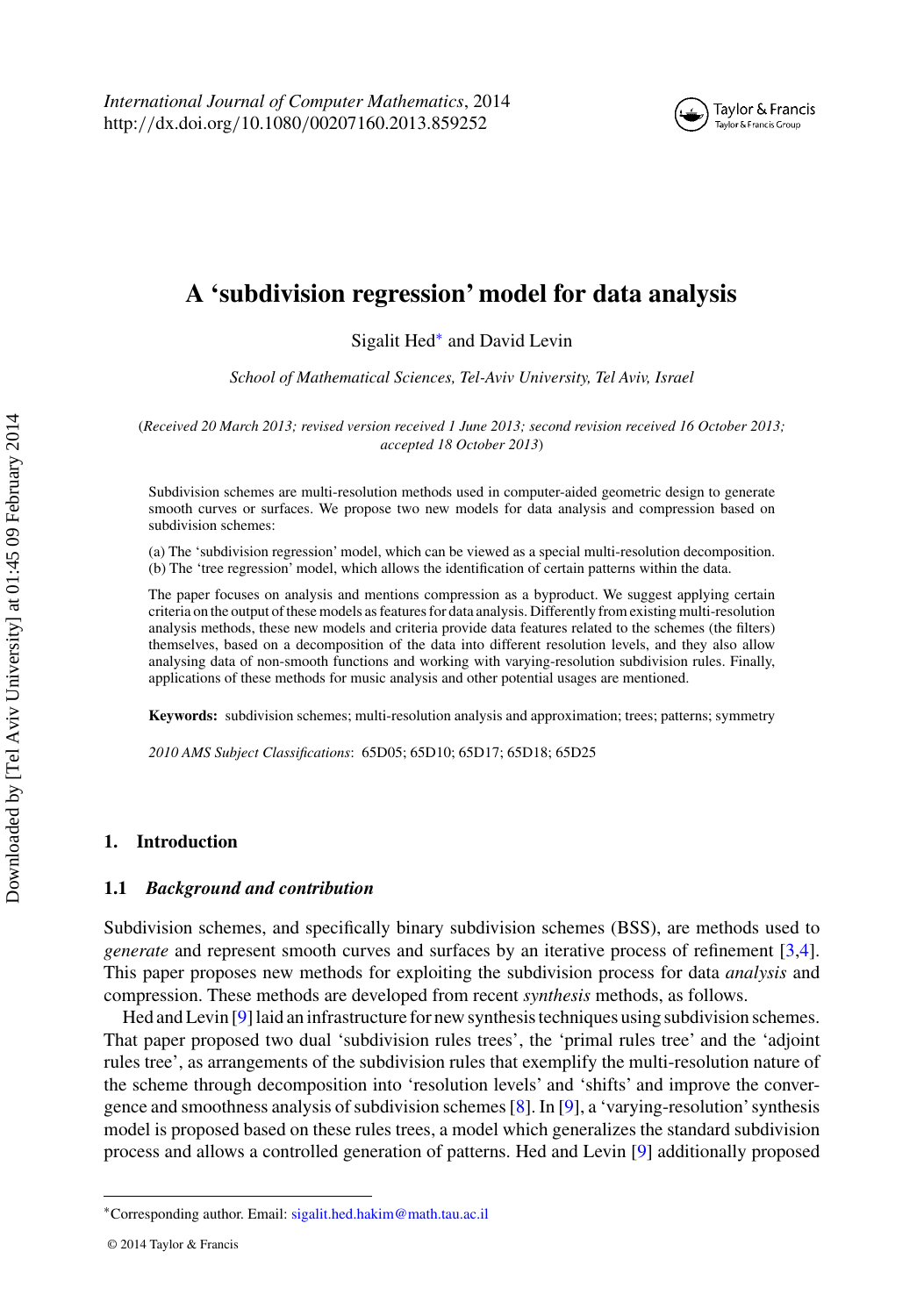#### <span id="page-2-0"></span>2 *S. Hed and D. Levin*

the 'generalized perturbed schemes' synthesis model, which provides an alternative multiresolution analysis (MRA) representation and a flexible method for adding details to the refined data. Both models yield modified schemes that maintain structural similarity with the original schemes.

In this paper, we go a step further and suggest using the above properties of subdivision schemes for the analysis and compression of data, focusing here on the analysis aspect. Based on the synthesis models described above, we develop respective analysis models, the 'subdivision regression' and the 'tree regression', which allow the extraction of new features of the data, and that can be used for compression. These new models differ from existing MRA and subdivision methods; first, subdivision schemes are traditionally used for synthesis purposes, whereas we propose here using them for analysis. Second, as opposed to various wavelet transforms [\[18\]](#page-30-0) and reverse subdivision [\[19\]](#page-30-0), which do offer analysis methods, our methods extract from the given data some parameters related to the filters themselves, namely to the subdivision operator, based on a decomposition of the data into different resolution levels. The creation of these varyingresolution levels is a crucial phase of the analysis process, and it is based on anchor values selected as representatives of the given data. As such, this phase is generally dependent on the specific application involved. As will be explained, the models proposed are based on an inversion of the subdivision process that is different from the traditional reverse subdivision. In addition to the general value of the analysis models proposed in this paper, these models also have musical realizations and are used to yield methods for music analysis  $[8,10]$ .<sup>1</sup>

The paper is structured as follows. In the rest of this section, we give the mathematical background and related work. In Sections [2](#page-5-0) and [3,](#page-10-0) we propose the 'subdivision regression' and the 'tree regression'analysis models, respectively, while reviewing briefly the synthesis models in [\[9](#page-30-0)]. In Section [4,](#page-15-0) we discuss some extensions to the new analysis models. In Section [5,](#page-19-0) we propose criteria applied on these models that can serve as more compact features for analysis. In Section [6,](#page-21-0) some generalizations of the models are proposed for future development. In Section [7,](#page-26-0) we describe the applications for music analysis and suggest potential applications in other areas. Section [8](#page-29-0) provides a summary.

# **1.2** *Subdivision schemes*

In the following, we briefly review rudiments of *scalar* (univariate) subdivision schemes [\[3,5\]](#page-30-0) while emphasizing their relevance to the paper.

*Mask, rules and iterations of subdivision schemes.* Given a set of coarse values on the integers *f*<sup>0</sup> = { $f_i^0$ }<sub>*i*∈Z</sub> ⊂ R, a BSS operator *S* recursively generates refined values  $f^k = {f_i^k}$ <sub>*i*</sub>∈Z ⊂ R at refined resolution levels  $k \geq 0$  on the grid  $\{2^{-k}i\}_{i \in \mathbb{Z}}$ . The scheme *S* refines  $f^k$ , yielding a new set of values,  $f^{k+1} = Sf^k$ , on a doubly finer grid,  $\{2^{-(k+1)}i\}_{i\in\mathbb{Z}}$ . The initial set of values,  $f^0$ , forms the 'control points' and recursively  $\{f^k = S^k f^0\}_{k=1}^\infty$ , such that iteration *k* of the scheme,  $S^k$ , generates, or corresponds to, the refined data forming the 'fine points' at resolution levels  $k, f<sup>k</sup>$ . An *interpolatory* subdivision scheme (ISS) additionally satisfies  $f_i^k = f_{2i}^{k+1}$ ,  $i \in \mathbb{Z}$ ,  $k \in \mathbb{Z}_+$ .

In case of a linear subdivision operator, the scheme hereby, denoted by  $S_p$ , is represented by a mask  $p = \{p_i : j \in \mathbb{Z}\}\subseteq \mathbb{R}$ . The refinement is defined through the mask by

$$
f_i^{k+1} = (S_p f^k)_i = \sum_{j \in \mathbb{Z}} p_{i-2j} f_j^k.
$$
 (1)

For a general mask  $p = {p_j}_{j=m_1}^{m_2} \subseteq \mathbb{R}$ , with size (cardinality)  $|p| = m_2 - m_1 + 1$ , denote its support by  $\zeta(p) = [m_1, m_2]$  and the size of the support by  $|\zeta(p)| = m_2 - m_1 = |p| - 1$ . We concentrate on masks with finite support  $|\zeta(\boldsymbol{p})| < \infty$ .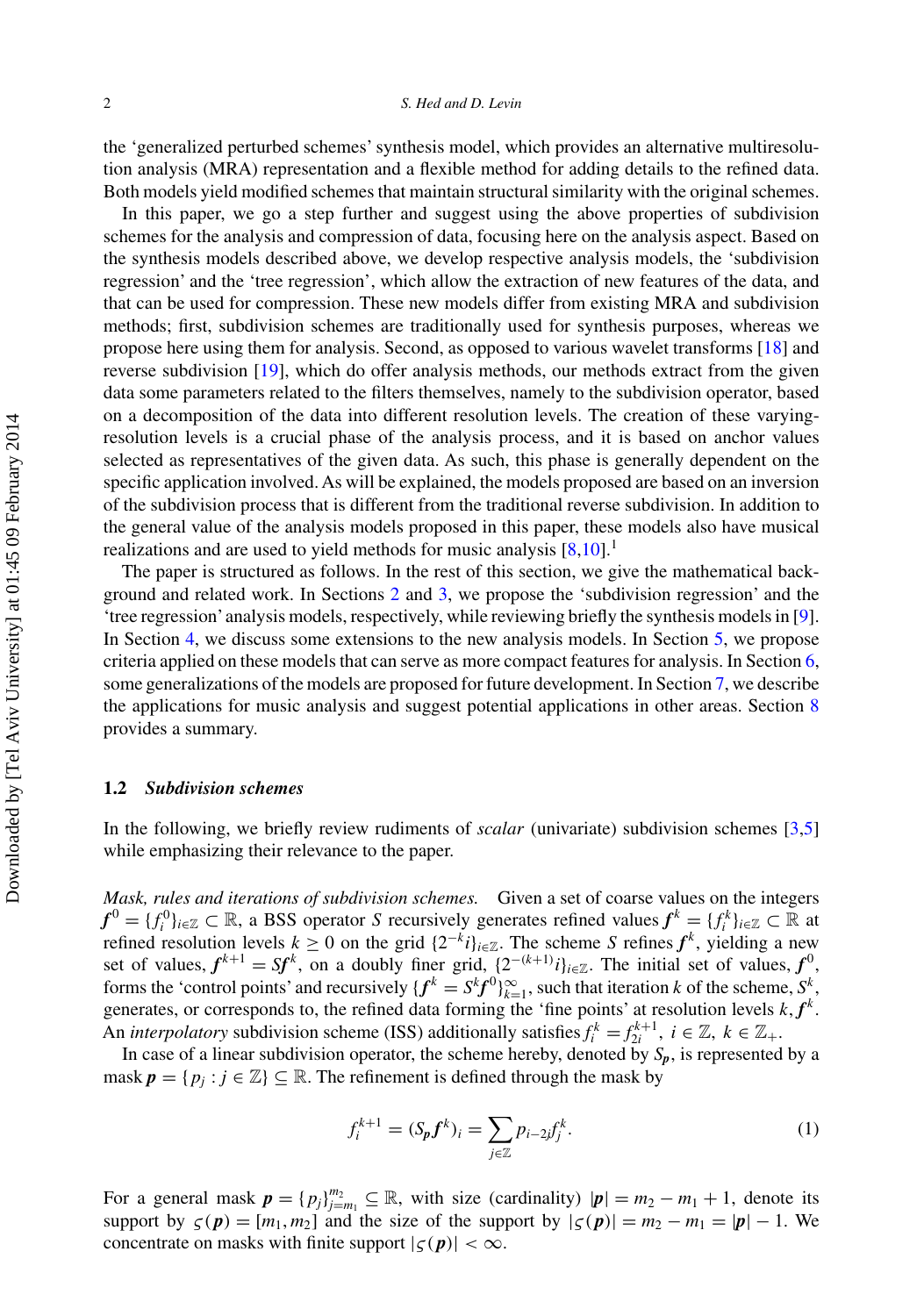<span id="page-3-0"></span>Equation [\(1\)](#page-2-0) has an alternative formulation as a convolution or a matrix operation:

$$
f^{k+1} = S_p f^k = p \star [f^k]^\uparrow,
$$
\n(2a)

$$
f^{k+1} = \mathbf{P}f^k,\tag{2b}
$$

where  $P \equiv P(p) = {P_{i,j}}_{i,j \in \mathbb{Z}} \subseteq \mathbb{R}$ , s.t.  $P_{i,j} = p_{i-2j}$ , 2 and  $[v]$ <sup> $\uparrow$ </sup> is the up-sampling-by-2 of the vector *v*.  $p \star [f^k]^{\uparrow}$  is the convolution of (the mirror of) *p* with the data  $f^k$  after up-sampling-by-2. Equation (2a) can be split into two convolution equations, by splitting  $p$  into two interlaced 'rules' (filters),  $p_{\{r\}}$ :

$$
f^{k+1,r} = p_{\{r\}} \star f^k, \quad r = 0, 1,
$$
\n(3a)

$$
f^{k+1,r} \equiv [f^{k+1}]_r^{\downarrow},\tag{3b}
$$

$$
\boldsymbol{p}_{\{r\}} \equiv [\boldsymbol{p}]_r^{\downarrow},\tag{3c}
$$

where  $[v]_r^{\downarrow} \equiv \{v_{2j+r}, j \in \mathbb{Z}\}, r = 0, 1$ , is the *r*-shifted down-sampling-by-2 of the vector *v*. The two rules  $p_{(0)}$  and  $p_{(1)}$  are responsible for a single refinement iteration ( $L = 1$ ), where rule  $p_{(0)}$ transfers to the new values and  $p_{(1)}$  transfers to the in-between values on the next, doubly finer, grid. Subdivision schemes with general division number *d* (e.g. ternary) can be described by *d* (e.g. three) basic rules by appropriate extensions of Equation (3) and the grid subdivisions. For interpolatory scheme,  $\boldsymbol{p}_{\{0\}} = \boldsymbol{\delta}$ , the Kronecker delta  $\boldsymbol{\delta} = \delta_0 = {\delta_{i,0}}_{i \in \mathbb{Z}}$ .

A *stationary* subdivision scheme,  $S_p$ , can be represented by a (seed) mask  $p = \{p_j : j \in \mathbb{Z}\} \subseteq \mathbb{R}$ and satisfies  $f^{k+1} = S_p f^k$ . In a *non-stationary* scheme, the mask is dependent on the iteration, namely,  $\mathfrak{p} = {\{p_k\}}, k \in \mathbb{Z}_+$  and  $f^{k+1} = S_{p_k}f^k$ . In a *non-uniform* scheme, the mask is additionally dependent on the location, namely,  $\mathfrak{p} = \{p_{(k,j)}\}, k \in \mathbb{Z}_+, j \in \mathbb{Z}$  and  $(f^{k+1})_j = S_{p_{(k,j)}} f^k$  [\[15](#page-30-0)]. A *symmetric* scheme *S*<sup>*p*</sup> satisfies  $p_j = p_{-j}$ ,  $\forall j \in \mathbb{Z}$ .

The *L*-iterated operator  $S_p^{\vec{L}}$ ,  $L \in \mathbb{Z}_+$ , satisfies  $f^{k+L} = S_p^L f^k$ , where  $f^k$  are called the control(/coarse) points(/data) and  $f^{k+L}$  the fine(/refined) points(/data).<sup>3</sup>  $S_p^L$  is represented by the mask  $p^{(L)} = p \star [p^{(L-1)}]^\uparrow = \{p_j^{(L)} : j \in \mathbb{Z}\} \subseteq \mathbb{R}$ , where  $p^{(0)} \equiv \delta$ . The operation of  $S_p^L$  is defined by the mask  $p^{(L)}$ , as follows:

$$
f_i^{k+L} = (S_p^L f^k)_i = \sum_{j \in \mathbb{Z}} p_{i-2^L j}^{(L)} f_j^k.
$$
 (4)

In a non-stationary scheme, the *L*-iterated operator is  $S_{\mathfrak{p}}^{(L,k)}$ , with the matrix  $\mathbf{P}^{(L,k)}$  s.t.

$$
f^{k+L} = \mathbf{P}^{(L,k)} f^k. \tag{5}
$$

Equation (4) can be written by  $2^L$  rules:<sup>4</sup>

$$
f_{j2^{L}+r}^{k+L} = \sum_{i \in \mathbb{Z}} p_{i2^{L}+r}^{(L)} f_{j-i}^{k}, \quad 0 \le r < 2^{L}.\tag{6}
$$

Equation (6) is the basis for the dual rules trees and the 'varying-resolution' proposed in [\[9](#page-30-0)], which, in turn, are the basis for the 'tree regression' model proposed here.

*Limit function and smoothness.* Denote by  $f^k(t)$  the piecewise linear interpolating function satisfying  $f^k(j2^{-k}) = f_j^k$ . Define the limit function (if it exists) of the subdivision process as  $f(t) = \lim_{k \to \infty} f^k(t) = (S_p^{\infty} f^0)(t)$ . In an *interpolatory* scheme  $f(2^{-k}j) = f^k(j2^{-k}) = f^k_j$ .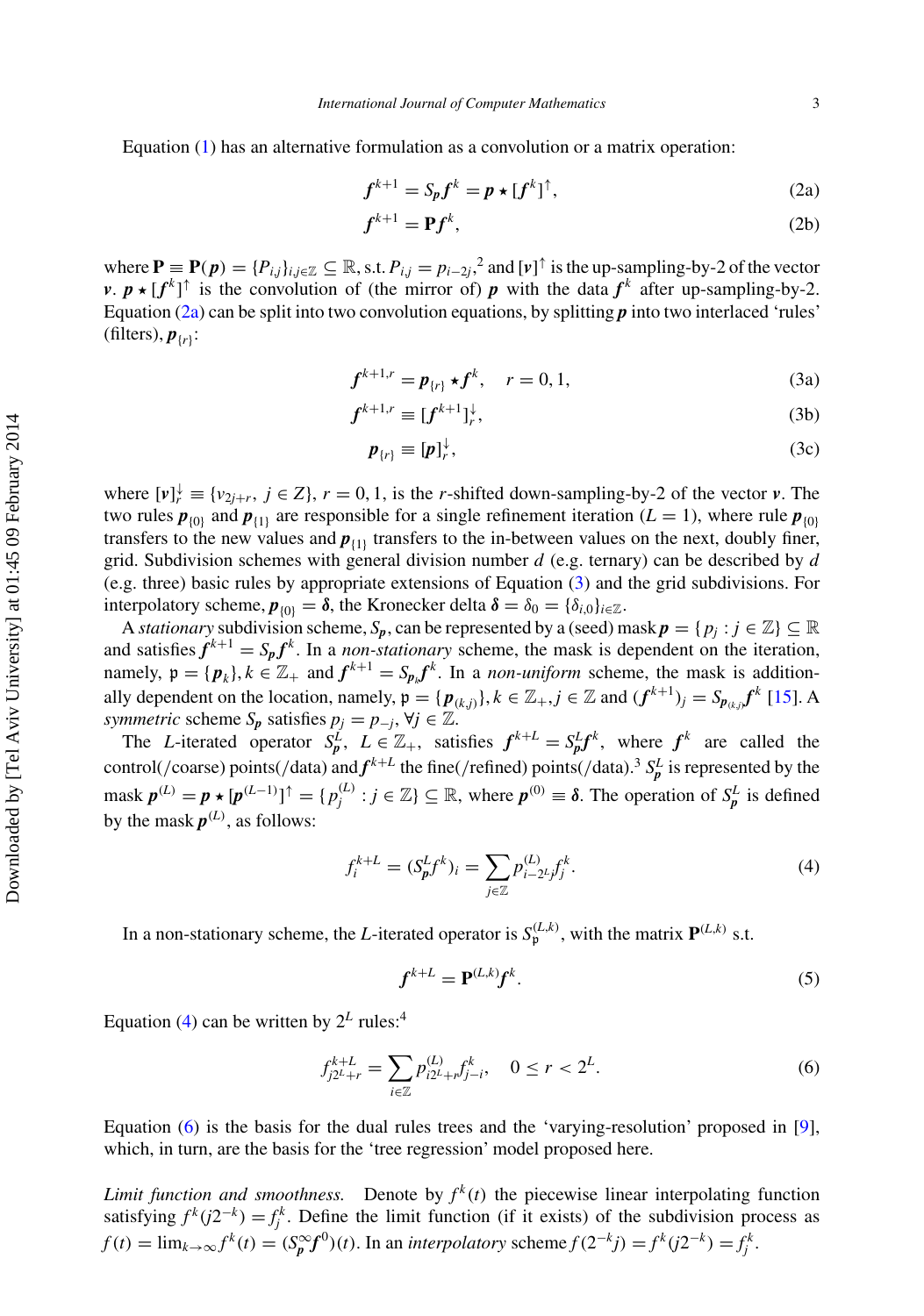<span id="page-4-0"></span>The scheme  $S_p$  is said to be  $C^d S S$  if the limit function satisfies  $f \in C^d$  (has *d* smooth derivatives). From [\[3,5](#page-30-0)], the following two conditions, Equations (7a) and (7b), imply that there exists a limit function satisfying  $f(t) \in C^d(\mathbb{R})$ , that is,  $S_p$  is  $C^dSS$ 

$$
p_{(d)}(1) = 2, p_{(d)}(-1) = 0,\t\t(7a)
$$

$$
||S_{q(d)}^{L}||_{\infty} < 1 \quad \text{(contractivity)},\tag{7b}
$$

where  $q(d)$  is the mask of the differences of the *d*-divided differences [\[3,5\]](#page-30-0).

*Perturbed subdivision schemes.* A *perturbed* scheme has a *tension* parameter controlling its smoothness [\[5](#page-30-0)]. For example, the four-point interpolatory scheme [\[4](#page-30-0)] is a symmetric perturbation to the linear interpolation scheme  $p = \{\frac{1}{2}, 1, \frac{1}{2}\}\$  by a tension parameter  $\omega$ 

$$
\mathbf{p} \equiv \mathbf{p}(\omega) = \{-\omega, 0, \frac{1}{2} + \omega, 1, \frac{1}{2} + \omega, 0, -\omega\},\tag{8}
$$

and the six-point interpolatory scheme [\[20](#page-30-0)] is a symmetric perturbation by *θ* to the four-point scheme (8) with  $\omega = \frac{1}{16}$ 

$$
\mathbf{p} \equiv \mathbf{p}(\theta) = \{ \theta, 0, \frac{-1}{16} - 3\theta, 0, \frac{9}{16} + 2\theta, 1, \frac{9}{16} + 2\theta, 0, \frac{-1}{16} - 3\theta, 0, \theta \}. \tag{9}
$$

Hed and Levin [\[9](#page-30-0)] proposed the 'generalized perturbed schemes' synthesis model underlying the 'subdivision regression'model proposed in this paper, pointed out its relation to MRA and showed how it can be used conveniently to control the details of the refined data.

*Subdivision schemes and MRA.* Recall that Equation [\(4\)](#page-3-0) for  $L = 1$  can be written as Equation [\(2\)](#page-3-0). In this operation, as clarified already, the coarse points  $f<sup>k</sup>$  and the matrix **P** are given, whereas the fine points  $f^{k+1}$  are the unknown yielded by them.

The subdivision (forth) operation may be reversed [\[19\]](#page-30-0), such that the fine points  $f^{k+1}$  and the matrix **P** are given, whereas the coarse points  $f^k$  are the unknown yielded by them. That reverse (back) operation works by finding the solution to the least-squares system in Equation [\(2b\)](#page-3-0)

$$
\mathbf{P} \mathbf{f}^k \simeq \mathbf{f}^{k+1},\tag{10a}
$$

$$
f^k = \mathbf{P}^\dagger f^{k+1},\tag{10b}
$$

where  $M^{\dagger} = (M^{\mathrm{T}}M)^{\dagger}M^{\mathrm{T}}$  denotes the Moore–Penrose pseudo-inverse of the matrix M.

Now, these subdivision operation in Equation  $(2b)$  (or Equation  $(10b)$ ) and its reverse operation in Equation (10b) may be extended to include differences*/*noise and associated with MRA reconstruction and decomposition, respectively, or with displaced subdivision [\[13\]](#page-30-0). These reconstruction and decomposition (under mutual orthogonality  $P^{T}Q = 0$ ) are

$$
f^{k+1} = \mathbf{P}f^k + \mathbf{Q}d^k
$$
 reconstruction (synthesis), (11)

$$
(a) fk = P\daggerfk+1,(b) dk = Q\daggerfk+1, (12)
$$
 orthogonal decomposition (analysis). (12)

 $f^k$  (low resolution data) is the minimum norm solution to the least-squares system in Equation (10a) yielded by the matrix  $P^{\dagger}$  and minimizing the error  $Qd^k$  in Equation (11), and  $d^k$  (high-resolution data) is the differences representing the least-squares error vector. In [\[19](#page-30-0)], the traditional reverse subdivision problem is hence formulated by Equation  $(10a)$  and solved by Equation (12).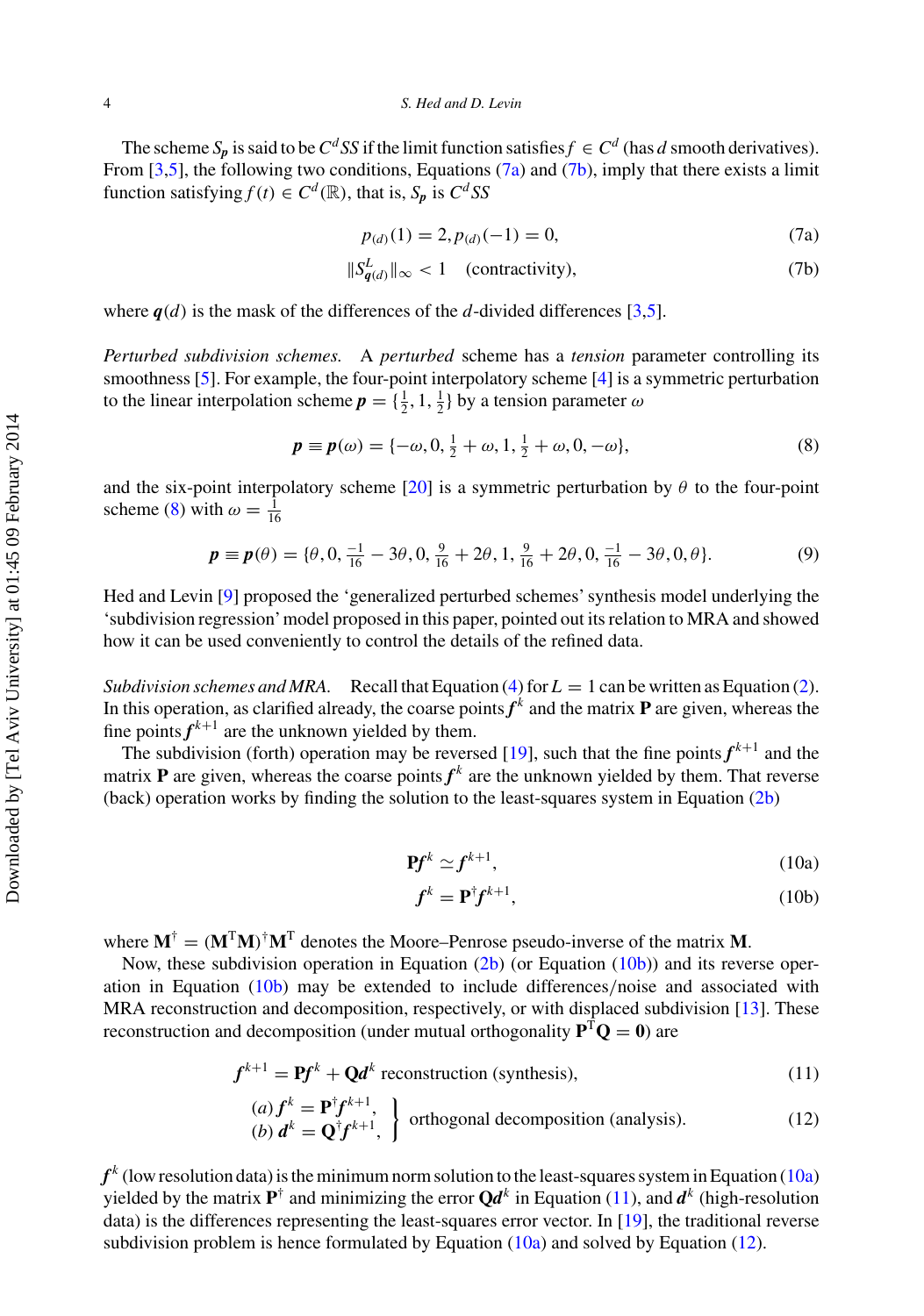<span id="page-5-0"></span>In [\[8,9](#page-30-0)], the primal and the dual rules (or matrices) trees are shown to extend the standard MRA synthesis (inverse wavelet transform, Equation [\(11\)](#page-4-0)) and analysis (wavelet transform, Equation [\(12\)](#page-4-0)) cascades, respectively. The 'generalized perturbed schemes' synthesis model [\[9\]](#page-30-0) and the 'subdivision regression' analysis model (here, Section 2) are associated with these MRA synthesis and analysis, respectively. The 'varying-resolution' synthesis model [\[9](#page-30-0)] and the 'tree regression'analysis model (here, Section [3\)](#page-10-0) extend these models, by allowing further the synthesis and analysis of varying-resolution data using varying-resolution subdivision rules.

In this paper, we propose an inversion of the subdivision process (the 'inverse problem') that is different from the reverse subdivision or wavelet transform: in our case, when referring to Equation [\(10a\)](#page-4-0), the operator **P** is the unknown, rather than the coarse points  $f^k$ .

# **1.3** *Related work*

As mentioned, we propose models for data analysis and compression based on subdivision schemes. Other MRA methods, such as wavelet transform and its inverse [\[18](#page-30-0)], related subdivision compression methods [\[11,16](#page-30-0)] and reverse subdivision [\[7,12,19\]](#page-30-0), analyse and compress data using specific fixed filters, finally yielding coarser data and displacements. However, our methods analyse and compress the given (fine) data using some sparse (coarse) data, finally yielding the filters themselves, related in this sense to subdivision fitting.

The problem of fitting a surface to a given set of points using subdivision schemes serves in 3D graphics for editing, compression and rendering [\[17](#page-30-0)] and for image processing and compression [\[1\]](#page-30-0). The underlying assumption in these works is that the given surface is approximately an offset of a smooth surface, hence assuming specific schemes of strict properties. Our analysis methods relax this smoothness assumption, and also allow varying-resolution subdivision rules. By introducing such flexibility, a wider class of data sets, which may have fractal nature [\[6](#page-30-0)], might still be expressible as a displaced subdivision.

#### **2. The 'subdivision regression' model**

In the following, we present the 'subdivision regression'analysis model reverting the 'generalized perturbed scheme' synthesis model proposed in [\[9\]](#page-30-0). We begin with a special case (Section 2.1) and then generalize it to a model for reconstructing **P** from  $f^{k+1}$  and  $f^k$  (Sections [2.2](#page-6-0) and [2.3\)](#page-7-0). In Section [2.4,](#page-8-0) we discuss models extracting the mapping between  $f^k$  and  $f^{k+L}$  and in Section [2.5](#page-10-0) we discuss the reconstruction of the data.

# **2.1** *Preliminary example: extracting the '4–6 point' scheme*

The following example relates to the 4–6 point scheme [\[9](#page-30-0)], and it conveys part of the incentive for the 'subdivision regression' model. Some terms used in this example (e.g. 'template masks' and 'tension vector parameter') are explained formally later.

Choose the *template masks*  $\phi^{[1]} = {\frac{1}{2}, 1, \frac{1}{2}}$  and  $\phi^{[2]} = \{-1, 0, 1, 0, 1, 0, -1\}$ , and a *tension vector parameter*  $\omega = {\omega, \theta}$  (or  $\omega = {1, \omega, \theta}$ ), the 4–6 *point scheme* is the two-tension parameters scheme

$$
p(\omega) = p(\{\omega, \theta\}) = p(\omega) + \theta \phi^{[3]} = \phi^{[1]} + \omega \phi^{[2]} + \theta \phi^{[3]},
$$
(13a)

$$
\mathbf{P}(\omega) = \mathbf{P}(\{\omega, \theta\}) \equiv \mathbf{P}(\mathbf{p}(\{\omega, \theta\})) = \mathbf{P}(\mathbf{p}(\omega)) + \theta \mathbf{P}(\mathbf{\phi}^{[3]}),
$$
\n(13b)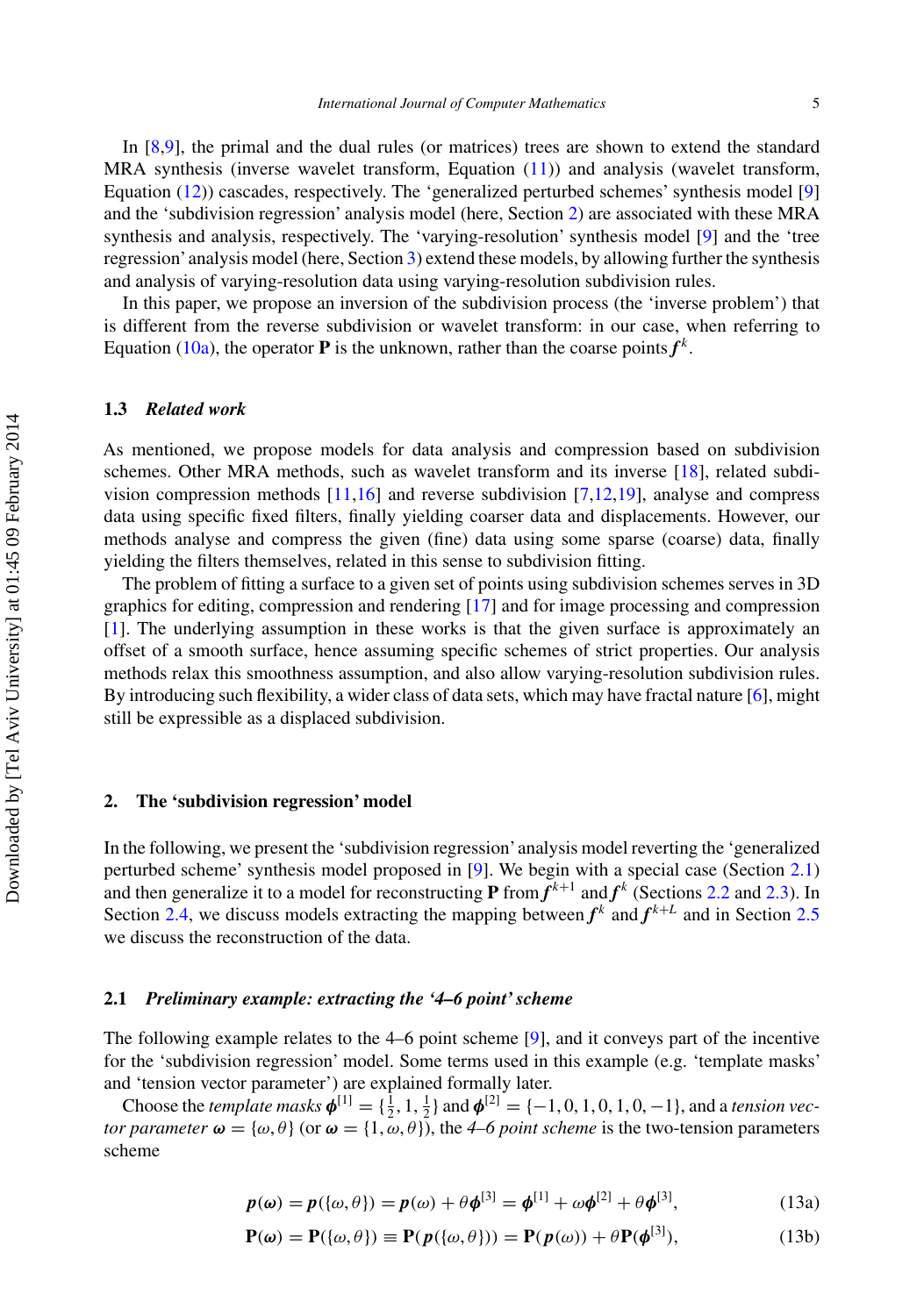#### <span id="page-6-0"></span>6 *S. Hed and D. Levin*

with subdivision matrix  $P(p)$ , s.t.  $P_{i,j} = p_{i-2j}$ , satisfying Equation [\(2b\)](#page-3-0).  $p(\{\frac{1}{16}, 0\})$ , the 4-point mask at  $\omega = \frac{1}{16}$ , reproduces  $\pi_3$  (cubics) and  $p(\{\frac{1}{16}, \frac{3}{256}\})$ , the 6-point mask at  $\theta = \frac{3}{256}$  reproduces  $\pi_5$ . These specific schemes, therefore, have geometric significance of smoothness and approximation. Both  $\omega$  and  $\theta$  can be extracted by solving the following least-squares system:

$$
\mathbf{P}(\omega)\mathbf{f}^k \equiv \mathbf{P}(\{\omega,\theta\})\mathbf{f}^k \simeq \mathbf{f}^{k+1}.\tag{14}
$$

Solving Equation (14) while setting  $\omega = \frac{1}{16}$  yields the  $\theta$  of the closest 6-point scheme, whereas solving Equation (14) while setting  $\theta = 0$  yields the  $\omega$  of the closest 4-point scheme. However, by solving Equation (14) with both parameters free, we essentially assume that the desired scheme is potentially a *θ*-perturbation of a 4-point scheme with tension parameter other than  $\omega = \frac{1}{16}$ . Therefore, the solution  $\{\omega, \theta\}$  does not generally fulfill the smoothness requirement in Equation [\(7b\)](#page-4-0) even if the extracted  $\omega$  is in the range of smoothness of the original 4-point scheme. Still, if  $\omega$  *is* in the smoothness range of the 4-point scheme,  $\theta$  may be considered as a measure for the deviation in direction  $\phi^{[3]}$ , from some 4-point-scheme-smoothness.

We, therefore, suggest to use the perturbations  $\omega$  and  $\theta$  as measures for the smoothness and the noise of the mapping  $P: f^k \to f^{k+1}$ , respectively. This concept and the system in Equation (14) are generalized in Section [2.3.](#page-7-0)

#### **2.2** *The inverse problem*

*The 'generalized perturbed schemes' model.* The 'generalized perturbed schemes' model, used for synthesis, represents the mask *p* using *template masks*  $h = {\phi^{[j]}}_{j=1}^m$ , *template matrices*  $H =$  $\{\mathbf{\Phi}^{[j]}\}_{j=1}^m$  and a *tension vector parameter*  $\boldsymbol{\omega}$  by

$$
p(\omega) = \sum_{j=1}^{m} \omega_j \phi^{[j]} = \mathbf{M}_h \omega,
$$
 (15a)

$$
\mathbf{P}(\boldsymbol{\omega}) = \sum_{j=1}^{m} \omega_j \mathbf{\Phi}^{[j]} = \mathbf{M}_{\mathcal{H}} \boldsymbol{\omega},
$$
 (15b)

where  $M_h$  and  $M_{\mathcal{H}}$  are the matrices whose columns are the template masks **h** and the template matrices<sup>5</sup> H, respectively. The least-squares equation  $(10a)$  presented in the following form indicates that  $\omega$  is the unknown:

$$
f^{k+1} = p(\omega) \star [f^k]^{\uparrow} = M_h \omega \star [f^k]^{\uparrow}, \qquad (16a)
$$

$$
f^{k+1} = \mathbf{P}(\omega)f^k = \mathbf{M}_{\mathcal{H}}\omega f^k, \tag{16b}
$$

where  $f^k \in \mathbb{R}^n$ ,  $f^{k+1} \in \mathbb{R}^{2n-1}$  and  $\mathbf{P}(\omega) \in \mathbb{R}^{(2n-1)\times n}$ .

*The 'subdivision regression'model.* Now, in the analysis, we are interested in finding characteristic patterns in the input  $f^{k+1}$ , based on  $P(\omega)$ , and specifically, based on  $\omega$ . For this purpose, we suggest to use the decomposition of **P** to these 'atomic'basis masks – the template masks. Accordingly, the 'subdivision regression' model reverts the 'generalized perturbed schemes' model for analysis purposes. It extracts the masks ('generalized perturbed schemes') from the given fine points, coarse points and a level number *L* describing their resolution difference. This is the inverse problem of the least-squares systems [\(2b\)](#page-3-0) or (16b),<sup>6</sup> where the mapping  $P(\omega)$  :  $f^k \rightarrow f^{k+1}$  itself is the variable data (rather than  $f^k$ ).  $P(\omega)$  becomes the underlying analysed data and  $\omega$  may be viewed as the response of **P** to the chosen template masks.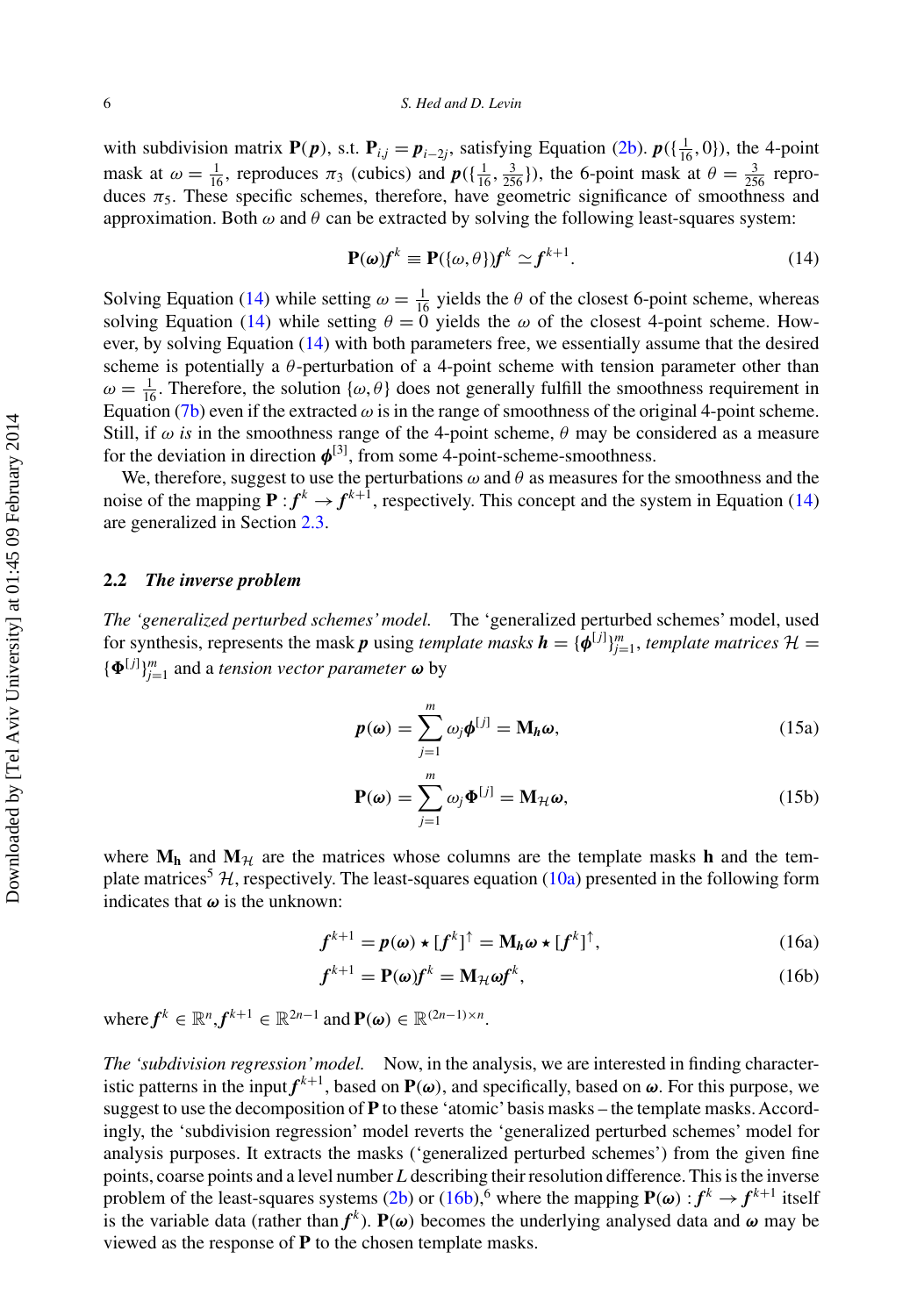<span id="page-7-0"></span>The relation describing this model, therefore, reverses in a special way (not the straightforward reverse) the traditional subdivision operation {*coarse points*, {*masks, L*}}  $\rightarrow$  *fine points* by  ${coarse points, {fine points, L}} \rightarrow {masks, error}.$ 

## **2.3** *The least-squares form and the ω signature*

This extraction of the scheme, when both the coarse and the fine values are given, is done by extracting *ω* from the least-squares form of Equation [\(16\)](#page-6-0), with respect to *ω*. We transform the inverse system [\(16\)](#page-6-0) to a standard least-squares system with variable *ω*.

DEFINITION 1 *For a given vector*  $c \in \mathbb{R}^n$  *and template matrices*  $\mathcal{H} \equiv {\{\mathbf{\Phi}^{[j]}\}}_{j=1}^m$ *, denote by*  $A \equiv$  $A(\mathcal{H}, c) \in \mathbb{R}^{(2n-1)\times m}$  the matrix whose columns are  $\{\mathbf{\Phi}^{[j]}c\}_{j=1}^m \in \mathbb{R}^{2n-1}$ , namely

$$
[A]_j = \Phi^{[j]}c, \quad j = 1, \dots, m,
$$
\n<sup>(17)</sup>

*where*  $[A]$ *j denotes the j*th *column of*  $A$ *.* 

We reformulate the subdivision regression problem given in Equation [\(16\)](#page-6-0) based on Definition 1

$$
\mathbf{A}\boldsymbol{\omega} \simeq \boldsymbol{f}^{k+1},\tag{18a}
$$

$$
\mathbf{A} \equiv \mathcal{A}(\mathcal{H}, \mathbf{f}^k) \in \mathbb{R}^{(2n-1)\times m}.
$$
 (18b)

Note that  $[\mathbf{A}]_j = \mathbf{\Phi}^{[j]} \mathbf{f}^k, j = 1, \dots, m$ , namely

$$
\mathbf{A} = \left( \left[ \boldsymbol{\Phi}^{[1]} \boldsymbol{f}^{k} \right] \dots \left[ \boldsymbol{\Phi}^{[2]} \boldsymbol{f}^{k} \right] \dots \left[ \boldsymbol{\Phi}^{[m]} \boldsymbol{f}^{k} \right] \right). \tag{19}
$$

The system (18) puts us back to a standard least-squares problem, searching for *ω* according to which  $\mathbf{A}\boldsymbol{\omega}$  is closest in  $L_2$  to  $f^{k+1}$ .<sup>7</sup>

The minimum  $L_2$  norm solution  $\boldsymbol{\omega}_{\text{lsq}}^{\star}$  to the least-squares (lsq) system (18) is

$$
\boldsymbol{\omega}_{\text{lsq}}^{\star} = \mathbf{A}^{\dagger} \boldsymbol{f}^{k+1} = (\mathbf{A}^{\text{T}} \mathbf{A})^{\dagger} \mathbf{A}^{\text{T}} \boldsymbol{f}^{k+1},\tag{20}
$$

where  $A^{\dagger}$  denotes, again, the Moore–Penrose pseudo-inverse of the matrix  $A$ .<sup>8</sup> Equivalently

$$
\boldsymbol{\omega}_{\text{lsq}}^{\star} = \underset{\boldsymbol{\omega} \in \mathbb{R}^m}{\arg \min} \sum_{i=1}^{2n-1} ([\mathbf{A}]^i \boldsymbol{\omega} - f_i^{k+1})^2, \tag{21}
$$

where  $[A]$ <sup>*i*</sup> denotes the *i*th row of **A**.

This solution,  $\omega_{\text{lsq}}^{\star}$ , represents the scheme  $p(\omega_{\text{lsq}}^{\star}) = \sum_{j=1}^{m} (\omega_{\text{lsq}}^{\star})_j \phi^{[j]}$  that best fits the data, namely, that its operation on the coarse data fits best to the fine data. The solution can be decomposed again to  $\omega_p$  and  $\omega_q$  representing the smoothness and the noise operators **P** and **Q**, interpreted again as the MRA decomposition in Equation [\(12\)](#page-4-0) avoiding outer differences *d<sup>k</sup>* (see Section [6.2\)](#page-22-0).

In addition, a set of solutions  $\omega_{\text{lsq}}^{\star}$  can be extracted on windows sliding along the free parameter axis, with a weight matrix localizing the solution to the middle of the window. The set of solutions would then represent a piecewise uniform scheme. This sliding resembles the moving least-squares (MLS) method, where the tension vector  $\omega$  and the template masks  $\{\phi^{[j]}\}_{j=1}^m$  play the role of the coefficients and the basis functions of the MLS, respectively (see Section [4.5\)](#page-19-0).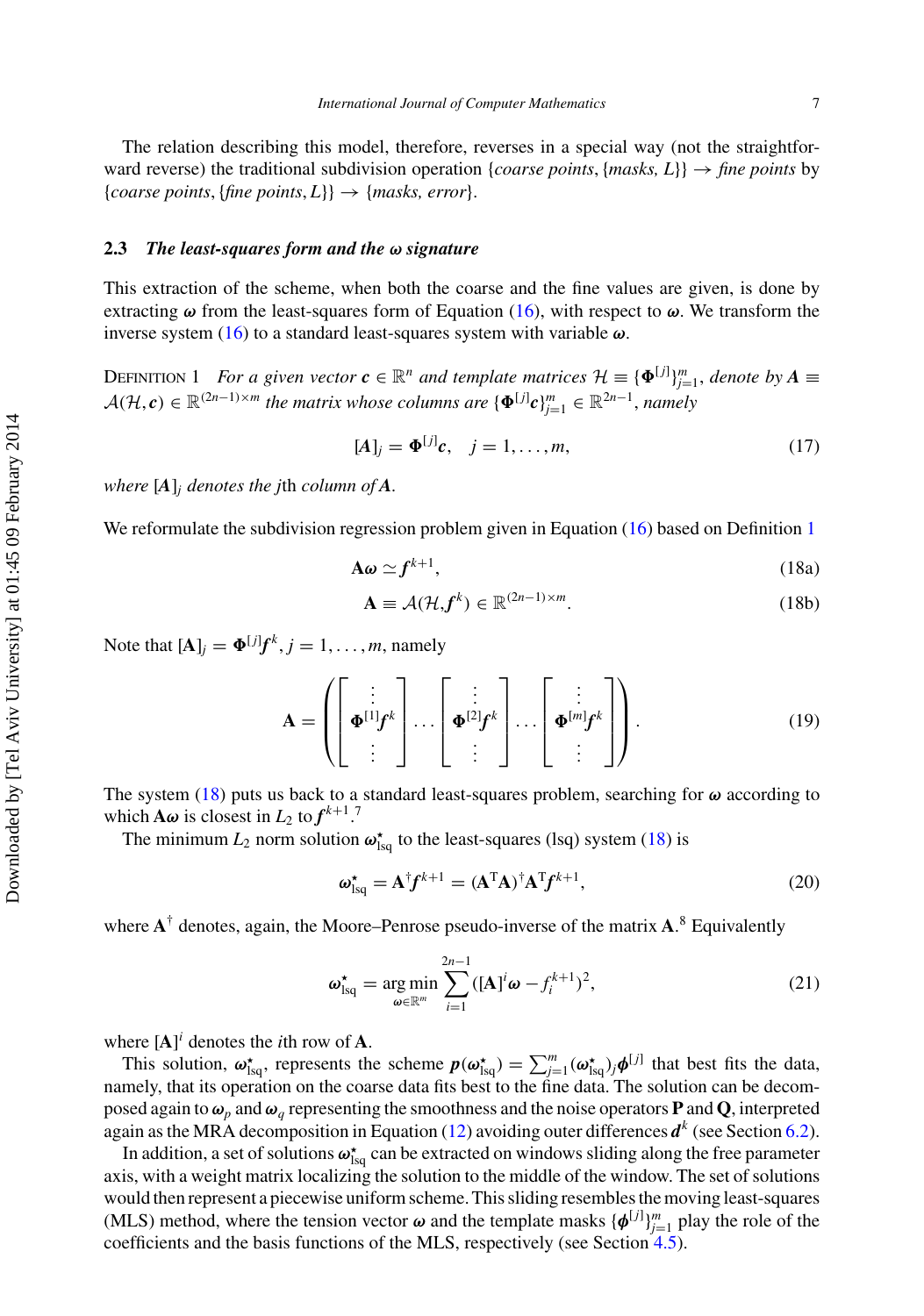<span id="page-8-0"></span> $P(\omega_{\text{lsq}}^{\star})$  characterizes the transition  $f^{k} \to f^{k+1}$ . Hence, given  $f^{k+1}$ , under judical selection of  $f^k$  and the template masks  $h$  we may refer to  $\omega_{\text{lsq}}^{\star}$  itself as to the *signature* of  $f^{k+1}$ .

The template masks are not obliged to be symmetric, nor to a specific relation between their odd and the even coefficients (rules), as explained in the next section.

*Remark 1* Obviously, for any  $f^{k+1} \in \text{Im}(\mathbf{A})$ , Equation [\(18\)](#page-7-0) has a true equality. Note that

- (a)  $p(\omega)$  is not obliged to smoothness.
- (b) We can pick independent template masks.
- (c) We can pick  $m \ge 2n 1$ .<sup>9</sup> Instead of just increasing the number of template masks, this can be achieved by reducing the number of analysed points *n* and sliding a small-enough least-squares window, as explained in Section [4.5.](#page-19-0)

Hence, under certain conditions on  $f^k$ , <sup>10</sup> the columns of **A** can (or almost) span  $\mathbb{R}^{2n-1}$  (true equality in Equation [\(18\)](#page-7-0)). On the other hand, we can work with  $m \ll 2n - 1$  and the specific  $f^k$  and  $f^{k+1}$ might still fulfill  $f^{k+1} \in \text{Im}(\mathbf{A})$ . This in itself is an attribute of the data.

Figure 1 describes schematically the 'subdivision regression' model, while comparing it to the existing 'reverse subdivision' method [\[19](#page-30-0)]. Note that this figure relates to non-stationary masks  $\mathbf{P}_k$  and to different sets of template masks at each level,  $\mathbf{h}_k = {\{\mathbf{\phi}^{[k,j]}\}}_{j=1}^m$ ,  $k \in \mathbb{Z}_+$ .

Below, we discuss how to find the mapping between the coarse and the fine points through *several* (*L*) levels of a non-stationary scheme, apply certain criteria on it and use it for data reconstruction.

# **2.4** *Multiple-level mapping and the*  $\Omega$ <sub>(*L*,*k*)</sub> *signature*

Here, we propose several options to extend the regression above to extract a multiple-level mapping from level *k* to level  $k + L$ . This mapping,  $P^{(\bar{L},k)}$  :  $f^k \to f^{k+L}$ , is described in Equation [\(5\)](#page-3-0) as  $\mathbf{P}^{(L,k)}f^k = f^{k+L}$ . We, therefore, aim at finding a non-stationary L-iterated scheme  $\mathbf{P}^{(L,k)}(\mathbf{\Omega}_{(L,k)})$ represented by the *tension matrix parameter*  $\Omega_{(L,k)} = {\omega_{k+i}}_{i=1}^L$ , such that  $f^{k+L} = P^{(L,k)}(\Omega_{(L,k)}) f^k$ .



Figure 1. The 'subdivision regression' model compared with the 'reverse subdivision' [\[19\]](#page-30-0).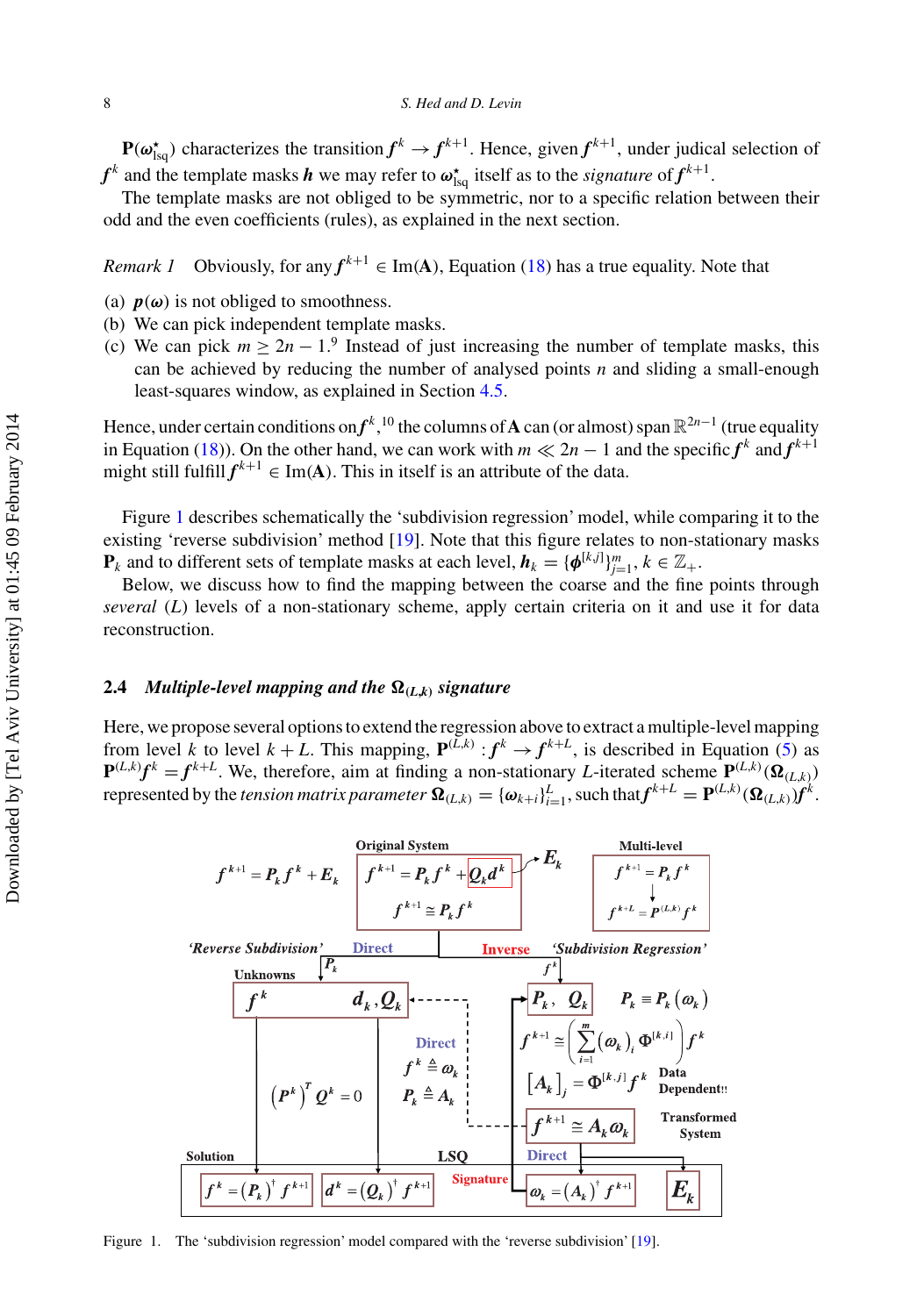<span id="page-9-0"></span>In the greedy option of solving this problem, an interpolatory scheme is extracted one at a time, from one level to the next; in this case, one down-samples  $L + 1$  data levels  $\{f^{k+i}\}_{i=0}^L$  from  $f^{k+L}$ and solves a set of *L* consecutive linear systems [\(18\)](#page-7-0) with the solution in Equation [\(20\)](#page-7-0). We also propose a non-greedy option generalizing Equation [\(18\)](#page-7-0) to a multilinear system with a *tensor* **A** yielding a *tension matrix parameter* solution  $[\mathbf{\Omega}_{(L,k)}]_{\text{lsq}}^{\star} \in \mathbb{R}^{m \times L}$ , with the columns  $\{\boldsymbol{\omega}_{k+i}\}_{i=1}^L$ .

Either way, the set of *L* tension vector parameters  $\mathbf{\Omega}_{(L,k)} = {\omega_{k+i}}_{i=1}^L$  represents by Equation [\(15a\)](#page-6-0) the *L* masks  $\{p_{k+i}(\omega_{k+i})\}_{i=1}^L$ . These masks can be considered a *signature* characterizing the data and specifying the relations between their different resolutions, indicating the relation between  $f^k$  and  $f^{k+L}$  with respect to the chosen template masks. This signature can be used for reconstruction and can alternatively be analysed using various criteria, such as stationarity, variation and symmetry, reflecting specific relations within the mask coefficients in all levels  ${\{\omega_{k+i}\}}_{i=1}^L$ . The criteria, given explicitly in Section [5.1,](#page-19-0) are also used to improve and constrain the solution (the coefficients) of the least-squares system and are tracked along sliding windows for analysis purposes. The template masks may be designed to identify special features as symmetry or asymmetry of the mapping (see Section [5.2\)](#page-21-0), or alternatively, as an orthogonal basis (see Remark [5\)](#page-15-0).

The principles of the multiple-level mapping and the  $\Omega_{(L,k)}$  signature are the following.

*Problem formulation.* The non-stationary scheme to be extracted is

$$
\mathbf{P}^{(L,k)} \equiv \prod_{i=0}^{L-1} \mathbf{P}_{k+i} \in \mathbb{R}^{(2^L n - 1) \times n},\tag{22}
$$

where  $P_{k+i} = P(p_{k+i})$ . We are interested in the inverse problem that generalizes the least-squares system [\(16\)](#page-6-0)

$$
\mathbf{P}^{(L,k)}(\mathbf{\Omega}_{(L,k)})f^k \simeq f^{k+L},\tag{23a}
$$

$$
\mathbf{P}^{(L,k)}(\mathbf{\Omega}_{(L,k)}) \equiv \prod_{i=0}^{L-1} \mathbf{P}_{k+i}(\boldsymbol{\omega}_{k+i}),
$$
\n(23b)

extracting the tension matrix parameter  $\Omega_{(L,k)} \in \mathbb{R}^{m \times L}$ , whose columns are  $\{\omega_{k+i}\}_{i=1}^L$ .

The matrix  $\mathbf{P}^{(L,k)}(\mathbf{\Omega}_{(L,k)})$  represents a *non-stationary generalized perturbed scheme*;  $\mathbf{P}^{(L,k)}$  is *not* assumed to be stationary, namely,  $\{\omega_{k+i}\}_{i=1}^L$  need not be equal. However, to simplify the formulation below we assume that the template masks are stationary, namely, that the same set h is used for all levels, rather than different sets of template masks at each level, namely,  $h_k = {\phi^{[k,j]}}_{j=1}^m, k \in \mathbb{Z}_+.$ 

We define  $f_{\star}^{k+i}$ ,  $i = 1, ..., L$ , as follows:

$$
\mathbf{P}^{(i,k)}(\boldsymbol{\omega}_{k+i})\mathbf{f}^k = \mathbf{f}_{\star}^{k+i}, \quad i = 1, \dots, L,
$$
\n(24)

where the last one,  $f_{\star}^{k+L}$ , is the least-squares approximation for  $f^{k+L}$ .

*Remark 2 (Mask support)* Recall that the support of a finite mask  $p = \{p_j\}_{j=m_1}^{m_2} \subseteq \mathbb{R}$  is  $\zeta(p) =$  $[m_1, m_2]$  with size  $|\zeta(\mathbf{p})| = m_2 - m_1$ . The perturbed scheme with tension vector parameter,  $\mathbf{p}(\omega)$ in Equation [\(15a\)](#page-6-0), has the support  $\varsigma(p(\omega)) = \bigcup_{j=1}^{m} \varsigma(\phi^{[j]})$ , hence, if the template masks are independent, then  $|p(\omega)| \ge m$  and  $|\zeta(p(\omega))| \ge m - 1$ .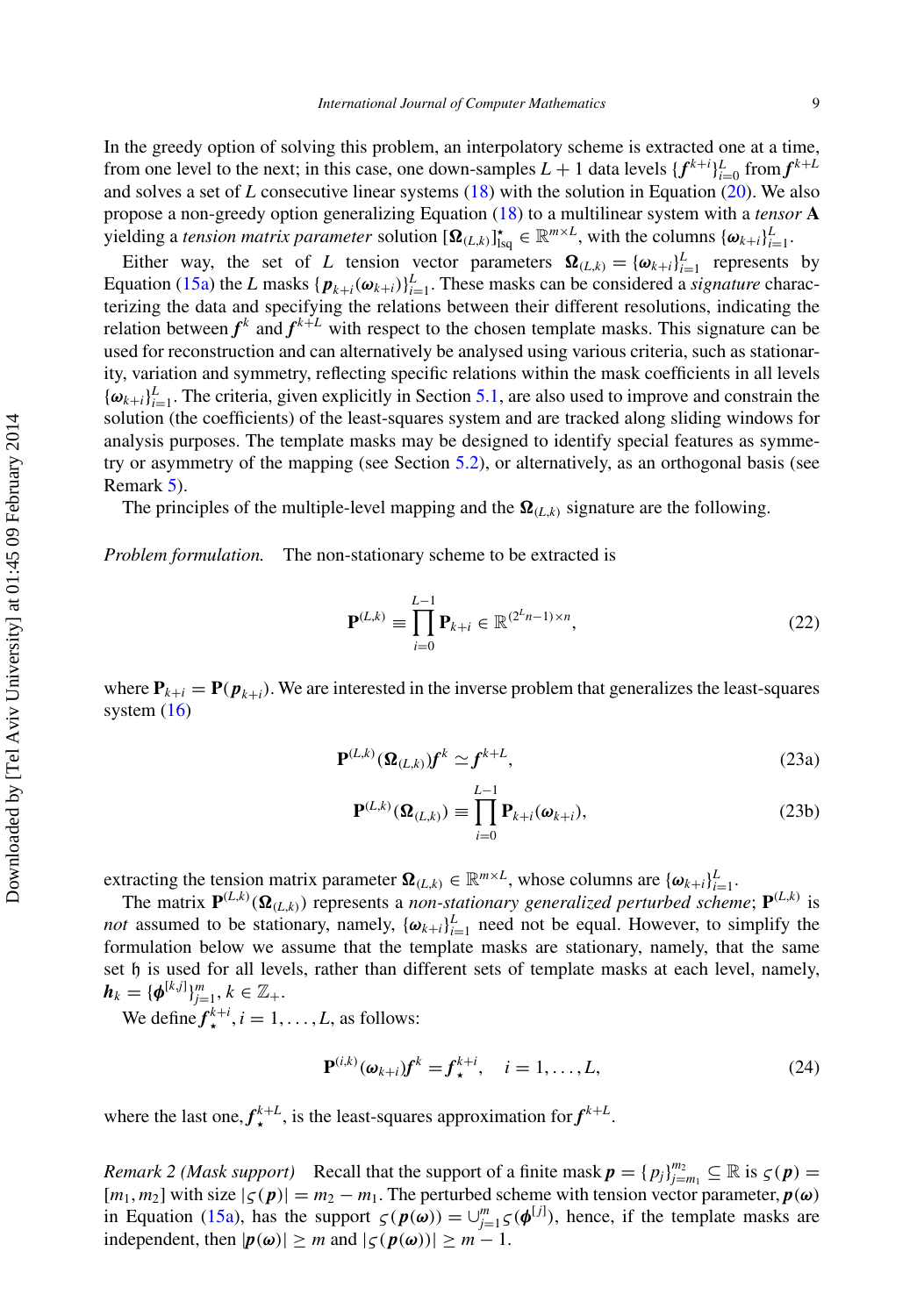<span id="page-10-0"></span>*A greedy model.* In the greedy model, we solve Equation [\(23\)](#page-9-0) with input consisting of all the data levels  $\{f^{k+i}\}_{i=0}^L$ , for which we require

$$
\sum_{i=1}^{L} (f^{k+i} - f^{k+i}_{\star})^2 \to \min.
$$
 (25)

The following systems

$$
\mathbf{P}^{(i,k)}(\boldsymbol{\omega}_i)\mathbf{f}^k = \mathbf{f}^{k+i}, \quad i = 1,\dots,L,\tag{26}
$$

are not appropriate because they involve *L* multilinear systems, since here  $\omega_i \not\subset \omega_{i+1}$ .

A greedy approach is to solve a least-squares system [\(18\)](#page-7-0) for each two consecutive levels

$$
\mathbf{P}_{k+i}(\omega_{k+i})f^{k+i} \simeq f^{k+i+1}, \quad i = 0, \dots, L-1.
$$
 (27)

These are *L* linear systems in the form [\(16\)](#page-6-0), which can be solved by Equation [\(18\)](#page-7-0). The fine points of equation *i*,  $f^{k+i+1}$  on the right-hand side of the equations, are the down-sampling by  $2^{L-i}$  of  $f^{k+L}$  and are assigned as the coarse points for the next equation,  $i + 1$ . Accordingly, the index of the points in  $f^{k+\overline{L}}$  dictates their level, which is the lowest number of Equation (27) in which it will participate.

In Equation (27), we also allow using instead of  ${f^{k+i}}_{i=1}^L$  their least-squares approximation set  $\{f_{\text{approx}}^{k+i} \}_{i=1}^L$ . It is attained recursively by solving the current level (equations appear in [\[8\]](#page-30-0)).

*A non-greedy model.* To yield the least-squares solution for Equation [\(23\)](#page-9-0), given only  $f^k$  and  $f^{k+L}$ , we generalize the one-level least-squares system [\(18\)](#page-7-0). Details on this extension are given in Section [6.3.](#page-24-0)

#### **2.5** *Reconstruction: compression and decompression*

The analysis proposed inverts the synthesis relation {*coarse points*, {*masks, L*}}  $\rightarrow$  *fine points* by assuming certain coarse points  $f^k$  to extract the masks,  $\{p_{k+i}(\omega^{k+i})\}_{i=1}^L$  (composed of the solution  $({\Omega}^{\star}_{\text{lsq}})_{(L,k)}$  and the template masks). Now, these coarse points and masks can be considered as approximate compressed representation for the data  $f^{k+L}$  and, therefore, can be used for the reconstruction of the fine data using Equation [\(16\)](#page-6-0) or Equation [\(18\)](#page-7-0).

In Section [4,](#page-15-0) we extend and add constraints to the analysis and in Example [1,](#page-17-0) we demonstrate the analysis and reconstruction, with and without constraints.

#### **3. The 'tree regression' model**

The 'tree regression' model generalizes the 'subdivision regression' model described above and reverts the 'varying-resolution' model proposed in [\[9](#page-30-0)]. Therefore, to explain the 'tree regression' model properly, we summarize first the 'varying-resolution' model using Figures [2](#page-11-0) and [3.](#page-12-0) The basic idea of the inversion is to extract a multiple-level mapping as before, but this time assume that the given fine values are coming from different (varying) resolutions and not from a constant resolution (level  $k + L$ ), as explained below. The explanation is assisted by Figure [3.](#page-12-0)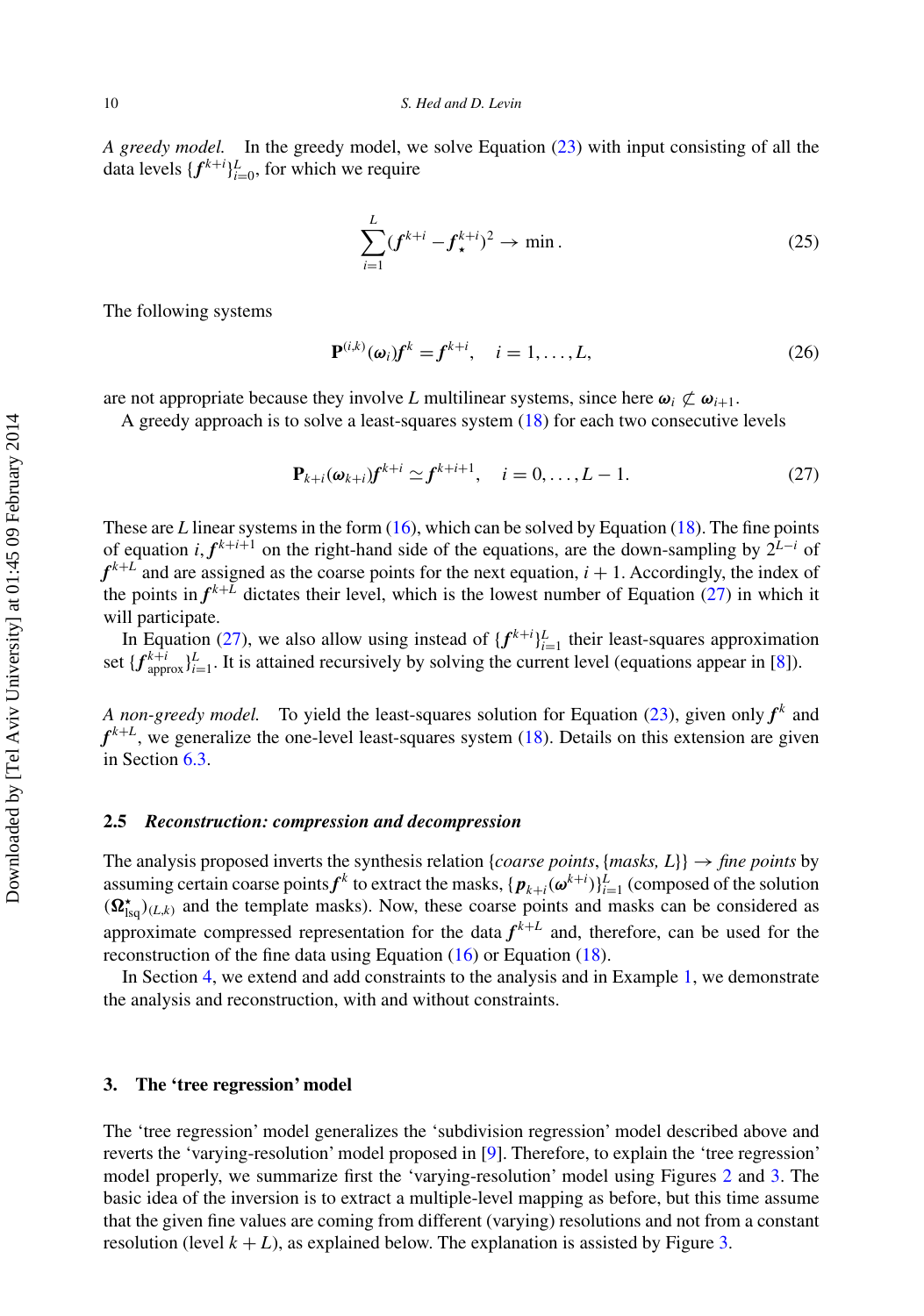<span id="page-11-0"></span>

Figure 2. Varying-resolution [\[9](#page-30-0)]. Top: the subdivision full approximation table  $(L_m = 4)$  with an example for a varying-resolution traverse (gray rectangles). The coarse points  $\hat{f}^k$  and the 'initial intervals' between them are represented by the top (widest) rectangles. The gray rectangles represent  $f^{k+L,r}$ , namely, the resolution and shift  $(L, r)$  of the approximation values corresponding to the leaves of the chosen pruned trees (blue). Bottom: the actual refinement result  $f^{k \oplus T}$  in Equation (30), depicted by the black dots, is generated by applying the T-depth operator  $S^T$  on the equidistant coarse data  $f^k$  directly.

#### **3.1** *The tree inverse problem*

*The 'varying-resolution' model.* The *L*-iterated scheme,  $S_p^L$ , can be represented by the  $2^L$  leaves of a binary rules tree of depth *L*. These are the 2*<sup>L</sup>* rules

$$
\boldsymbol{p}_r \equiv \boldsymbol{p}^{(L,r)} = [\boldsymbol{p}^{(L)}]_{(L,r)}^{\downarrow}, \quad L \in \mathbb{Z}_+, \ 0 \le r < 2^L, \ r \in \{0,1\}^L,\tag{28}
$$

which extend exponentially the two subdivision rules in Equation [\(3c\)](#page-3-0) corresponding to  $L = 1$ . The standard operation of  $S_p^L$  is equivalent to operating singly each of these  $2^L$  rules at level *L*, where each rule  $p^{(L,r)}$ ,  $0 \le r < 2^L$ , is responsible for the generation of a separate fine fragment  $f^{k+L,r}$ , by the convolution

$$
f^{k \oplus r} = f^{k+L,r} = p_r \star f^k, \quad r \in \{0,1\}^L, \tag{29}
$$

generalizing Equation  $(3a)$  from  $L = 1$  to any L.

However, a generalized, 'varying-resolution', subdivision operation uses a *pruned* rules tree (not necessarily pruned at a constant level L) as depicted on the  $x - z$  plane in Figure [3.](#page-12-0) That figure shows how the pruned rules trees, along with the masks(s), are used to generate, through their leaf rules, *varying-resolution fine data* with varying sizes of intervals, as portrayed by the gray curve. These 'varying-resolution' fine data are composed of various fine fragments *f <sup>k</sup>*+*l*,*<sup>r</sup>* from *different resolutions*  $l < L$ , where the values at each such fragment,  $f^{k+l,r}$ , are associated with parameter intervals of size  $2^{-(k+l)}$ . Formally, the stationary T-depth operator  $S_p^T$  defined in [\[9\]](#page-30-0) generates the *non-uniform varying-resolution fine data f <sup>k</sup>*⊕<sup>T</sup> by

$$
f^{k \oplus \mathbb{T}} = S_p^{\mathbb{T}} f^k = \{ S_p^{T^j} f^k |_{I_j} \}_{j \in \mathbb{Z}}.
$$
\n(30)

Altogether, the 'varying-resolution' model synthesizes data by letting the leaves of a pruned 'subdivision rules tree' generate the varying-resolution fine points by {*coarse points*,{*masks*,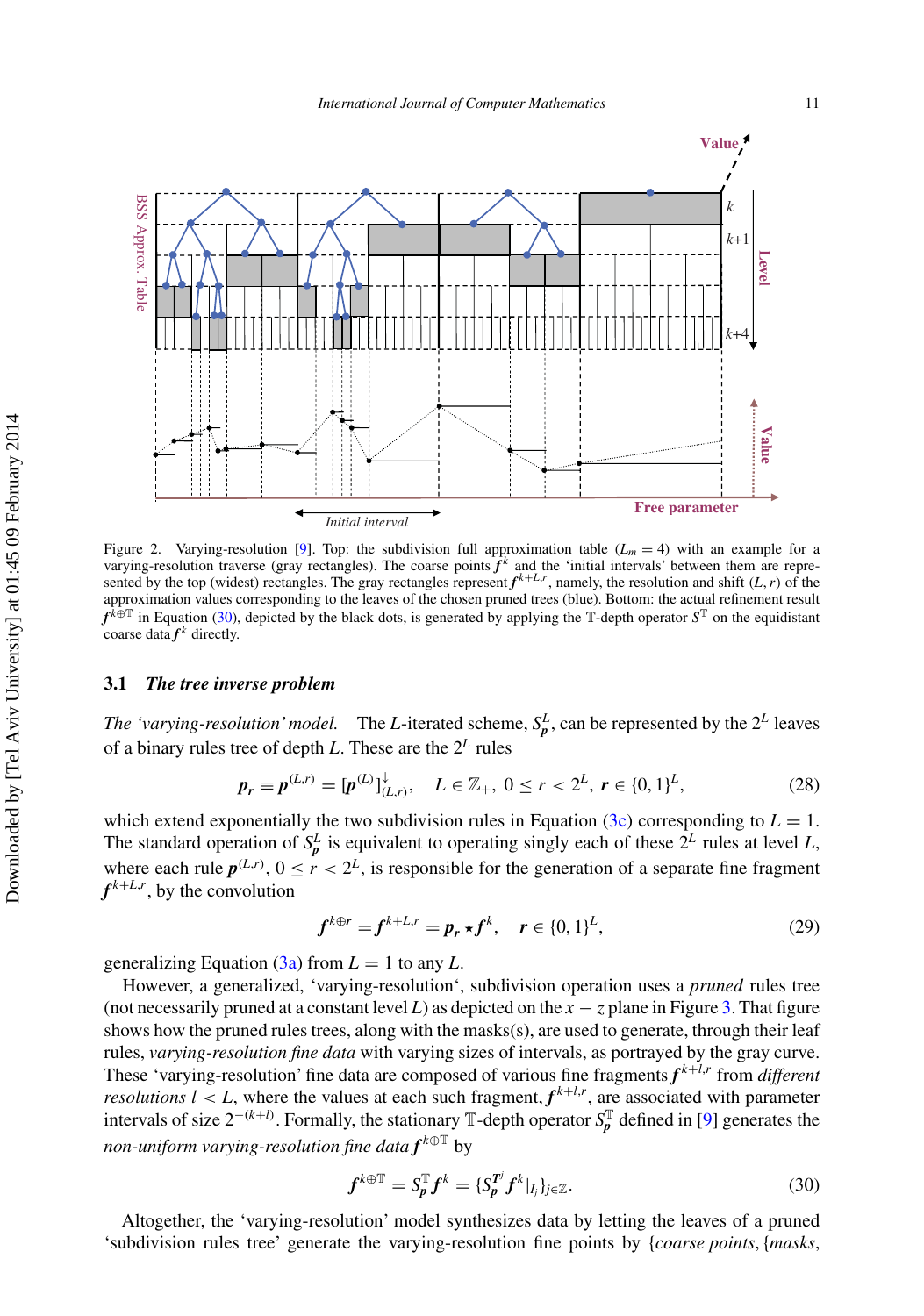<span id="page-12-0"></span>

Figure 3. The 'tree regression' model, example: five approximation levels at  $z = 0, \ldots, 4$  (red, pink, green, cyan and yellow, respectively) achieved by applying four iterations of the subdivision mask repeatedly on the coarse values (red at  $z = 0$ ). The yellow curve at  $z = 4$  also illustrates the smooth limit function. In the generalized operations, pruned binary trees (blue) are combined, such that their leaves (blue points) select approximation entries (gray rectangles) that their values are gathered into the varying-resolution fine data (gray). The vertical and the horizontal dashed lines demonstrate these selection and gathering, respectively. (b) The *x* − *z* projection of (a). (a) The 'tree regression' model; example; (b) the 'tree regression' model; example;  $x - z$  projection.

 $tree\}$   $\rightarrow$  *VR fine points* or, more generally, {*coarse points, pruned 'subdivision rules tree'*}  $\rightarrow$ *VR fine points*. This relation applies a pruned tree of maximum depth *L*, generalizing the traditional *L*-iterated operation (the full *L*-depth tree, namely, the iteration number *L*). In this synthesis, the leaf rules induce the fine points, their approximation level  $k + l$ , where  $l \leq L$ , and the parameter intervals, by a 2<sup>−</sup>*<sup>l</sup>* proportion with the initial intervals. These values are equivalently achieved by a direct access to the different approximation levels, by the leaves of that tree, as depicted by the gray selections in the  $x - z$  plane of Figure 3.

*The 'tree regression' model.* The analysis process conversely aims at extracting the mapping between the given coarse and fine points and their parameter intervals, assuming that the fine points and their intervals are achieved from the coarse points using the 'varying-resolution'relation above.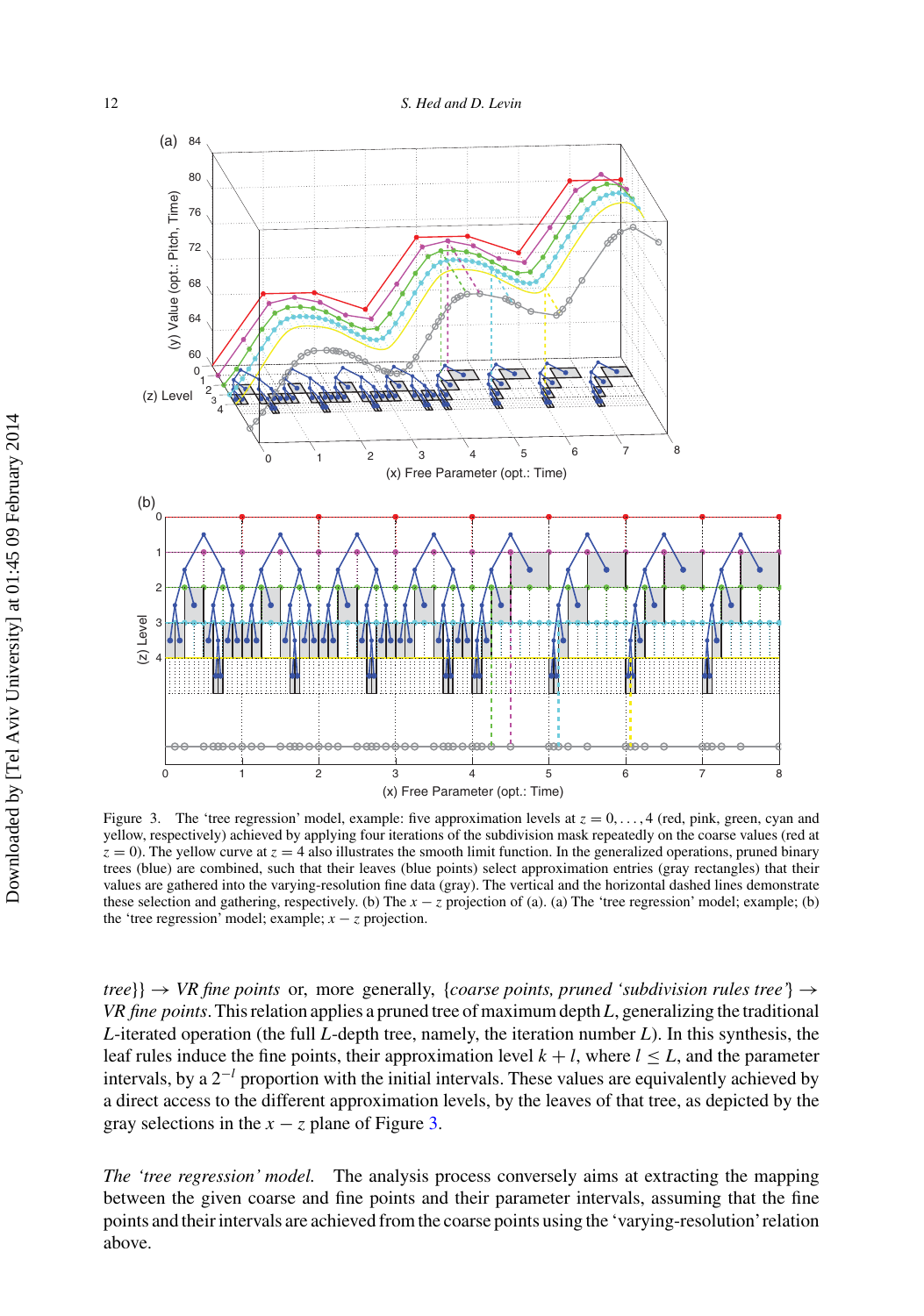<span id="page-13-0"></span>Accordingly, the 'tree regression' model reverts the 'varying-resolution' model: given coarse and fine values, it extracts a multiple-level mapping as described above for the 'subdivision regression' model, but it further assumes that the fine values are originated by rules from different resolutions. These resolutions are dictated by the intervals sizes, namely by the leaves of a pruned binary tree describing the intervals.<sup>11</sup> In referring to Figure [3](#page-12-0) again, this means that the 'varyingresolution' fine values, depicted by the gray curve, are given along with the trees and the coarse data, and the mask is to be found. Assuming that the fine values are generally not equidistant, intervals of size  $2^{-(k+1)}$  at shift *r* (within the initial intervals of size  $2^{-k}$ ) are associated with the fine values fragment at level  $k + l$ ,  $f^{k+l,r}$  (created by leaves). Then, at each level, there will be missing values (created by non-leaves), or *virtual values*, to which a zero weight is assigned while solving the relevant least-squares equation [\(18\)](#page-7-0) (extended to a weighted least-squares system [\(40\)](#page-18-0) thereafter).

Altogether, the corresponding analysis relation is, therefore, {*coarse points*,{*VR fine points*, *parameter intervals*}} → {{*masks, tree*}, *error*} (more generally, {{*'subdivision rules tree', tree*}, *error*}). Here, inverting the synthesis, the analysis extracts a {*content, structure*} pair of the form {*'subdivision rules tree', tree*} specifying a pruned 'subdivision rules tree', such that its leaves would yield the given varying-resolution fine data:

- (a) The *structure* (pruning) is yielded from the *x*-axis values, namely, from the varying size of the free parameter intervals: interval of size  $2^{-(k+l)}$  and shift *r* corresponds to the leaf  $(l, r)$ .
- (b) The *content* (leaf rules) is yielded from the *y*-axis values, namely, the varying-resolution fine values. First, recall from the synthesis [\[9](#page-30-0)] that combining the leaves of the parameter tree  $(x)$ with the fine values (*y*) means that  $2^{-(k+1)}$  intervals (at shift *r*) are associated with the values of fragment  $f^{k+l,r}$ . Then, recall that these fragments are attained by convolving leaf rule  $(l, r)$ with the coarse values  $f^k$  through Equation [\(29\)](#page-11-0). Hence,  $f^{k+l,r}$  should be de-convolved with the coarse points to yield the rule in leaf  $(l, r)$ .

In Figure [2,](#page-11-0) for instance, the interval and shift of the first two fine points associate them with leaves *(*3, 0*)* and *(*3, 1*)*, namely, level 3 and shifts 0 and 1.

Given the intervals tree, the analysis is, therefore, represented by the relation {*coarse points*,{*fine points, tree*}}  $\rightarrow$  {*'subdivision rules tree', error*}. The pruned tree of maximum depth *L* generalizes the full *L* iterations in the basic analysis relation of the 'subdivision regression'. This means assuming that the given fine points are coming from varying resolutions dictated by the pruned tree representing their intervals, instead of coming from constant resolution (level).

As in the synthesis [\[9\]](#page-30-0), note that there is generally a different tree (structure) for each initial interval. In the more general case, of a non-uniform scheme, not only the tree structure but also its content – the rules – is varying along the initial intervals at each level.

### **3.2** *Tree multiple-level mapping and the*  $\Omega_{(L,k)}$  *signature*

To extract the leaf rules, the de-convolution in (b) above can be simplified by assuming again a *uniform* non-stationary scheme and extracting  $S_p^{(L,k)}$ , a set of *L* masks, uniform for all initial intervals: {*coarse points, {fine points, tree}}*  $\rightarrow$  {*masks, error*}. Here, given the coarse points, the varying-resolution fine points and the tree (structure) induced by the varying-size intervals associated with these fine points, it is now left to extract the masks (content).

Given varying-resolution fine points attained by applying a 'subdivision rules tree' of maximum depth *L* on coarse points at level *k*, the maximum resolution of these fine points is  $k + L$  and their minimal interval is of size 2<sup>−</sup>*(k*+*L)* . Then, imagine that these varying-resolution fine values are artificially completed to a full *L*-resolution data  $f^{k+L}$ , with  $2^L$  values at each initial interval of size 2<sup>−</sup>*<sup>k</sup>* .Assuming an interpolatory scheme, this completion would generally induce *real* and *artificial*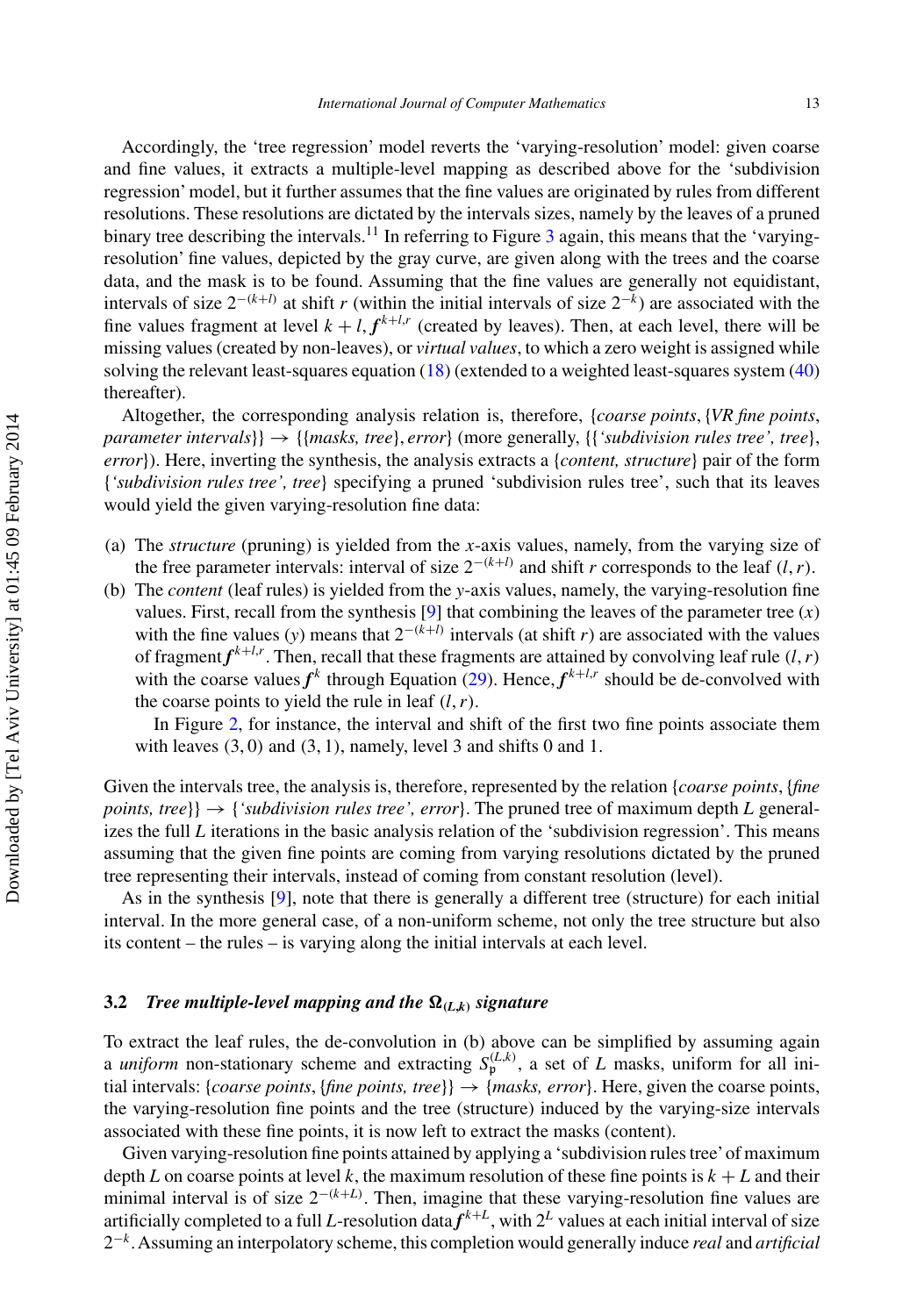fine values among the  $2^l$  values at each data level  $k + l$ , for  $l \leq L$ . Bearing the synthesis model in mind, the real fragments at each level are yielded through Equation [\(29\)](#page-11-0) by leaf rules. However, the artificial (missing) fragments at each level are yielded through Equation [\(29\)](#page-11-0) by internal nodes (non-leaf) or nodes below leaves. In Figure [2,](#page-11-0) for instance, in the first initial interval, at level 2, the fine points belonging to nodes *(*2, 2*)* and *(*2, 3*)* (leaves) are real and the fine points belonging to nodes *(*2, 0*)* and *(*2, 1*)* (non-leaves) are artificial.

Now, to extract  $\{\omega^{k+i}\}_{i=1}^L$  representing the *L* masks that map between the coarse and the full *L*-resolution fine points, one can solve a set of *L* consecutive greedy systems [\(27\)](#page-10-0) (based on Equation [\(18\)](#page-7-0)) using Equation [\(20\)](#page-7-0), as in the 'subdivision regression' model described above. Albeit, here, not all the fine points are real and so the artificial fine points at each level are given zero weights. For this, weighted least-squares systems (Equation [\(40\)](#page-18-0) thereafter) are applied on top of the basic systems [\(18\)](#page-7-0). Since an interpolatory scheme is assumed, a real fine point at level  $k + l$  (produced by some leaf rule at level *l*) is participating (assigned a non-zero weight) in all least-squares equations of its producer's level (*l*) and up (down the rules tree), namely, in Equations [\(27\)](#page-10-0), *l*, *...* , *L*.

*Remark 3* If the number of fine points is rounded to the closest exponent  $2^{L_{\text{real}}}$ , then  $L_{\text{real}}$  is the depth of the scheme extracted (number of equations required) by the basic 'subdivision regression' model. Note that the scheme extracted by the 'tree regression' model is with maximum depth  $L \geq L_{\text{real}}$ ; the equality holds if a full-depth tree (constant resolution) is assumed and the inequality holds when assuming a *partial* tree (true varying resolutions).<sup>12</sup>

To summarize, we basically work with the greedy model, with these exceptions:

- (a) Assume that for each level  $i = 1, \ldots, L$ , the fine points  $f^{k+i}$  consist of both the given points and virtual (complementary*/*missing) points to yield equidistant point set.
- (b) Solve a 'greedy'system, but use the weighted least-squares system (Equation [\(40\)](#page-18-0) afterwards) at each level in order to ignore the values in the virtual locations and get the least-squares solution.

*Remark 4* As explained, at each level, there will generally be missing fine points belonging to the data fragments  $f^{k+L,r}$  generated theoretically by the non-terminal nodes (non-leaves), or non-existing nodes, at that level (by convolution [\(29\)](#page-11-0)). Therefore, the level of each fine point in the full set of fine points,  $f^{k+L}$  (both real and complementary), is again dictated by its index in  $f^{k+L}$ . Accordingly, the level of each point in the subset of *real* fine point,  $f_{\text{real}}^{k+L}$ , is dictated by both its interval and index in  $f_{\text{real}}^{k+L}$ .

To sum up, we solve Equation [\(27\)](#page-10-0) with incomplete vectors  $\{f^{k+i}\}_{i=0}^{L-1}$ . The missing data on the right-hand side of the equations – the fine points  $\hat{f}^{k+i+1}$  – are handled by the weighted least-squares method, putting small or zero weights on the non-existing components.

In Equation [\(27\)](#page-10-0), we also allow using instead of  $\{f^{k+i}\}_{i=1}^L$  or  $\{f^{k+i}_{\text{approx}}\}_{i=1}^L$  the theoretical points set  $\{f_{\text{Th}}^{k+i}\}_{i=1}^L$ . It is composed recursively by inserting into the 'missing' components of the original sets the result of the application of the current level mask on the next (theoretical) coarse level data (equations appear in [\[8\]](#page-30-0)).

# **3.3** *Reconstruction: compression and decompression*

The basic reconstruction principles are presented in Section [2.5.](#page-10-0) Now, the synthesis relation in the 'varying-resolution' case is generalized to the form {*coarse points*, {*masks, tree*}}  $\rightarrow$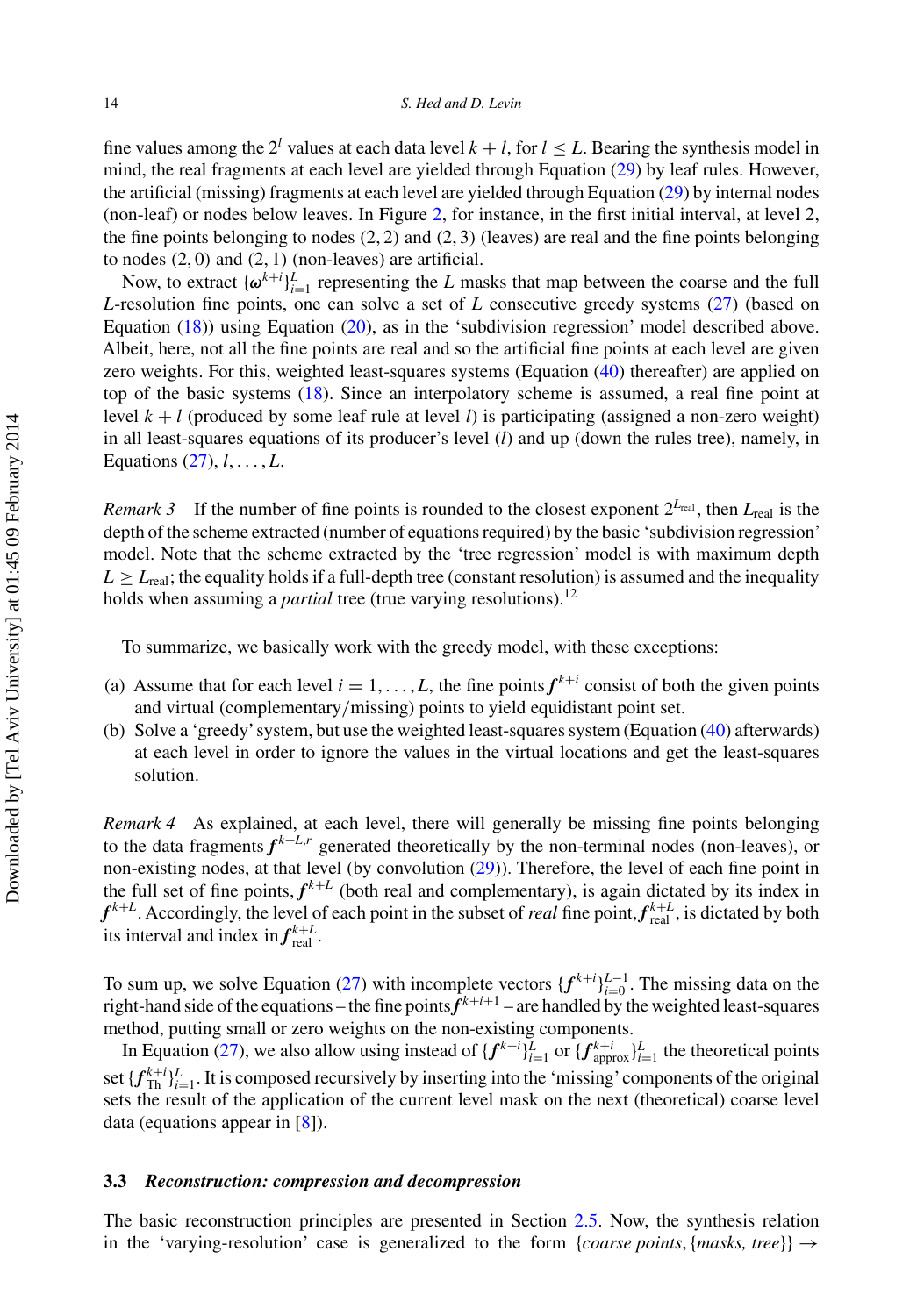<span id="page-15-0"></span>*VR fine points*. Therefore, in this case, the representation or the reconstruction of the fine (approximated) data require the tree as well, aside from the coarse points and the masks extracted by the analysis.

*Remark 5* To gain more flexibility, we use template rules, rather than template masks, by allowing separate weights for odd and even rules (see Equation [\(28\)](#page-11-0)). Additionally, we use *orthogonal* template masks/rules,  $\mathfrak{h} = {\phi^{[j]}} = \delta_{j-[m/2]} \mathfrak{f}_{j=1}^m$ , where  $\omega$  completely represents the mask  $p(\omega)$ itself<sup>13</sup> and releases it from any symmetry constraints<sup>14</sup>. Under these conditions, the 'masks' can be replaced by the coefficients of the tension vectors (matrix)  $(\mathbf{\Omega}^*_{\text{lsq}})_{(L,k)}$ . In the analysis case, then, the signature is simply  $(\Omega_{\text{lsq}}^{\star})_{(L,k)}$  and the data representation/approximation is the pair  $\{f^k, (\boldsymbol{\Omega}_{\text{lsq}}^\star)_{(L,k)}\}.$ 

Also, note that margins have to be excluded, such that the corresponding size of **A** in Equation [\(18\)](#page-7-0) is in practice  $(2(n-M) + 1) \times m$ , where  $M = |\mathbf{p}_{\{1\}}|$ , the size of the odd rule (generalized for any  $L > 0$  in the multiple-level mapping in Section [6.3\)](#page-24-0).

# **3.4** *General configuration*

The data structure {*Input, Translation, Output*} in Structure 3.1 specifies the degrees of freedom of the analysis infrastructure. It is based on the inversion of the synthesis data structure described in [\[9](#page-30-0)] (indicated by the square brackets [s: …]). The 'Output' structure specifies the schemes extracted by the analysis process, schemes that transfer  $Input(1)$  to  $Input(2)$ . The mathematical models are implemented using this structure.

- (A) **Input(1):** Coarse vectors ('skeleton' or 'control') vector-valued vector.
- (B) **Input(2):** Fine vectors [s: Output].
- (C) **Output:** Array of {*Threads*} [s: Translation].
	- **'Thread':** Array of {*Levels*}.
		- **'Level (iteration)':** Array of {*Dimensions*}.
			- **'Dimension':** Each 'Dimension' is characterized by:
				- (a) **'Input(1)':** Scalar-valued vector.
				- (b) **'Subdivision parameters':** {*mask, tree, error*}.
					- (i) **'Mask':**{*Template masks, Tension vector parameter*}[s: 'Dimension'for non-uniformity].
					- (ii) **'Tree':** {*Pruning, [s: Division numbers(s), Permutation, Shifts]*}.
					- (iii) **'Error':** The residual  $Res(\Omega)$  ([\(46\)](#page-20-0) in Section [5.1\)](#page-19-0) of the least-squares system, or its norm.

Structure 3.1: Analysis data structure.

#### **4. Practical extensions, special cases and constraints**

In this section, we elaborate on the implementation of the 'subdivision regression' model, add some extensions and constraints (Sections [4.1–](#page-16-0)[4.3\)](#page-17-0) and demonstrate them in Example [1.](#page-17-0) We also extend the model to handle piecewise uniform subdivision schemes (Sections [4.4](#page-18-0) and [4.5\)](#page-19-0).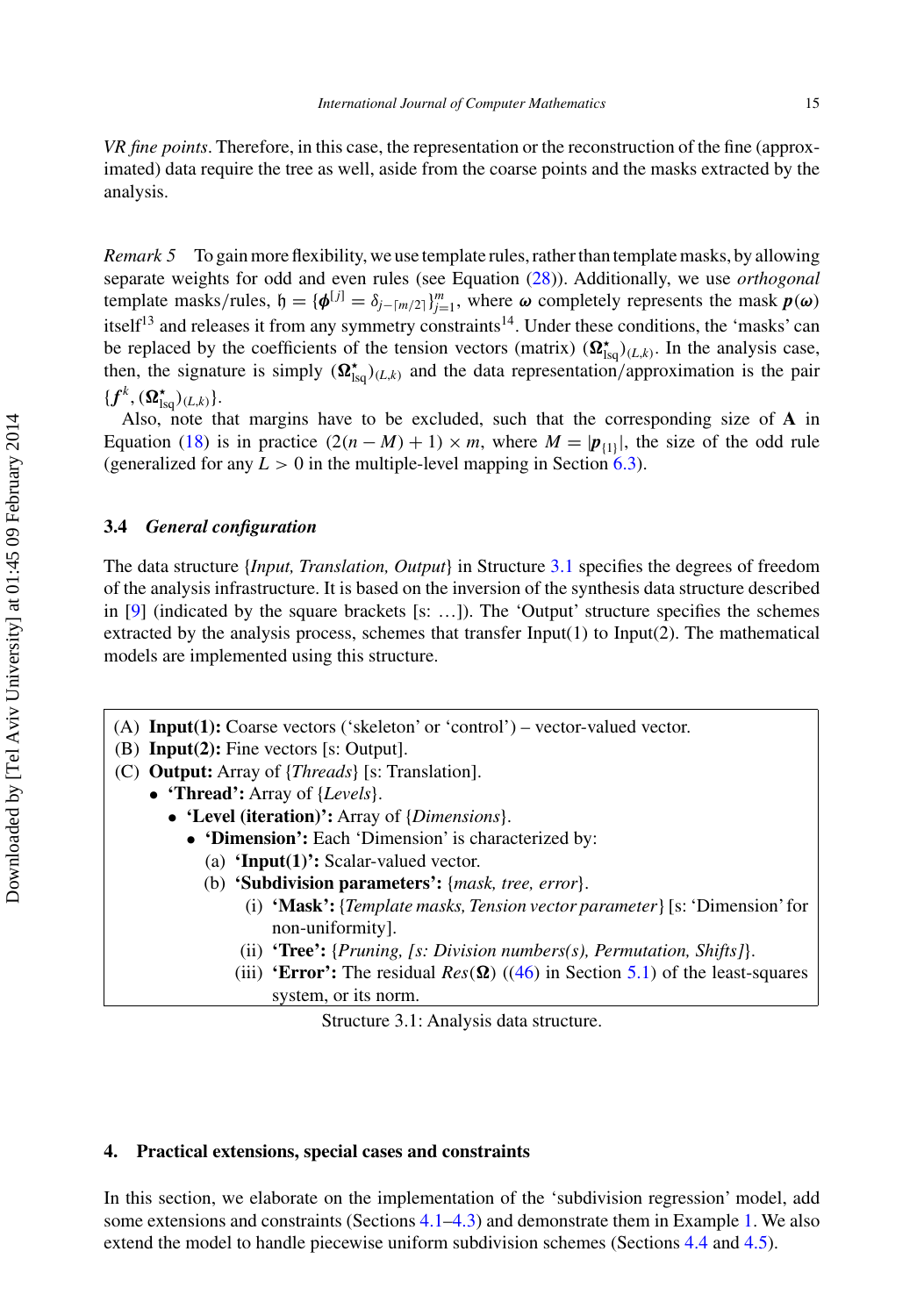# <span id="page-16-0"></span>**4.1** *Shift invariance*

The subdivision solutions  $P(\omega)$  can be constrained to be invariant to shifting  $f^{k+1}$  and  $f^k$  by some constant  $d \in \mathbb{R}$ . This can identify similar patterns that differ only by their height.

Denoting  $a_i \equiv \{a, \ldots, a\}^T \in \mathbb{R}^i$ , we, therefore, may require that

$$
\mathbf{P}(\boldsymbol{\omega})(f^k + d_n) \simeq f^{k+1} + d_{2n-1}, \quad d_i \in \mathbb{R}^i,
$$
\n(31)

with the same least-squares error (residual),  $e \in \mathbb{R}^{2n-1}$ , of system [\(16\)](#page-6-0) or [\(18\)](#page-7-0), meaning that if

$$
\mathbf{P}(\omega)f^{k} - f^{k+1} = e,\tag{32}
$$

then

$$
\mathbf{P}(\omega)(f^{k} + d_{n}) - (f^{k+1} + d_{2n-1}) = e, \quad d_{i} \in \mathbb{R}^{i}.
$$
 (33)

Equations  $(32)$  and  $(33)$  imply

$$
\mathbf{P}(\boldsymbol{\omega})\mathbf{1}_n = \mathbf{1}_{2n-1}.\tag{34}
$$

Since we restricted  $P(\omega)$  to the truncated size  $(2(n-m)+1) \times n$ , each  $P(\omega)$  row has all the components of either  $\mathbf{p}(\omega)_{\{0\}}$  or  $\mathbf{p}(\omega)_{\{1\}}$  and hence Equation (34) is equivalent to Equation [\(7a\)](#page-4-0) with  $d = 0$ , namely  $\pi_0$  reproduction by  $S_p$  (smoothness necessary condition for interpolatory schemes). Imposing the sufficient condition described in Equation [\(7b\)](#page-4-0) is discussed in Section [6.1.](#page-21-0)

In a similar manner to the transition from Equations [\(16\)](#page-6-0) to [\(18\)](#page-7-0), Equation (34) can be rewritten as

$$
\mathbf{B}\boldsymbol{\omega} = \mathbf{1}_{2n-1},\tag{35a}
$$

$$
\mathbf{B} \equiv \mathcal{A}(\mathcal{H}, \mathbf{1}_n) \in \mathbb{R}^{(2n-1)\times m},\tag{35b}
$$

where  $\mathbf{B}_j = \mathbf{\Phi}^{[j]} \mathbf{1}_n$ 

$$
\mathbf{B} = \left( \left[ \boldsymbol{\Phi}^{[1]} \mathbf{1}_n \right] \dots \left[ \boldsymbol{\Phi}^{[j]} \mathbf{1}_n \right] \dots \left[ \boldsymbol{\Phi}^{[m]} \mathbf{1}_n \right] \right). \tag{36}
$$

Here, however, Equation (35) are exact equalities rather than the least-squares ones in Equation [\(18\)](#page-7-0).

We restrict **B** to the truncated size of **A**,  $(2(n-m)+1) \times m$ . If the scheme is uniform, then two rows of **B** (one of each rule) will suffice (piecewise uniform in Section [4.4\)](#page-18-0).

Now, we can solve the original least-squares system [\(18\)](#page-7-0) under the constraints system (35) to yield a shift-invariant solution  $\boldsymbol{\omega}_{\text{inv}}$ . Generally,  $\boldsymbol{\omega}_{\text{inv}} \neq \boldsymbol{\omega}_{\text{lsq}}^*$ .

*Remark 6* If  $\phi^{[j]}(z = \pm 1) = 0$ , then the *j*th column can be excluded from **B**.

The shift invariance constraints system (35) can be generalized to fit the general non-greedy system, as explained in Section [6.3.](#page-24-0)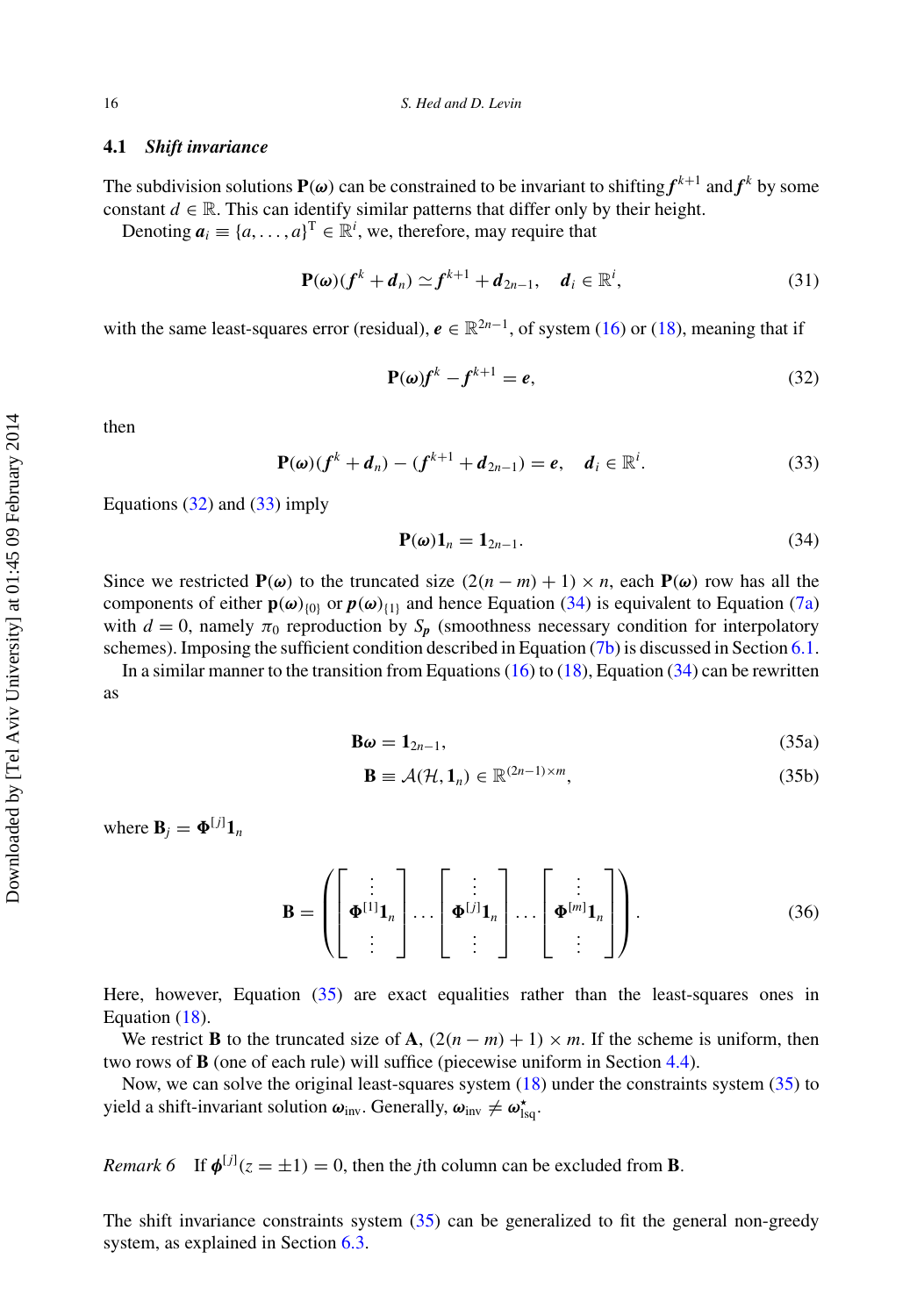## <span id="page-17-0"></span>**4.2** *Translation relaxation*

We can relax the requirements by searching the subdivision solution  $\Phi(\omega)$  that best maps  $f^k$  to some shifted version of  $f^{k+1}$ . As opposed to the invariance constraint in Section [4.1,](#page-16-0) here we look for a specific  $c \in \mathbb{R}$  that will yield that best mapping, and it becomes one of the unknowns

$$
\Phi(\omega)f^{k}+c_{2n-1}\simeq f^{k+1}.
$$
\n(37)

We define  $\mathbf{A}' = [\mathbf{A} | \mathbf{1}_{2n-1}]$  and  $\mathbf{B}' = [\mathbf{B} | \mathbf{0}_{2n-1}]$ . Then, we can solve the least-squares system [\(18\)](#page-7-0) under the constraints system  $(35)$ , with the variables substitution

$$
\boldsymbol{\omega} \leftarrow {\{\omega_1,\ldots,\omega_m,c\}}, \mathbf{A} \leftarrow \mathbf{A}', \mathbf{B} \leftarrow \mathbf{B}'. \tag{38}
$$

#### **4.3** *Known and unknown tension parameters*

For applicative purposes, we allow the flexibility of fixing some of the tension parameters values. Denote  $\mathcal{I} = \{i_l\}_{l=1}^{m'}$ ,  $m' \leq m$ , such that  $\omega' = \{\omega_j, j \in \mathcal{I}\}\$  are the unknowns and  $\omega'' = \{\omega_j, j \notin \mathcal{I}\}\$ are the known (fixed) ones. To solve the least-squares systems, we just substitute  ${j}j_{j=1}^m \leftarrow \mathcal{I}$ ,  $m \leftarrow m'$  and  $\mathcal{H} \leftarrow {\{\mathbf{\Phi}^{[j]}\}_{j \in \mathcal{I}}}$  ( $\mathfrak{h} \leftarrow {\{\mathbf{\phi}^{[j]}\}_{j \in \mathcal{I}}}$ ), in Sections [2.3](#page-7-0) and [4.1.](#page-16-0)

More explicitly, we define  $\mathcal{H}' \equiv {\{\mathbf{\Phi}^{[j]}\}}_{j \in \mathcal{I}}$ ;  $\mathcal{H}'' \equiv {\{\mathbf{\Phi}^{[j]}\}}_{j \notin \mathcal{I}}$ ;  $\mathbf{A}' \equiv \mathcal{A}(\mathcal{H}', \mathbf{f}^k)$ ;  $\mathbf{A}'' \equiv \mathcal{A}(\mathcal{H}'', \mathbf{f}^k)$  $\mathbf{B}' \equiv \mathcal{A}(\mathcal{H}', \mathbf{1}_n)$ ;  $\mathbf{B}'' \equiv \mathcal{A}(\mathcal{H}'', \mathbf{1}_n)$ . Then, system [\(18\)](#page-7-0) is solved under the constraints system [\(35\)](#page-16-0), with the variables substitution

$$
\boldsymbol{\omega} \leftarrow \boldsymbol{\omega}', \mathbf{A} \leftarrow \mathbf{A}', \mathbf{B} \leftarrow \mathbf{B}', f^{k+1} \leftarrow [f^{k+1} - \mathbf{A}'' \boldsymbol{\omega}''], \mathbf{1}_{2n-1} \leftarrow [\mathbf{1}_{2n-1} - \mathbf{B}'' \boldsymbol{\omega}''] . \tag{39}
$$

*Example 1* A simple test, shown in Figure [4,](#page-18-0) exemplifies some of the principles above. We reconstructed a given 4-point mask, which does not satisfy the necessary (for ISS) condition for smoothness described in Equation  $(7a)$ . We ran the greedy method with described in Equation [\(18\)](#page-7-0) either with or without the invariance constraint in Equation [\(35\)](#page-16-0).

*Input.* Apply three subdivision iterations,  $f^{k+1} = p * [f^k]_2^{\uparrow}$ ,  $k = 0, 1, 2$ , with  $f^0 = \{00000001$ 0 0 0 0 0 0 0}, and  $p = \{-0.08 \, 0 \, 0.54 \, 1 \, 0.54 \, 0 \, -0.08\}$ , such that  $f^3$  is the third level refinement of the base function of  $p$ . Take  $f^3$  as the input.

*Coarse points.* The down-sampling-by-8 of  $f^3$ .

*Fine points.* All the input points.

*Template rules.* We choose the template masks as template rules, according to Remark [5,](#page-15-0) where *φ*[4] spans the even rule and the rest span the odd rule:

- $\phi^{[4]} = \{1\}, \omega_4$  unknown.
- $\boldsymbol{\phi}^{[3]} = \{1, 0\}, \boldsymbol{\phi}^{[5]} = \{0, 1\}, \omega_1 = \omega_2 = 0.5.$
- $\boldsymbol{\phi}$   $\boldsymbol{\phi}^{[2]} = \{1, 0\}, \boldsymbol{\phi}^{[6]} = \{0, 1\}, \omega_2, \omega_6$  unknown.
- $\boldsymbol{\phi}$   $\boldsymbol{\phi}^{[1]} = \{-1, 0, 0, 0\}, \boldsymbol{\phi}^{[7]} = \{0, 0, 0, -1\}, \omega_1, \omega_7$  unknown.

Note that these template rules are dependent and are not the orthogonal set mentioned in Remark [5,](#page-15-0) and therefore, the solution  $\Omega_{(3,0)}$  does not coincide with the shape of the scheme (those template rules corresponding to the unknown components *are* orthogonal). Also, the known tension components,  $\omega_1$  and  $\omega_2$ , are handled according to Equation (39).

The non-invariant solution completely reconstructs the original input, as shown in Figure [4\(](#page-18-0)a). It is identical for all three iterations, namely,  $ω<sub>i</sub> = \{0.08 \ 0.04 \ (0.5) \ 1 \ (0.5) \ 0.04 \ 0.08\}$ , for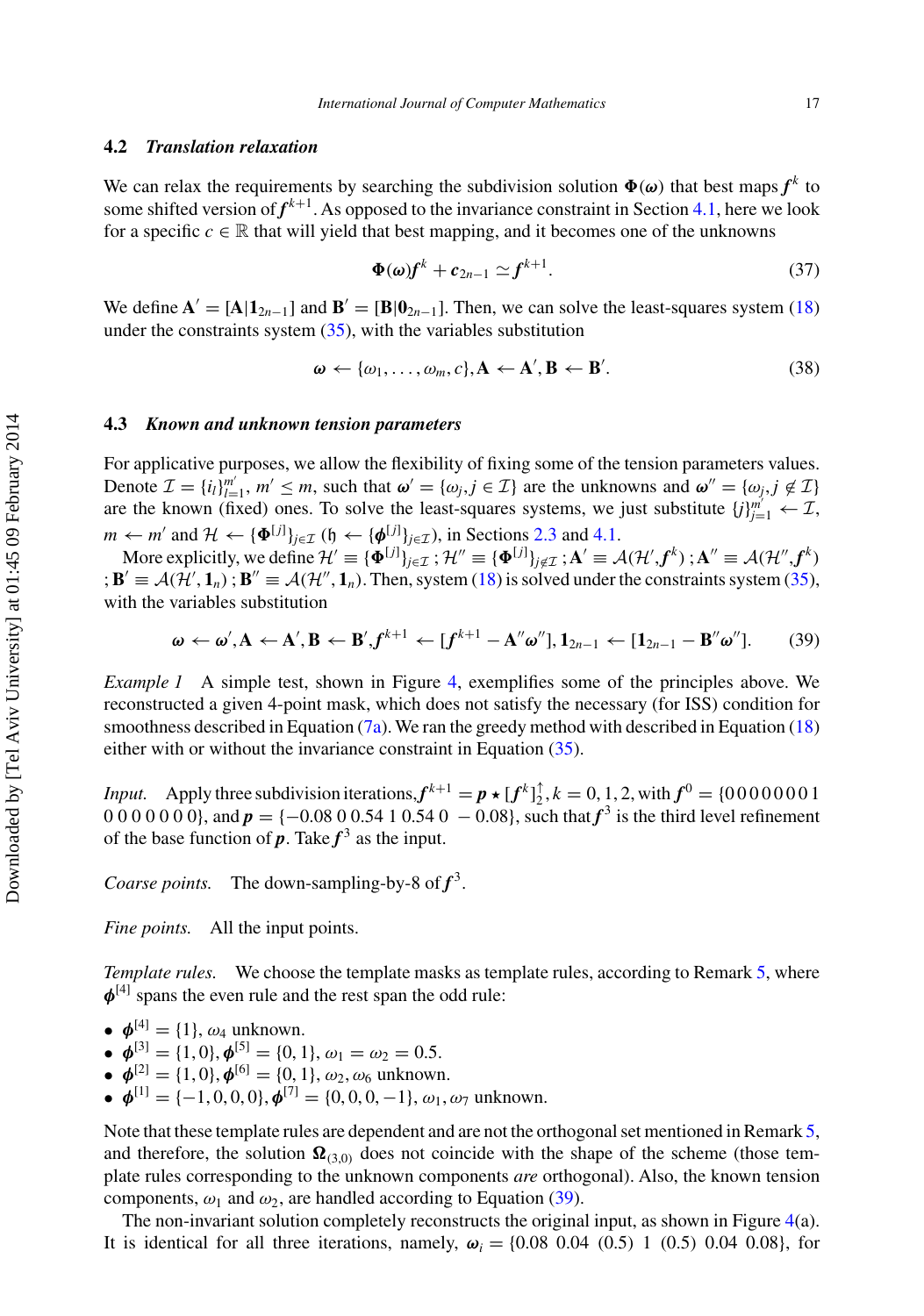<span id="page-18-0"></span>

Figure 4. A 4-point reconstruction: the mask and the approximation corresponding to the non-invariant (perfect) and the invariant (imperfect) solutions. (a) Perfect reconstruction. (b) Perfect reconstruction solution. The tension vector parameter in all levels coincide. (c) Invariant reconstruction. (d) Invariant reconstruction solution. Different tension vector parameter for each level.

 $i = 1, \ldots, 3$ , as shown in Figure 4(b). This solution represents the original 4-point mask  $p =$  $\{-0.08\ 0\ 0.54\ 1\ 0.54\ 0\ -0.08\}.$ 

The invariant solution, however, does not reconstruct the original input accurately, as shown in Figure  $4(c)$ . It is different at each level, as shown in Figure  $4(d)$ . The last iteration is  $\omega_3 = \{0.06 \, 0.06 \, (0.5) \, 1 \, (0.5) \, 0.06 \, 0.06\}$ , which represents the smooth 4-point mask  $p = \{-0.06\,0\,0.56\,1\,0.56\,0\ -0.06\}.$ 

# **4.4** *Weighted least-squares*

We incorporate a weight matrix to the least-squares systems above. Following the weighted leastsquares principles, we replace  $A \leftarrow WA, f^{k+1} \leftarrow Wf^{k+1}$  in Equation [\(18\)](#page-7-0) and solve the weighted normal equations

$$
\mathbf{W} \mathbf{A} \boldsymbol{\omega} \simeq \mathbf{W} \mathbf{f}^{k+1},\tag{40a}
$$

$$
\mathbf{A} = \mathcal{A}(\mathcal{H}, \mathbf{f}^k). \tag{40b}
$$

Note that **B** in the constraint system  $(35)$  is unchanged.

We allow several options for the weights:

- (a) Application-related filters (e.g. music, Section [7\)](#page-26-0).
- (b) Special symmetry considerations (Section [5.2\)](#page-21-0).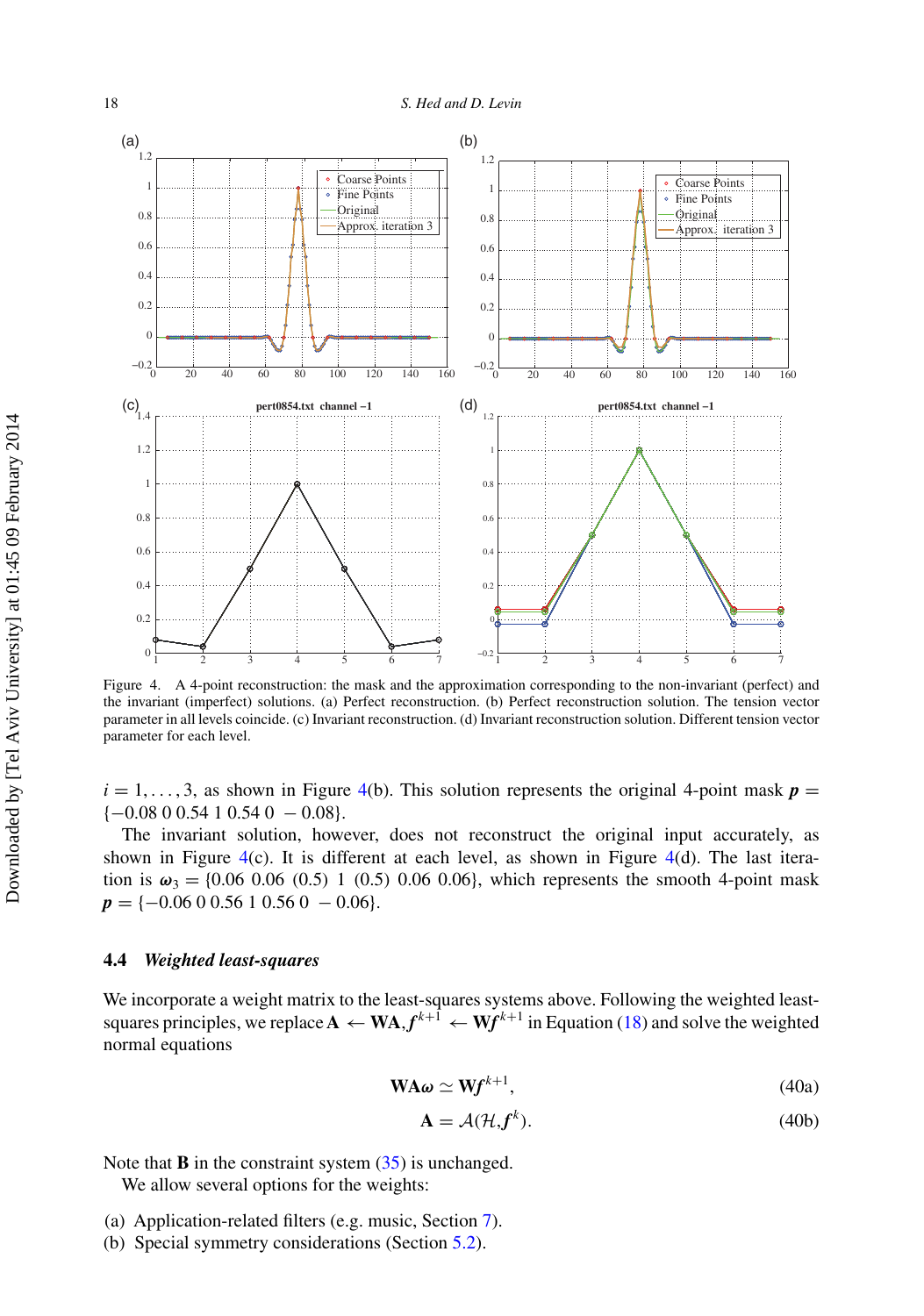- <span id="page-19-0"></span>(c) MLS, where the window is weighted by a Gaussian (Section 4.5).
- (d) Window-proportional weights (larger weights for larger intervals).
- (e) Multiple-level mapping weight-options, in conjunction with the 'tree regression' model (Section [3\)](#page-10-0).

# **4.5** *MLS connections*

The discussion so far assumes a uniform scheme (see definition in Section [1.2\)](#page-2-0). This means that when solving the least-squares system  $(18)$ , we assume that for each level  $k \geq 0$  the subdivision scheme is the same for all locations of  $f^k$ , namely for  $\{f^k_j \in \mathbb{R}, j \in \mathbb{Z}\}$ .

However, we suggest to reconstruct a *piecewise uniform* scheme by sliding a window along the free parameter axis and solve the uniform least-squares system in each window separately. Each location yields a separate tension vector solution *ω* and we can track its evolution over time (or parameter, in general). The collection of all vectors *ω* represents the reconstructed piecewise uniform scheme.

For each window, we solve the system [\(40\)](#page-18-0) with a weight matrix, **W**, that localizes the solution to the middle of the window,  $x_m$ , as the diagonal matrix with  $w_{ii} = e^{-||x_i - x_m||^2/2}$ .

This approach, of sliding a weighted least-squares window, resembles the MLS system [\[14\]](#page-30-0) except that:

- (a) It reconstructs the subdivision tension vector instead of the polynomial coefficients.
- (b) We use it to track the signature  $\omega$  along x, in addition to approximation.

#### **5. Criteria and solution-improvements**

We apply various criteria on the different levels of the masks for general purposes (e.g. music, Section [7\)](#page-26-0). Here, we provide several such criteria for the extracted mask [\(15a\)](#page-6-0),  $p(\omega) = \sum_{m=0}^{m} |p(\omega)|^2$  We consider the multiple layer in Equation (27), with  $I + 1$  data layer  $\sum_{j=1}^{m} \omega_j \phi^{[j]}$ . We consider the multiple-level setup in Equation [\(27\)](#page-10-0), with  $L + 1$  data levels  ${f^{k+i}}_{i=0}^L$  and *L* masks  ${p(\omega)_{k+i}}_{i=1}^L$ . For simplification, we refer to the orthogonal template mask setup described in Remark [5,](#page-15-0) where the coefficient vector *ω*, derived by Equation [\(20\)](#page-7-0), completely represents  $p(\omega)$ . This allows applying the criteria, which should generally be applied to  $\{p(\omega)_{k+i}\}_{i=1}^L$ , to the coefficient vectors  $\mathbf{\Omega}_{(L,k)} = {\{\omega_{k+i}\}}_{i=1}^L$ , instead.

We track these criteria along the free parameter (optionally time) axis by sliding a window, as explained in Section 4.5, and also use them to improve and constrain the solution.

#### **5.1** *The criteria*

We propose extracting several criteria, such as stationarity, variation and symmetry, from the non-stationary scheme derived by the regression model.<sup>15</sup> These criteria values are tracked along a sliding window on the free parameter (or time) axis. The values are 2D plotted against the free parameter, when using sliding window, or against the distance from the original piece, if perturbed. When both slides perturbed, a 3D plot shows the criterion value (Z) against both the free parameter  $(X)$  and distance  $(Y)$ .

Most of the criteria reflect specific relations between the masks at different levels  $\Omega_{(L,k)}$  ${\{\omega_{k+i}\}}_{i=1}^L$ , where a lower value of the criterion corresponds to a higher match, or 'quality'. The stationarity criterion measures the distances between the masks at different levels. The symmetry criterion measures the (signed or unsigned) distance between reflected (left and right) components of the mask (at each level). It indicates the distribution of the tension vector parameter or the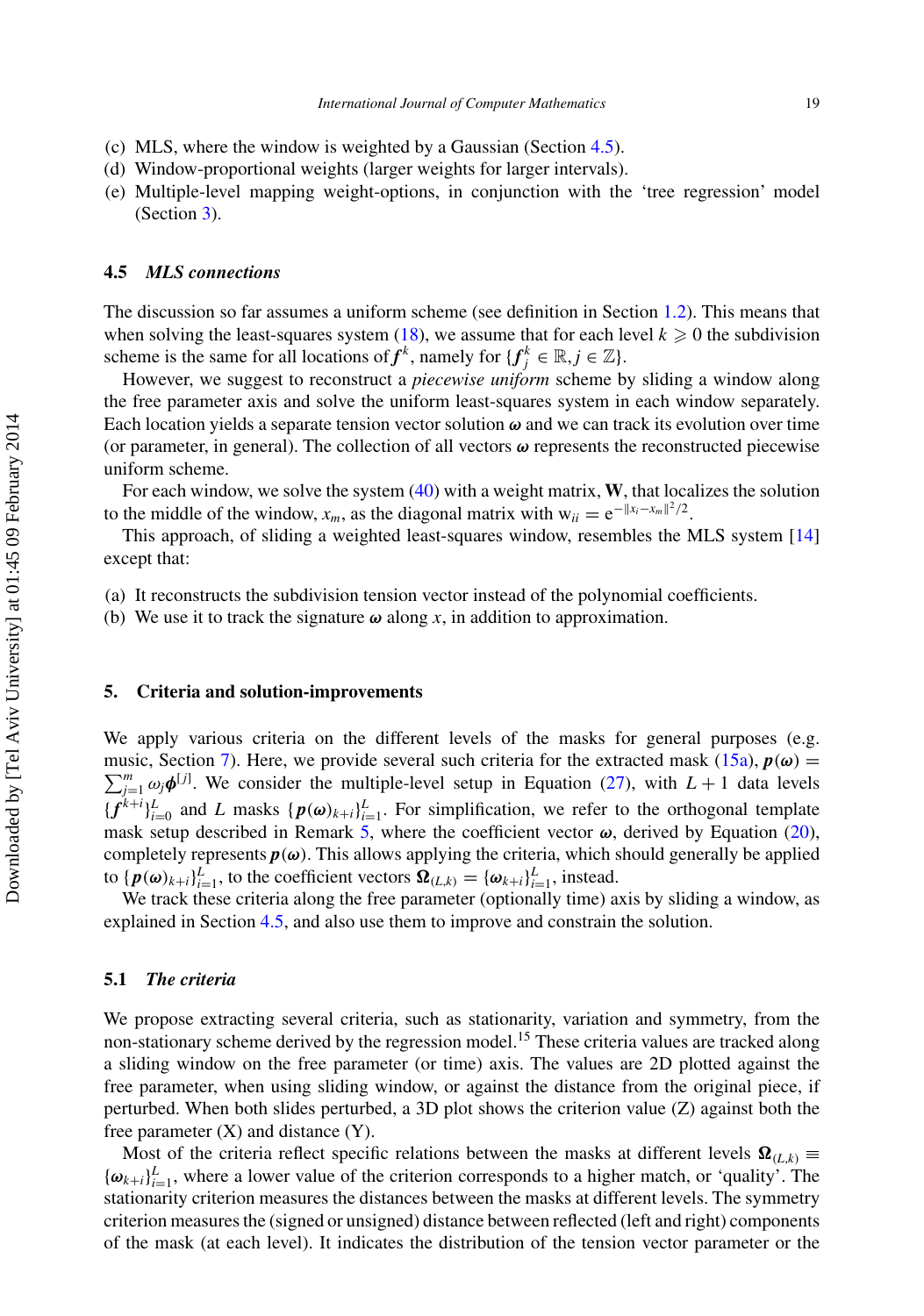<span id="page-20-0"></span>dominant side of the mask and tells *whether points are affected more by their preceding or succeeding values*. The minimal (best) stationarity and symmetry values equal 0, where the mask is perfectly stationary and symmetric. The approximation residual criterion measures the leastsquares error norm of Equation [\(18\)](#page-7-0). The following are the explicit mathematical expressions and more details of these criteria. We also suggest a few more criteria (e.g. invariancy and variation) and show how to improve the solution of the least-squares system [\(18\)](#page-7-0) by using these criteria.

(a) *Stationarity*: The distance between the levels of the masks, measured by standard deviation

$$
M(\mathbf{\Omega}) = \frac{1}{m} \sum_{j=1}^{m} (\sigma(\{(\boldsymbol{\omega}_{i})_{j}\}_{i=1}^{L})),
$$
\n(41)

or the non-negative measure, which is suffice in this case

$$
M(\mathbf{\Omega}) = \|\{\sigma(\{(\omega_i)_j\}_{i=1}^L)\}_{j=1}^m\|_2. \tag{42}
$$

(b) *Symmetry*: The *signed* distance between reflected (left and right) components of the masks

$$
M(\mathbf{\Omega}) = \frac{1}{L} \sum_{i=1}^{L} \left( \sum_{j=1}^{\lfloor m/2 \rfloor} (\omega_i)_{\lfloor m/2 \rfloor + j} - (\omega_i)_{\lfloor m/2 \rfloor - j} \right) = \frac{1}{L} \sum_{i=1}^{L} \mathbf{D} \omega_i,
$$
 (43)

where **D** is a square, even dimensions, matrix with 1's and  $-1$ 's on its primary and secondary diagonals, respectively. Here, the orthogonal template masks in Remark [5](#page-15-0) can be relaxed to a symmetric set, where the template masks *j* and  $m - j + 1$  are reflected.

(c) *Smoothness*: The variations of the mask vector at each level.

$$
M(\mathbf{\Omega}) = \frac{1}{L} \{ || \nabla(\text{sign}(\nabla((\{\omega_i\}_j)_{j=1}^m))) ||_1 \}_{i=1}^L.
$$
 (44)

Here, the orthogonal template masks in Remark [5](#page-15-0) can be relaxed to a non-negative set.

(d) *Invariancy*: A signed difference between each rule components sum and '1'. In accordance with Equation [\(61\)](#page-26-0), (Equation [\(34\)](#page-16-0) or [\(35\)](#page-16-0) in  $L = 1$ ), measure

$$
M(\Omega) = \mathbf{P}^{(L,k)}(\Omega)\mathbf{1}_n - \mathbf{1}_{2^L n} = \mathbf{B}\Omega - \mathbf{1}_{2^L n}.
$$
 (45)

(e) *Approximation residual (least-squares error)* : In accordance with Equation [\(57\)](#page-25-0) (Equation  $(16)$  or  $(18)$  in  $L = 1$ ), measure

$$
M(\Omega) = Res(\Omega) = f^{k+L} - P^{(L,k)}(\Omega)f^k = f^{k+L} - A^{(L,k)}\Omega.
$$
 (46)

Given a measure  $M(\Omega)$ , we also define the corresponding non-negative measure  $F(\Omega)$ 

$$
F(M(\mathbf{\Omega})) \equiv F(\mathbf{\Omega}) \equiv ||M(\mathbf{\Omega})||_2. \tag{47}
$$

*Other criteria.* Other measures related to the relations between the minimum  $L_2$  norm solution  $(20)$  and the shift-invariant solution in Equation  $(35)$ , and the relations between the symmetry (43) and the invariancy (45) criteria, can give interesting indications of the data [\[8](#page-30-0)].

*Solution-improvements.* In case of redundancy in system [\(18\)](#page-7-0), we suggest to pick, out of all possible least-squares solutions, the best solution in terms of the criteria  $(42)$ ,  $(43)$  or  $(44)$ . To achieve that best solution,  $\mathbf{\Omega}_{\text{lsq}}^F$ , we begin with the minimum  $L_2$  norm solution  $\mathbf{\Omega}_{\text{lsq}}^{\star}$  in Equation [\(20\)](#page-7-0), and then solve the following constrained minimization problem using  $F(\Omega)$  given in Equation (47)

$$
\mathbf{\Omega}_{\text{lsq}}^M = \min_{\mathbf{\Lambda}\mathbf{\Omega} = \mathbf{\Lambda}\mathbf{\Omega}_{\text{lsq}}} \{ F(\mathbf{\Omega}) \}. \tag{48}
$$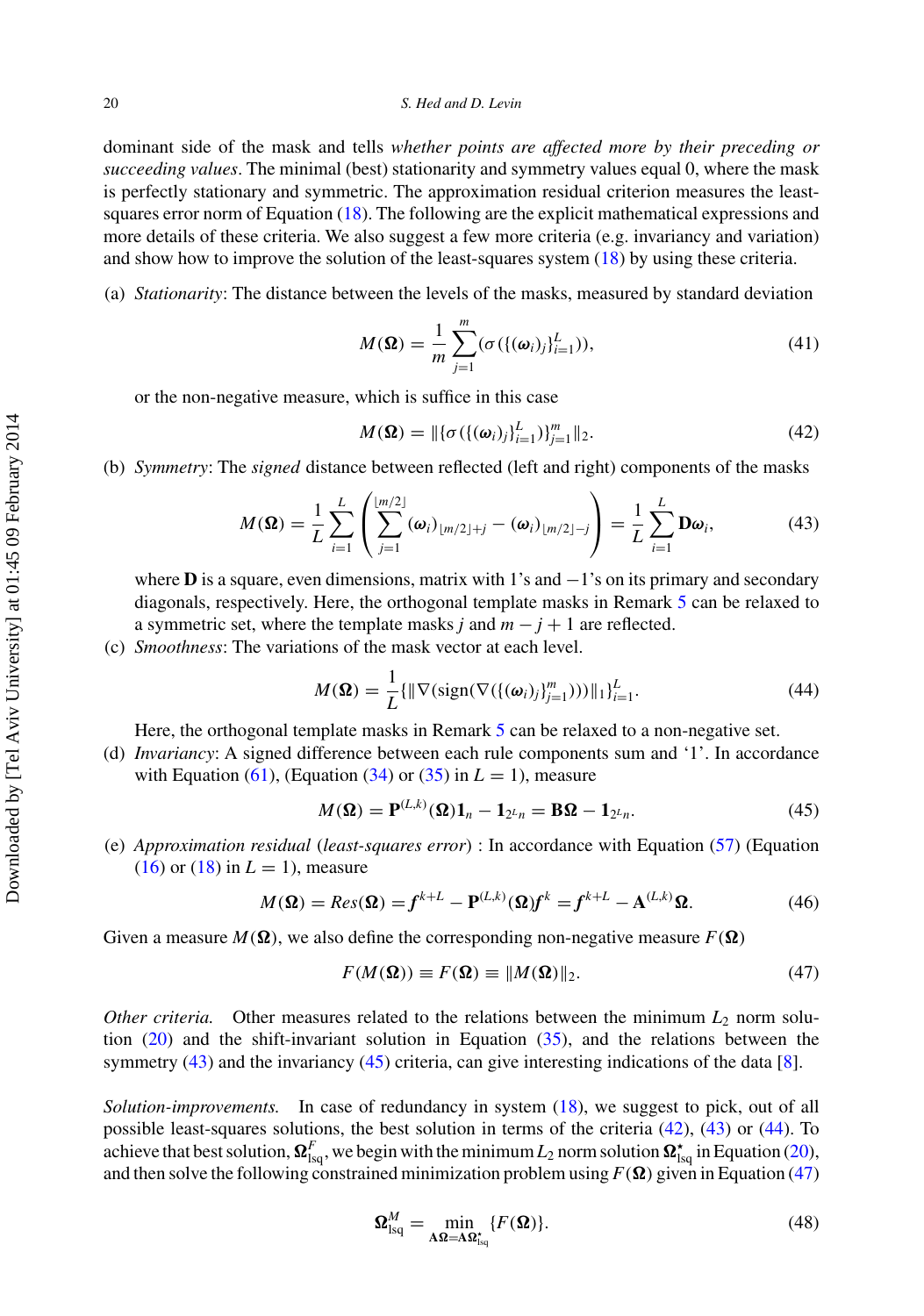# <span id="page-21-0"></span>**5.2** *Symmetry*

Aside from the symmetry criterion given above, several methods are proposed herein to check and impose the symmetry of the underlying masks, while solving either Equation [\(18\)](#page-7-0) or [\(40\)](#page-18-0) (with or without the extensions and constraints proposed throughout Section [4\)](#page-15-0):

- (a) Incorporate weights on the vector variable *ω*, such that each component is assigned with a different weight (as opposed to the weighted least-squares, which weights the equations).
- (b) To force symmetry on  $\omega$ , impose the constraint system  $\mathbf{D}\omega = \varepsilon$ , or  $\mathbf{D}\omega \leq \varepsilon$ , with **D** defined as in Equation [\(43\)](#page-20-0) and *ε* is a vector of small values.
- (c) Turn things around: Find a minimum to the function **D***ω*, under the constraint posed by the original system [\(18\)](#page-7-0) or [\(40\)](#page-18-0), assuming that the latter has redundancy (see Equation [\(48\)](#page-20-0)). Both in (b) and (c) above, the invariance constraint [\(35\)](#page-16-0) and the symmetry related constraints
- can be imposed simultaneously, by concatenating the equality constraints systems involved. (d) Create two masks, with left and right asymmetric support, by building asymmetric sets of template masks  $\{\phi^{[j]}\}_{j=1}^m$ . Then, examine which one approximates better.
- (e) Track a symmetry measure [\(43\)](#page-20-0) (Section [5.1\)](#page-19-0). In addition, the norm (the unsigned symmetry measure) is applied to improve the symmetry of the solution using Equation [\(48\)](#page-20-0).

#### **6. Theoretical extensions and generalized views**

This section is intended to give an additional, theoretical, angle on the 'subdivision regression' model and can serve for future development. We provide setups yielding an MRA-related view on the model (Sections 6.1 and [6.2\)](#page-22-0) and specify explicitly its *L*-levels extension (Section [6.3\)](#page-24-0).

#### **6.1** *Deviated vector-perturbed scheme*

Using the 'subdivision regression' model, the following setup is relevant when there is a prior knowledge of the basic smoothness of the given data, in terms of some *vector*-perturbed smooth subdivision  $p(v)$  (knowing the template masks without necessarily knowing the perturbation vector parameter values). In the following, we use the definitions given in [\[9](#page-30-0)] (synthesis) for the analysis purposes of this paper.

Let h be a set of *m* template masks. Let  $p(x)$  be the corresponding perturbed subdivision scheme as in Equation [\(15a\)](#page-6-0), with tension vector parameter  $\mathbf{x} \in \mathbb{R}^m$ . Suppose that  $p(\mathbf{x})$  is a  $C^d S S$ , for  $d > 0$  and  $x \in (x_a, x_b)$ ,  $\mathfrak{h}$  are the *smoothness template masks*. Denote by g an additional set of *l* template masks, corresponding to  $q(y)$ ,  $y \in \mathbb{R}^l$ . g are the *noise template masks*. Let  $\tilde{h} \equiv h \cup g$ ,  $\omega \equiv x \cup y$ ,  $\tilde{m} = m + l$  and  $M_{\tilde{h}} = [M_h | M_g]$ .  $\tilde{h}$  are the *smoothness-and-noise template masks* and *ω* the *smoothness-and-noise tension vector parameter.* We look for  $\tilde{p}$  (*ω*)

$$
\tilde{p}(\omega) = p(x) + q(y),\tag{49}
$$

where  $p \equiv p(x)$  may be considered as the mask of the *smoothness scheme*  $S_p$ ,  $q \equiv q(y)$  may be considered as the mask of the *noise (deviation) scheme*  $S_q$  and  $\tilde{p} \equiv \tilde{p}(\omega)$  may be considered as the mask of the *smoothness-and-noise scheme*  $S_{\tilde{p}}$  (see Section [6.2\)](#page-22-0).

Then, the solution to the least-squares system [\(18\)](#page-7-0) (with or without constraints)  $\mathbb{R}^{\tilde{m}} \ni \omega_1 \equiv$  $x_1 \cup y_1$  gives a certain  $p(x_1)$  and a deviation from it,  $q(y_1)$   $(y_1$  in the direction of g). If  $x_1 \in (x_a, x_b)$ and the approximation error is small enough, then we might consider  $x_1$  as smoothness coefficients and  $y_1$  as noise coefficients – the deviation from  $p(x)$ -smoothness ( $p(x_1)$ ) in practice). We shall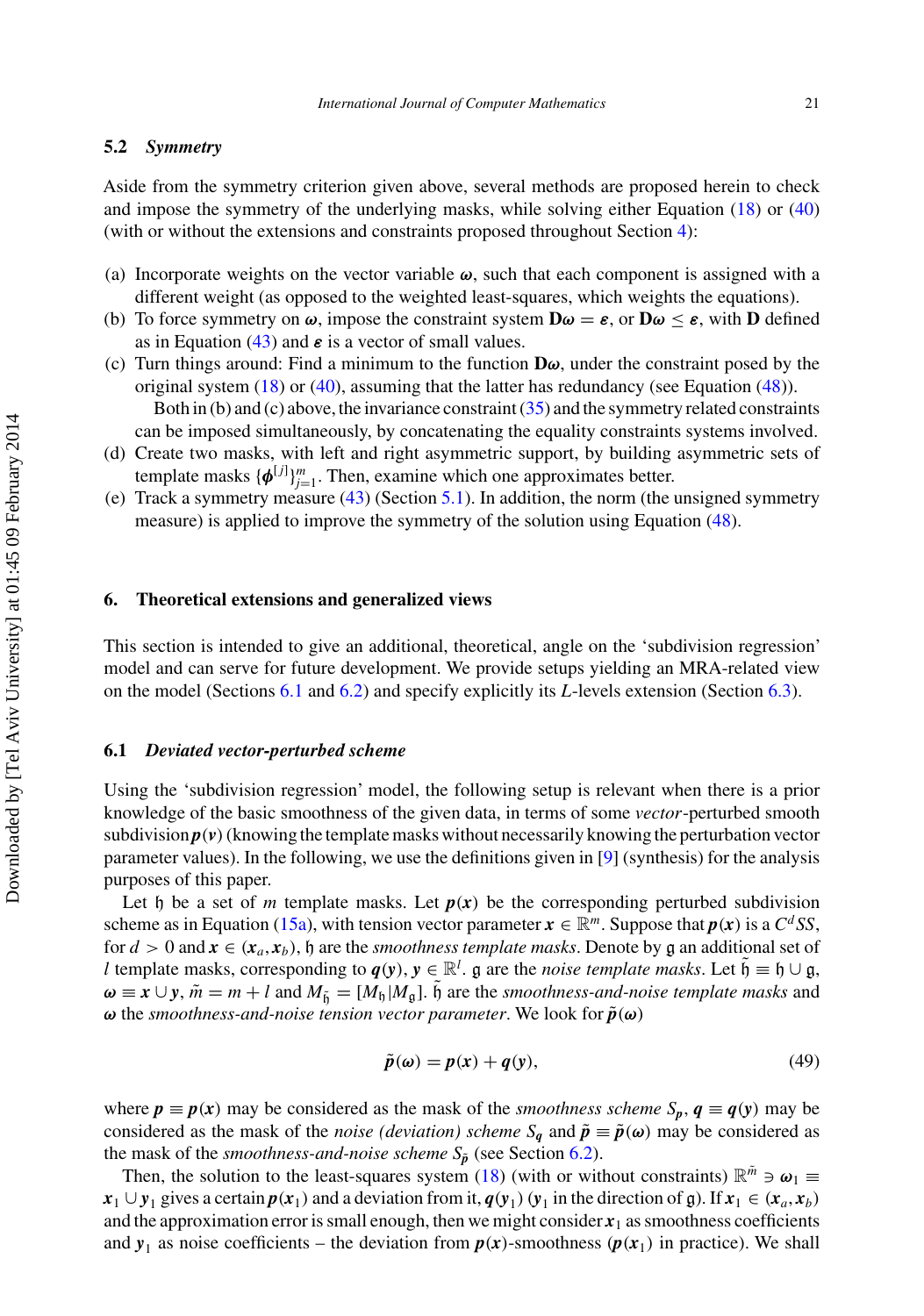<span id="page-22-0"></span>call  $x_1$  and  $y_1$  *the smoothness and the noise tension vector parameters (or measures)*, respectively. We refer to  $x_1$  and  $y_1$  as our data signatures.

Let H, G and  $\mathcal{H} = \mathcal{H} \cup \mathcal{G}$  be the corresponding sets of convolution matrices for h, g and h, namely, the *smoothness template matrices*, *noise template matrices* and the *smoothness-and-noise template matrices, respectively. Let*  $M_{\tilde{H}} = [M_H|M_G]$ *. Define* 

$$
\mathbf{A}_p \equiv \mathcal{A}(\mathcal{H}, \mathbf{f}^k), \quad \mathbf{A}_q \equiv \mathcal{A}(\mathcal{G}, \mathbf{f}^k), \quad \mathbf{A} \equiv \mathcal{A}(\tilde{\mathcal{H}}, \mathbf{f}^k) = [\mathbf{A}_p | \mathbf{A}_q], \tag{50a}
$$

$$
\mathbf{B}_p \equiv \mathcal{A}(\mathcal{H}, \mathbf{1}_n), \quad \mathbf{B}_q \equiv \mathcal{A}(\mathcal{G}, \mathbf{1}_n), \quad \mathbf{B} \equiv \mathcal{A}(\tilde{\mathcal{H}}, \mathbf{1}_n) = [\mathbf{B}_p | \mathbf{B}_q]. \tag{50b}
$$

While solving the least-squares system [\(18\)](#page-7-0) with the invariance constraint [\(35\)](#page-16-0) assigned with **A** and **B** from Equation (50), we can impose a smoothness constraint on  $p(x)$ , such that *y* would be considered a smoothness deviation. Note that the overall  $\tilde{p}(\omega)$  could still be smooth but *y* expresses the deviation from smoothness with respect to  $p(x)$ .

The options to force the smoothness on  $p(x)$ , in order to measure the deviation  $q(y)$ , are

- (a) Set a specific  $p(x_1)$  using the setup in Section [4.3](#page-17-0) (fixing  $x_1$ ).
- (b) Require that  $\mathbf{x} \in (\mathbf{x}_a, \mathbf{x}_b)$ , as a constraint in solving the least-squares system.
- (c) Impose the smoothness conditions [\(10\)](#page-4-0) on x. Equation [\(7a\)](#page-4-0) implies that  $\mathbf{B}_p x = 1$ . Hence, if we require the invariance condition [\(35\)](#page-16-0) on the whole solution ( $Bw = 1$ ) then it implies that  $B_qy = 0$  (if the rules of all template masks in g sum to zero it is fulfilled automatically).

We may also pose a generalized problem by setting a general template *dictionary* h and finding subsets h and g that yield the best compromise between the smoothness of  $p(x)$  (as in (b) or (c) above) and the overall approximation error. In this case,  $\mathfrak h$  and  $\mathfrak g$  constitute also part of the signature, alongside  $x_1$  and  $y_1$ .

*Remark 7 (Non-smooth perturbation values)* As a special case, we can choose  $\mathfrak{g} \subseteq \mathfrak{h}$ , such that h is a dependent set of template masks. If no constraints are imposed, then all the information is in  $x (\omega = x, y = 0)$ , which is not necessarily in the smoothness range of p. However, if imposing (b) above, then, according to Equation [\(49\)](#page-21-0), the extracted mapping  $\tilde{p}(\omega)$  is

$$
\tilde{p}(\omega) = p(x) + q(y) = p(x) + p(y),\tag{51}
$$

 $(= p(x + y)$  if  $q = h$ ) and *y* is the deviation from the smoothness range of *p*.<sup>16</sup>

This special case may be extended by taking h, g such that h ∩  $g \neq \emptyset$ .

## **6.2** *Smoothness-and-noise decomposition: MRA view*

We present the 'subdivision regression' model as an MRA decomposition. Recall the MRA reconstruction

$$
f^{k+1} = \mathbf{P}f^k + \mathbf{Q}d^k, \tag{52}
$$

in which the data space is enlarged from level to level, by the addition of linear combinations  $d<sup>k</sup>$  of the wavelets basis (the columns of **Q**). We compare this to the approach presented in Section [6.1.](#page-21-0) Referring to the specific setup and definitions in Section [6.1,](#page-21-0) we can write the subdivision regression system [\(18\)](#page-7-0), assigned with the least-squares solutions, as

$$
f^{k+1} \simeq A\omega_1 = A_p x_1 + A_q y_1, \qquad (53)
$$

where  $\omega_1 = \{x_1, y_1\} \equiv \{\omega_p, \omega_q\}.$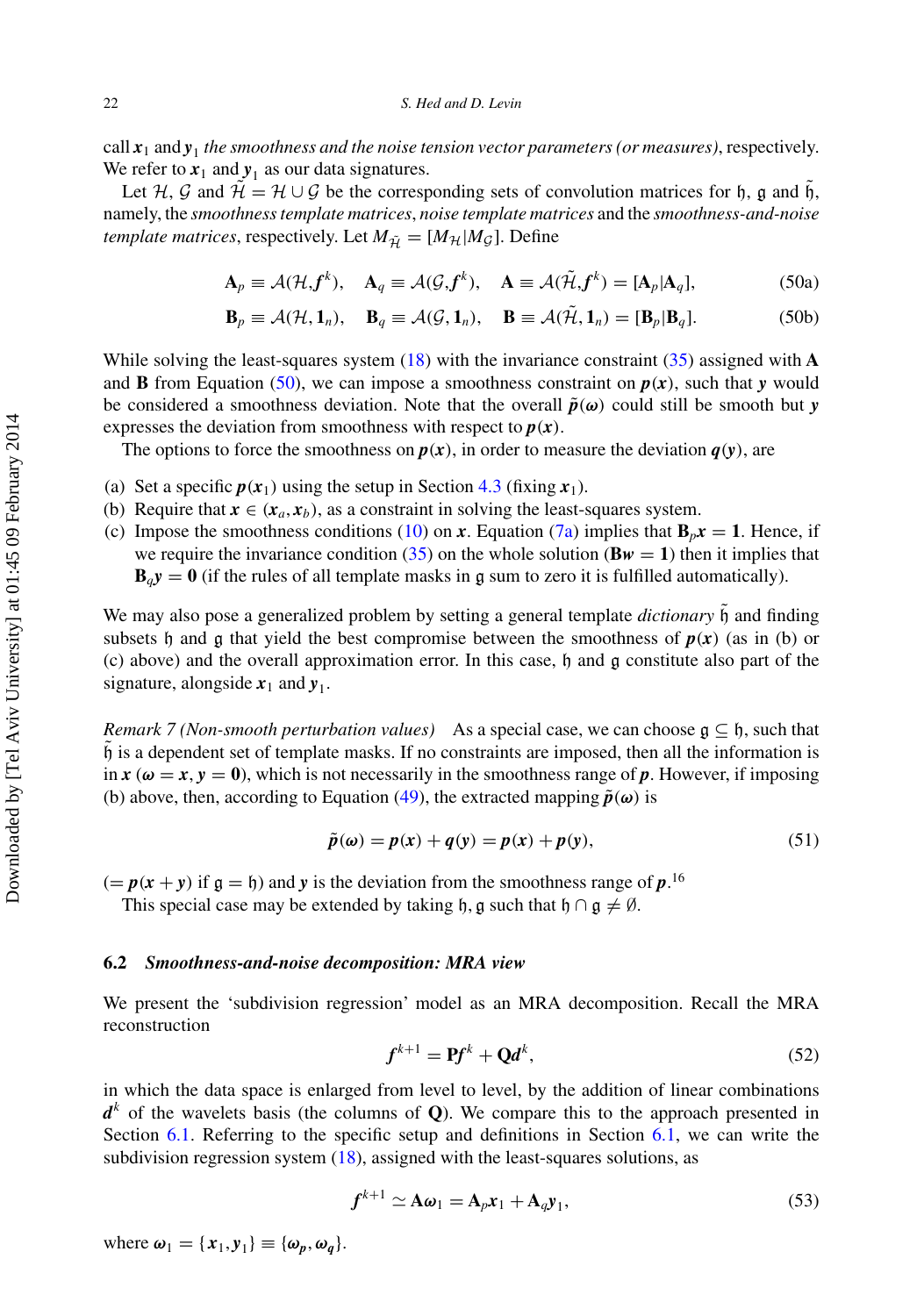If  $f^{k+1} \in \text{Im}(A)$ , then this least-squares equality is obviously a true equality. According to Remark 11,  $\mathbf{A}_q$  can be designed to complement  $\mathbf{A}_p$  to  $\mathbb{R}^{2n-1}$ , such that always  $f^{k+1} \in \text{Im}(\mathbf{A})$ , and Equation  $(53)$  can be rewritten as Equation  $(18)$  with an equality.

Here,  $x_1$  are the smoothness coefficients, selecting from  $A_p$ , whose columns are the smoothness template masks matrices H operated on  $f^k$ .  $y_1$  are the differences coefficients, selecting from  $A_q$ , whose columns are the deviation template masks matrices  $G$  operated on  $f^k$ . We refer to  $x_1$  and *y*<sup>1</sup> as measures for the subdivision smoothness and noise, respectively.

As in MRA, here also the high-resolution data  $(f^{k+1})$  and the basis functions (the columns of  $A_p$ and  $\mathbf{A}_q$ ) are known, whereas the smoothness and details coefficients are to be found. As opposed to traditional MRA, however, here  $A_p$  and  $A_q$  depend on the (given) data  $f^k$ .

Based on Equation [\(49\)](#page-21-0) (or by  $A_p x_1 = P(p(x_1)) f^k$ ,  $A_q y_1 = P(q(y_1)) f^k$  in Equation [\(53\)](#page-22-0)), the least-squares primal form [\(16\)](#page-6-0) turns to

$$
f^{k+1} \simeq \mathbf{P}(\tilde{p}(\omega_1))f^k = \mathbf{P}(p(x_1) + q(y_1))f^k = \mathbf{P}(p(x_1))f^k + \mathbf{P}(q(y_1))f^k, \tag{54}
$$

or, with  $P \equiv P(p(x_1))$  and  $Q \equiv P(q(y_1))$ , and the assumption  $f^{k+1} \in \text{Im}(A)$ 

$$
f^{k+1} = \mathbf{P}f^k + \mathbf{Q}f^k (= (\mathbf{P} + \mathbf{Q})f^k \equiv \tilde{\mathbf{P}}f^k), \tag{55}
$$

in accordance with the presentation of the 'generalized perturbed scheme'as an MRA composition [\[9\]](#page-30-0). Compared with Equation [\(52\)](#page-22-0), our case, therefore, uses  $d^k = f^k$ , and hence, in MRA terms, we work with only  $P$ ,  $Q$  and  $f^k$ , where in contrast with MRA,  $P$  and  $Q$  are data dependent. The basic decomposition and composition are described schematically in Figure 5.

*Subdivision regression cascades.* We can describe the synthesis and analysis cascades corresponding to the 'generalized perturbed schemes' and the 'subdivision regression' models in analogy to Equations  $(11)$  and  $(12)$ , respectively. To avoid confusion, we hereby rename the displacement operator **Q** in Equation [\(11\)](#page-4-0) to **R**. In the traditional reverse subdivision model, the analysis process is carried out *L* times by operating a series of operators  ${\{P_{L+1-i}\}}_{i=1}^L$  on  $f^{k+L}$ . The results are then the complementary basis series  $\{R_{L+1-i}\}_{i=1}^L$ , the differences series  $\{d^{k+L-i}\}_{i=1}^L$ and the coarser data series  $\{f^{k+L-i}\}_{i=1}^L$ , from which only  $f^k$  is required for reconstruction.

The analogue in our case is operating the analysis process in Section [6.2](#page-22-0) *L* times, yielding  $\{\boldsymbol{\omega}_{k+L-i}\}_{i=1}^L = \{\boldsymbol{x}_{k+L-i} | \boldsymbol{y}_{k+L-i}\}_{i=1}^L$ , by Equation [\(53\)](#page-22-0). By assigning  $\mathbf{P} \leftarrow [\tilde{\mathbf{P}} = \mathbf{P} + \mathbf{Q}]$  in Equation [\(27\)](#page-10-0), as in Equation (55), this output becomes  $\{P_{L+1-i}, Q_{L+1-i}\}_{i=1}^L$ . If there are significant least-squares errors, then they still need to be modelled by some displacement system  ${\bf R}_{L+1-i}$ ,  ${\bf l}_{i=1}^L$  and  ${\bf d}^{k+L-i}$ ,  ${\bf l}_{i=1}^L$ , in addition to the  ${\bf P}_{L+1-i}$ ,  ${\bf Q}_{L+1-i}$ ,  ${\bf l}_{i=1}^L$ .

The synthesis and analysis cascades corresponding to the 'generalized perturbed schemes' and the 'subdivision regression' models are presented in Figure  $6(a)$  $6(a)$  and  $6(b)$ , respectively. As a reference, Figure  $6(c)$  $6(c)$  and  $6(d)$  shows the standard MRA filter banks [\[18](#page-30-0), pp. 255–257], which we present here as tree paths with non-stationary masks.



Figure 5. 'Subdivision regression': smoothness-and-noise decomposition and composition.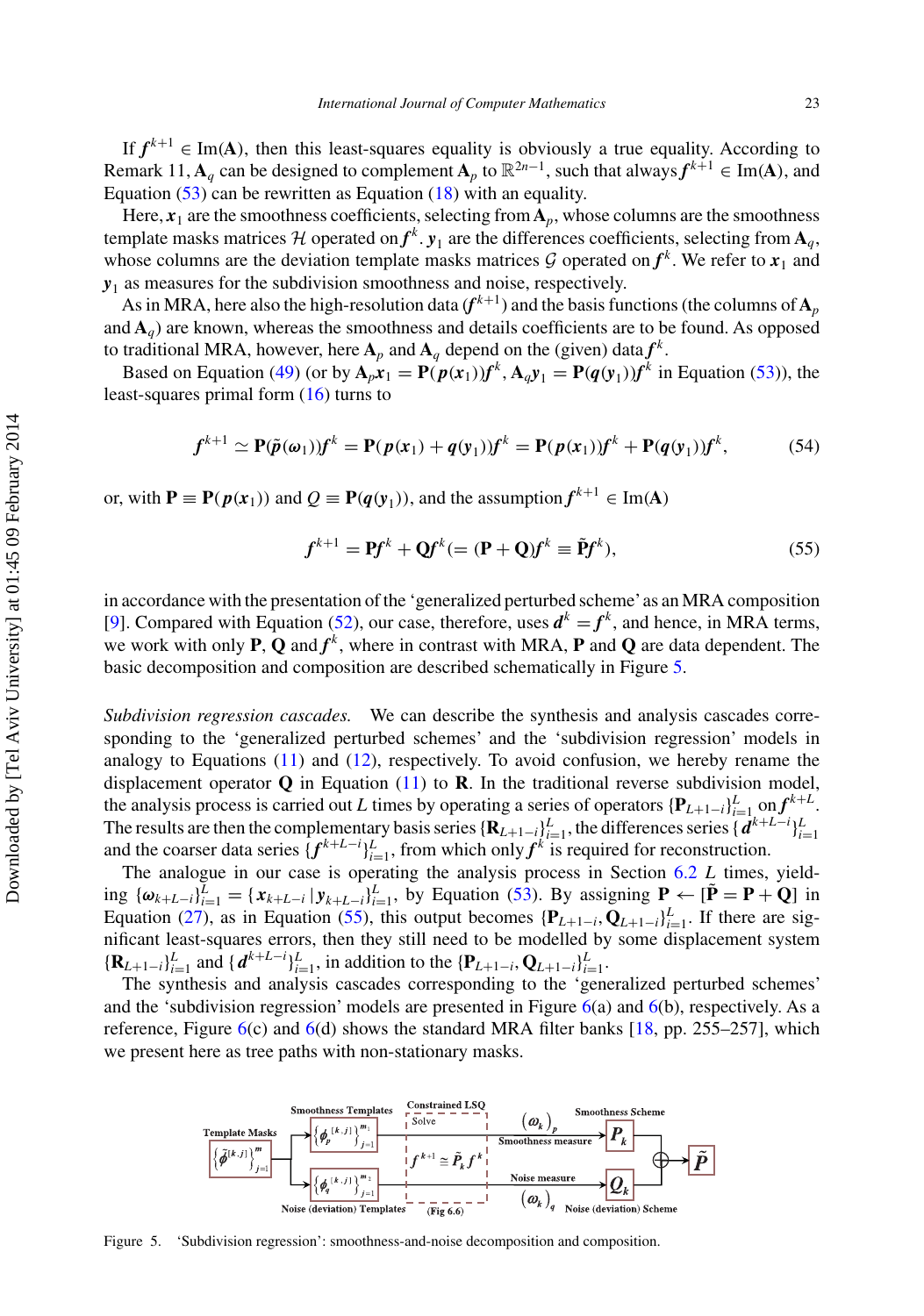<span id="page-24-0"></span>

Figure 6. (a and b) The 'generalized perturbed schemes' (synthesis) and 'subdivision regression' (analysis) cascades. (c and d) The analogous MRA filter banks [\[18\]](#page-30-0) corresponding to Equations [\(11\)](#page-4-0) and [\(12\)](#page-4-0), respectively. (a) New MRA cascades: synthesis. (b) New MRA cascades: analysis. (c) Traditional MRA cascades: synthesis. (d) Traditional MRA cascades: analysis.

### **6.3** *A generalized (non-greedy) model*

As mentioned, to yield the least-squares solution for Equation [\(23\)](#page-9-0), given only  $f^k$  and  $f^{k+L}$ , the one-level least-squares system [\(18\)](#page-7-0) can be generalized. Recall that the solution is the tension matrix parameter  $\Omega_{(L,k)} \in \mathbb{R}^{m \times L}$ , whose columns are the *L* tension vector parameters  $\{\omega_{k+i}\}_{i=1}^L$ .

We generalize Definition [1,](#page-7-0) as follows:

DEFINITION 2 *Let*  $J \equiv (J_1, J_2, \ldots, J_L) \in \{1, \ldots, m\}^L$ . For a given vector  $c \in \mathbb{R}^n$  and template *matrices*  $\mathcal{H} \equiv {\{\mathbf{\Phi}^{[j]}\}}_{j=1}^m$ , denote by  $A \equiv \mathcal{A}(L, \mathcal{H}, \mathbf{c}) \in \mathbb{R}^{2^L n \times m^L}$  the tensor whose columns are  $\{\prod_{i=1}^{L} \Phi^{[J_i]}c\}_{J \in \{1,\dots,m\}^L} \in \mathbb{R}^{2^L n}$ , *namely, the J*<sup>th</sup> *column of the tensor A is* 

$$
[A]_J = \left(\prod_{i=1}^L \Phi^{[J_i]}\right) c, \quad J \in \{1, \dots, m\}^L.
$$
 (56)

 $(A(1, \mathcal{H}, c) = A(\mathcal{H}, c)$  for A in Definition [1\)](#page-7-0). Note that if  $f^k \in \mathbb{R}^n$  then  $\Phi^{[J_i]} \in \mathbb{R}^{(2^n n - 1) \times (2^{(i-1)n})}$ . *If there is a different set of template masks for each level, then*  $\Phi^{[J_i]}$  *should be replaced by*  $\Phi^{[i,J_i]}.$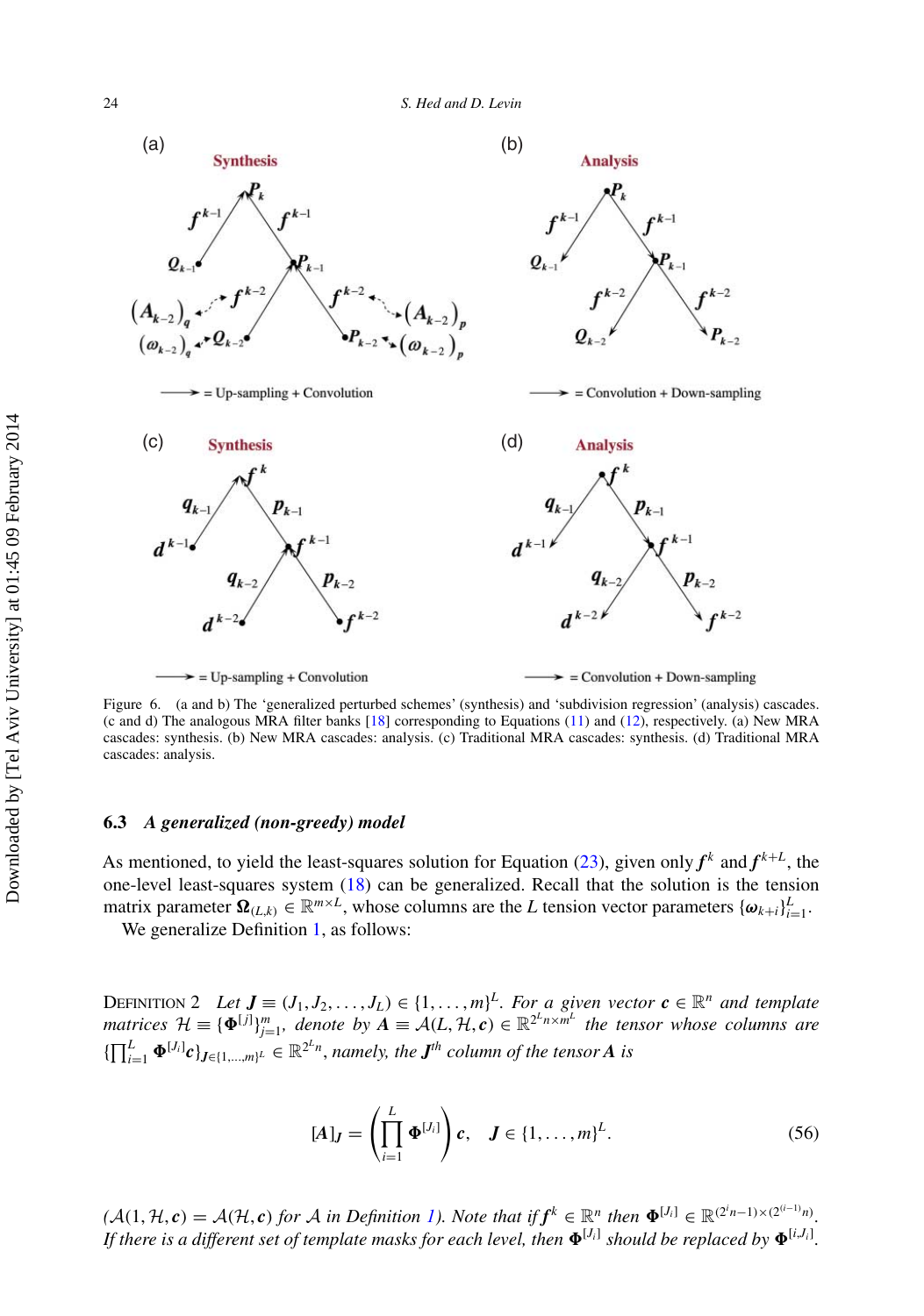<span id="page-25-0"></span>The linear system  $(18)$  then becomes a multilinear system

$$
\left(\mathbf{P}^{(L,k)}(\mathbf{\Omega}_{(L,k)})\mathbf{f}^k\simeq\mathbf{f}^{k+L}\Leftrightarrow\right)\mathbf{A}\mathbf{\Omega}_{(L,k)}\simeq\mathbf{f}^{k+L},\ \mathbf{f}^{k+L}\in\mathbb{R}^{2^L n},\mathbf{\Omega}_{(L,k)}\in\mathbb{R}^{m\times L},\tag{57a}
$$

$$
\mathbf{A} \equiv \mathbf{A}^{(L,k)} \equiv \mathcal{A}(L, \mathcal{H}, \mathbf{f}^k) \in \mathbb{R}^{2^L n \times m^L}.
$$
 (57b)

 $(A(1, \mathcal{H}, f^k) = A(\mathcal{H}, f^k)$  for A in Equation [\(19\)](#page-7-0)). Note that the *J*th column of **A** is of size  $2^L n$  in the form

$$
[\mathbf{A}]_{\boldsymbol{J}} = \left(\prod_{i=1}^{L} \boldsymbol{\Phi}^{[J_i]}\right) \boldsymbol{f}^k, \quad \boldsymbol{J} \in \{1, \dots, m\}^L. \tag{58}
$$

**A** is a tensor of size  $2^L n \times m^L$  whose *i*th 'row' [A]<sup>*i*</sup> is a tensor of size  $m^L$ . Equation (57) contains  $2^L n L$ -linear (scalar) equations of size  $m^L$ , one per 'row' [A]<sup>*i*</sup>

$$
[\mathbf{A}]^{i}\mathbf{\Omega}_{(L,k)} \simeq f_{i}^{k+L}, \quad [\mathbf{A}]^{i} \in \mathbb{R}^{m^{L}}, \mathbf{\Omega}_{(L,k)} \in \mathbb{R}^{m \times L}, \quad i = 1, \ldots, 2^{L}n. \tag{59}
$$

Each column of  $\Omega_{(L,k)}$ ,  $\omega_j \in \mathbb{R}^m$ ,  $j \in 1, \ldots, L$ , corresponds to the appropriate dimension of the tensor 'row'  $[A]$ <sup>*i*</sup>. The tensor A and relations (57) and (58) are depicted in Figure 7.

*Example 2* We give simple examples for Equations (57) and (59):

For  $L = 1$ , Equation (57) is reduced to the special case [\(18\)](#page-7-0) of 2*n* linear equations, where  $[A]^i$ ,  $i = 1, \ldots, 2n$ , is a row of the matrix  $\mathbf{A} \in \mathbb{R}^{2n \times m}$  [\(19\)](#page-7-0). Equation (59) in this case is  $[\mathbf{A}]^i \boldsymbol{\omega} \simeq f_i^{k+L}$ .

For *L* = 2, there are 4*n* bilinear equations, where each 'row' of the tensor  $\mathbf{A} \in \mathbb{R}^{(4n)\times m \times m}$  $[\mathbf{A}]^i$ ,  $i = 1, ..., 4n$ , is in itself an  $m \times m$  matrix. Equation (59) in this case is  $\omega_2^T[\mathbf{A}]^i \omega_1 \simeq f_i^{k+L}$ . Methods to solve such bilinear systems are discussed in [\[2](#page-30-0)].

Equation (59) implies the generalization of Equation [\(21\)](#page-7-0) from  $L = 1$  to any *L*:

$$
[\mathbf{\Omega}_{(L,k)}]_{\text{lsq}}^{\star} = \underset{\mathbf{\Omega}_{(L,k)} \in \mathbb{R}^{m \times L}}{\arg \min} \sum_{i=1}^{2^L n} ([\mathbf{A}]^i \mathbf{\Omega}_{(L,k)} - \mathbf{f}_i^{k+1})^2.
$$
 (60)



Figure 7. The tensor **A** in Equations (57) and (58).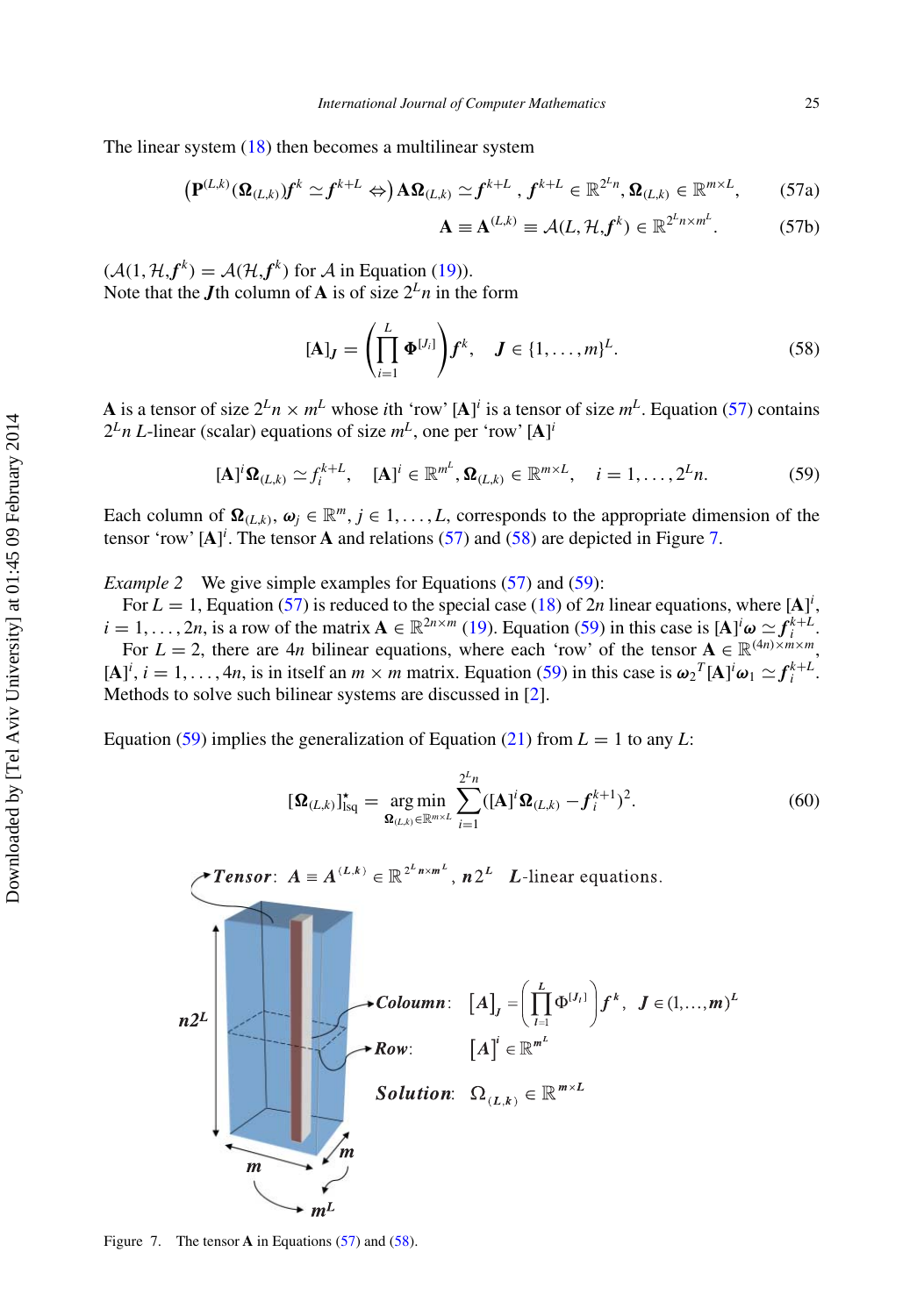<span id="page-26-0"></span>The general solution is not stationary, namely,  $\{\boldsymbol{\omega}_{k+i}\}_{i=1}^L$  are generally different. If we add a constraint imposing stationarity, then the multilinear equation [\(57\)](#page-25-0) becomes a generalized quadratic equation.

As mentioned in Section [4.1,](#page-16-0) the shift invariance constraints system [\(35\)](#page-16-0) can be generalized to fit the general non-greedy system  $(57)$ , as follows:

$$
\left(\mathbf{P}^{(L,k)}(\mathbf{\Omega})\mathbf{1}_n=\mathbf{1}_{2^L n} \Leftrightarrow\right) \mathbf{B} \mathbf{\Omega}=\mathbf{1}_{2^L n},\tag{61a}
$$

$$
\mathbb{R}^{2^L n \times m^L} \ni \mathbf{B} \equiv \mathcal{A}(L, \mathcal{H}, \mathbf{1}_n). \tag{61b}
$$

The *J*th column of **B** is of size  $2^L n$  in the form

$$
\mathbb{R}^{2^L n} \ni [\mathbf{B}]_J = \left(\prod_{i=1}^L \Phi^{[J_i]}\right) \mathbf{1}_n, \quad J \in \{1, \dots, m\}^L. \tag{62}
$$

Now, we can solve the original generalized (tensor) least-squares system [\(57\)](#page-25-0) under the constraints system (61) to yield a shift-invariant solution  $\Omega_{\text{inv}}$ .

# **7. Applications**

#### **7.1** *Potential directions*

Traditional models used in time series analysis assume forward dependence and try to fit a model by which data can be retrieved by previous values. This assumption does not hold for some applications in which 'future' events influence the design of current ('present') events.

One example is in music, where the present harmony is equally influenced by previous and by subsequent notes. Another example is in impedance cardiography signals, where each pulse is also preparing the heart for the next pulse. Such interrelations can be analysed using Fourier transform, which is very useful for analysing global data frequencies in time series*/*signals.

The new approach suggested in this paper targets these 'present–future' relations differently, as it aims at discovering local internal structure of the signal, at different resolution levels. The present work demonstrates (in Section [7.2\)](#page-27-0) the application to music analysis. In a future work, we plan to use the tools developed here for the analysis of cardiography signals and stock graphs (see Section [7.3\)](#page-28-0), and to extend the method to 2D in order to analyse textures. We believe that some classes of textures can be defined, and thus can be analysed by the multilevel approach proposed here.

*Compression and coarse points'selection.* The compression is a useful byproduct of the analysis methods suggested. It is not the focus of this paper, which rather concentrates on the general approach and on data analysis. Yet, the compression was experimented in the musical context, as explained in Section [7.2.](#page-27-0) Some general options for reconstruction were tested, based on general coarse values (not necessarily specific to music), such as extremum points. These tests indicated that under some regularity conditions, the proposed compression*/*decompression approach may apply to general signals, and hence be useful for other applications, as those mentioned above.

The compression is definitely dependent of the coarse points selection, and the coarse points, in turn, depend on the specific application involved. This dependency evolves from the fact that in the methods proposed, the coarse points reflect prominent values within the domain of the specific application and from the fact that the selection of the coarse points decomposes the data into different resolution levels based on intrinsic properties of the data and the application (see Section [7.2\)](#page-27-0). The coarse points are generally values that have the highest significance in their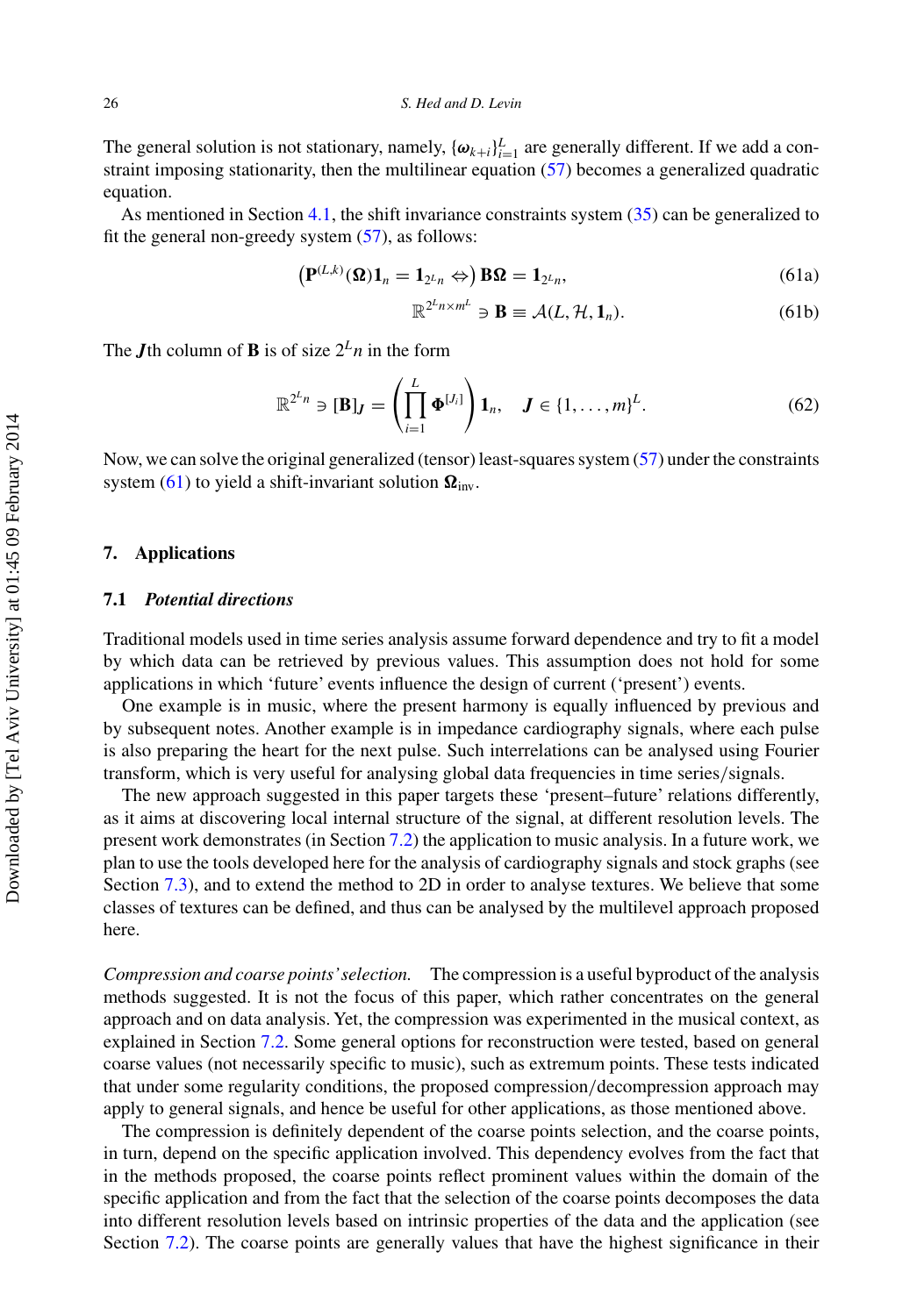<span id="page-27-0"></span>neighbourhood and hence represent it. This significance can be measured only within the context of the application and hence different coarse points will be selected for different domains and applications.

It should also be emphasized that the coarse points' selection depends on whether the application is intended for analysis or for compression*/*decompression: if it aims at analysis, then the exact values of the selected coarse points are more significant, or more application-dependent, than if they are intended for decompression (restoration). The linkage of coarse points with the application, based on the tailored decomposition into varying-resolution levels, is the very factor allowing the retrieval of masks that carry special meaning in the application's domain. Therefore, the application-dependency enables the retrieval of masks that will serve as features for analysis in the specific domain involved. For instance, Hed [\[8\]](#page-30-0) uses the analysis models to model rhythm and pitch interrelationships under specific selection of coarse points (see Section 7.2). On the other hand, for compression*/*decompression, several different options for the coarse points may still have good results for restoration (approximation).

In the context of the importance of the coarse points selection for analysis, it should also be noted that the coarse notes may have influence on the analysis if it aims at tracking the behaviour across levels. To figure this out, recall that the technique in this paper decomposes the given data into varying-resolution levels that constitute the coarse values of one level and the fine values of the next, and then it yields the different operators (mappings*/*masks) between these data levels. The analysis can then point out relations between these operators, as done in the musical context (see Section 7.2).

In the following, we present the above principles from the perspective of the musical application.

#### **7.2** *Music analysis*

This paper is the mathematical infrastructure for further research conducted in music analysis. For practical evaluations, we refer the reader to separate publications, as detailed below.

*General method.* The analysis and reconstruction methods proposed in this paper are used in [\[8,10](#page-30-0)] to yield methods for music analysis. In these works, the infrastructure methods proposed in here were evaluated separately in the musical context. Hed *et al.* [\[10](#page-30-0)] explains the added value for music analysis and includes examples for using the compression*/*reconstruction methods proposed here in the context of music analysis and compression (Section 4.2.3 in [\[10\]](#page-30-0). See below). Hed [\[8](#page-30-0)] evaluates further both the analysis and the compression in the musical context (Chapters 9 and 10).

In general terms, Hed *et al.* [\[8,10](#page-30-0)] suggest making a parallelism between the rhythm tree and the 'subdivision rules tree' or an analogy between musical beat subdivision and subdivision schemes. That approach has led to music synthesis and analysis tools bearing insights regarding pitchand-rhythm interrelationships, musical symmetry and musical hierarchy. The pitch-and-rhythm interrelationships findings and case studies presented in [\[8](#page-30-0)] point out that the relations between adjacent pitches may be correlated with their timing through simple subdivision masks, coinciding with certain cognitive foundations.

Technically speaking, in those works, the 'subdivision regression' and the 'tree regression' models are respective analogues to the 'pitch independency model' (PIM) and the 'rhythm–pitch dependency model' (RPDM) configurations. Using the symmetry, stationarity and approximation residual criteria, the latter configuration is assessed by a comparison to the former to reveal those characteristics in the piece related to pitch-and-rhythm interrelationships and symmetry patterns. Applying the 'tree regression' model to music revealed that musical pieces can be arranged in increasing resolution levels induced by the interonset intervals and correlated by means of nearly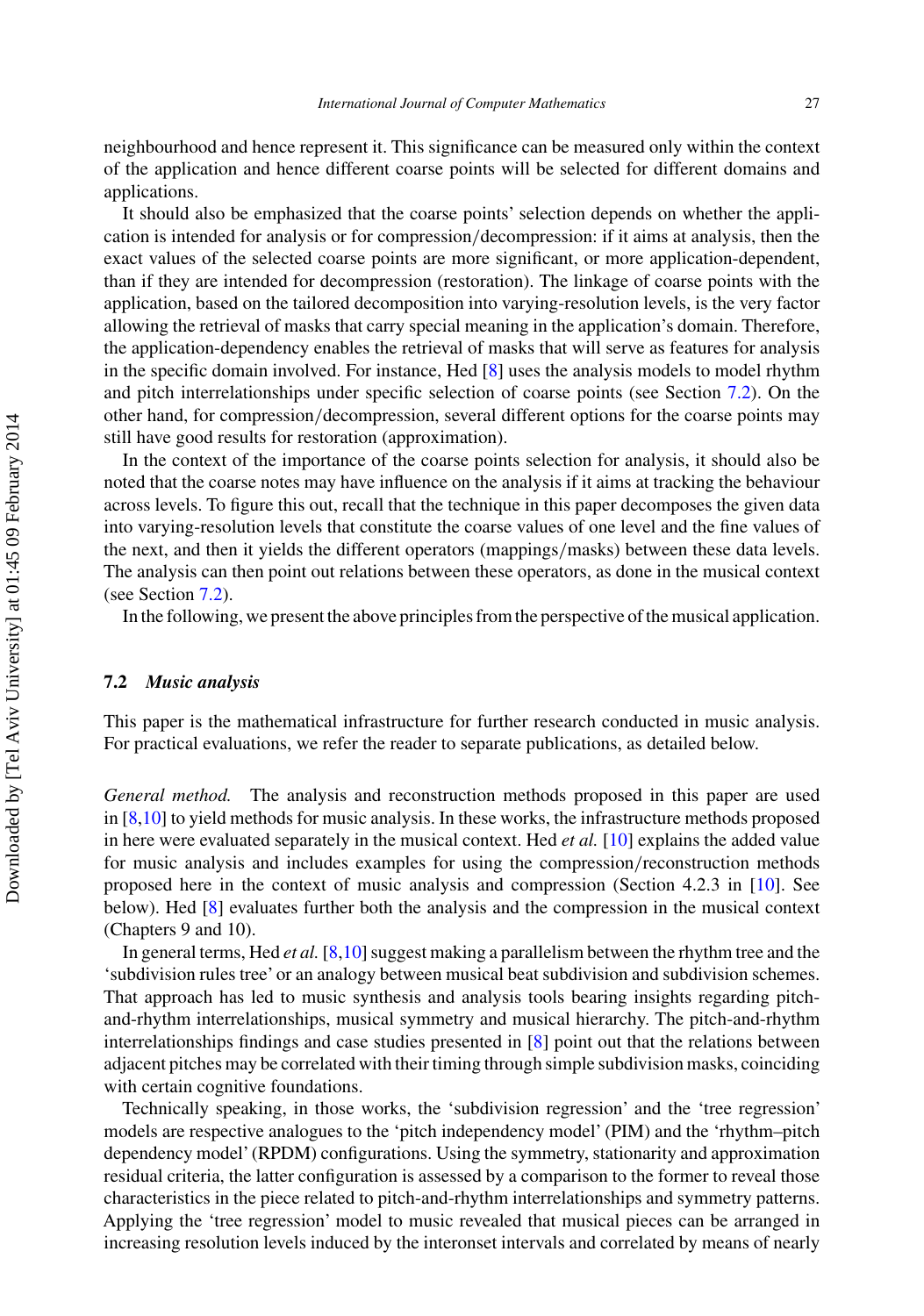#### <span id="page-28-0"></span>28 *S. Hed and D. Levin*

stationary subdivision schemes. As mentioned, the relations found this way between the different levels of the musical data embody influences of 'future' notes on current ones.

More specifically, the musical configurations are special instances of the general configuration described in Section [3.4.](#page-15-0) The musical space is either pitch or time vs. an independent parameter, or pitch vs. time. In the RPDM musical configuration, the *partial* sets of real values within the  $L + 1$  data levels  $\{f^{k+i}\}_{i=0}^L$  in Equation [\(27\)](#page-10-0), as described in Section [3.2,](#page-13-0) are dictated by the time intervals of the musical notes ('tree regression' model). In the PIM musical configuration, the  $L + 1$  sets data levels  $\{f^{k+i}\}_{i=0}^L$  in Equation [\(27\)](#page-10-0) are dictated solely by the order of the notes, without taking their timing and durations into consideration ('subdivision regression' model). In both cases, these sets of notes decompose the given musical piece into different resolution levels that constitute either the coarse or the fine notes of the process, recursively. The window sliding (Sections [2.3](#page-7-0) and [4.5\)](#page-19-0) is done either by sliding a points' window or a time window. The reconstructed subdivision tension vector and the corresponding approximation value and error are attributed to the middle index point or to the middle time point. The data weights applied on the least-squares systems are derived from various musical filters (such as boundaries and durational/melodic accentuations). Alternatively, based on (c) and (d) in Section [4.4,](#page-18-0) the weights are induced by the shape of a Gaussian, which can be interpolated proportional to the size of the interonset intervals (or durations). Other time-proportional weights are also applied.

These methods are also used in [\[8\]](#page-30-0) to classify pieces generated by the Mozart's dice game. This categorization separates mathematically, using the analysis models in this paper, between "valid" and "invalid" contradances generated automatically by the dice game. A correlation is found between the quality of the extracted schemes and the musical correctness of the pieces, where the quality is defined using the criteria proposed in this paper.

*Compression and coarse points' selection.* As a byproduct of the analysis methods, we refer the reader to a useful example on compression from  $[10]$  $[10]$  (Example 4.11). In this example, the coarsest notes (at the first level,  $k$ ) are selected as the downbeats and the half downbeats (1:4 note compression), the finest notes are simply the piece's notes, whereas the coarse*/*fine notes at the next resolution levels are induced by the rhythm tree. As a result, from the analysis aspect, the three-level scheme extracted by the analysis is almost stationary and closely symmetric. Also, from the compression*/*decompression aspect, the reconstruction (approximation) based on this compression is highly accurate.

Hed [\[8](#page-30-0)] presents methods for selecting the coarse points in musical pieces. As being generally values of high significance, examples for such significant values (notes) in the musical domain are melodic and temporal accentuation, peaks, lows and downbeats (as in the compression example mentioned above) and other known musical filters (boundary, etc.).

As mentioned, the significance of the coarse points for analysis is higher than for compression. Indeed, in [\[8\]](#page-30-0), which uses the analysis models and criteria to point out special relations between rhythm (time) and pitch, the selection of the coarsest points (at the first level, *k*) as downbeats is a crucial factor in that specific analysis. The notes opening the musical measures have special meaning and prominency. Hed [\[8\]](#page-30-0) shows that when these notes are selected as the coarsest points and the coarse notes at the next levels are induced by the time intervals (rhythm tree) then the masks extracted at different levels are more correlated. The analysis in that case, therefore, is used as a tool supporting and generalizing musicological and cognitive findings.

# **7.3** *Concluding remarks: time and non-time signals and applications*

The approach undertaken for music analysis is based on the decomposition of the musical piece into different resolution levels induced by an hierarchy dictated either by the time intervals of the events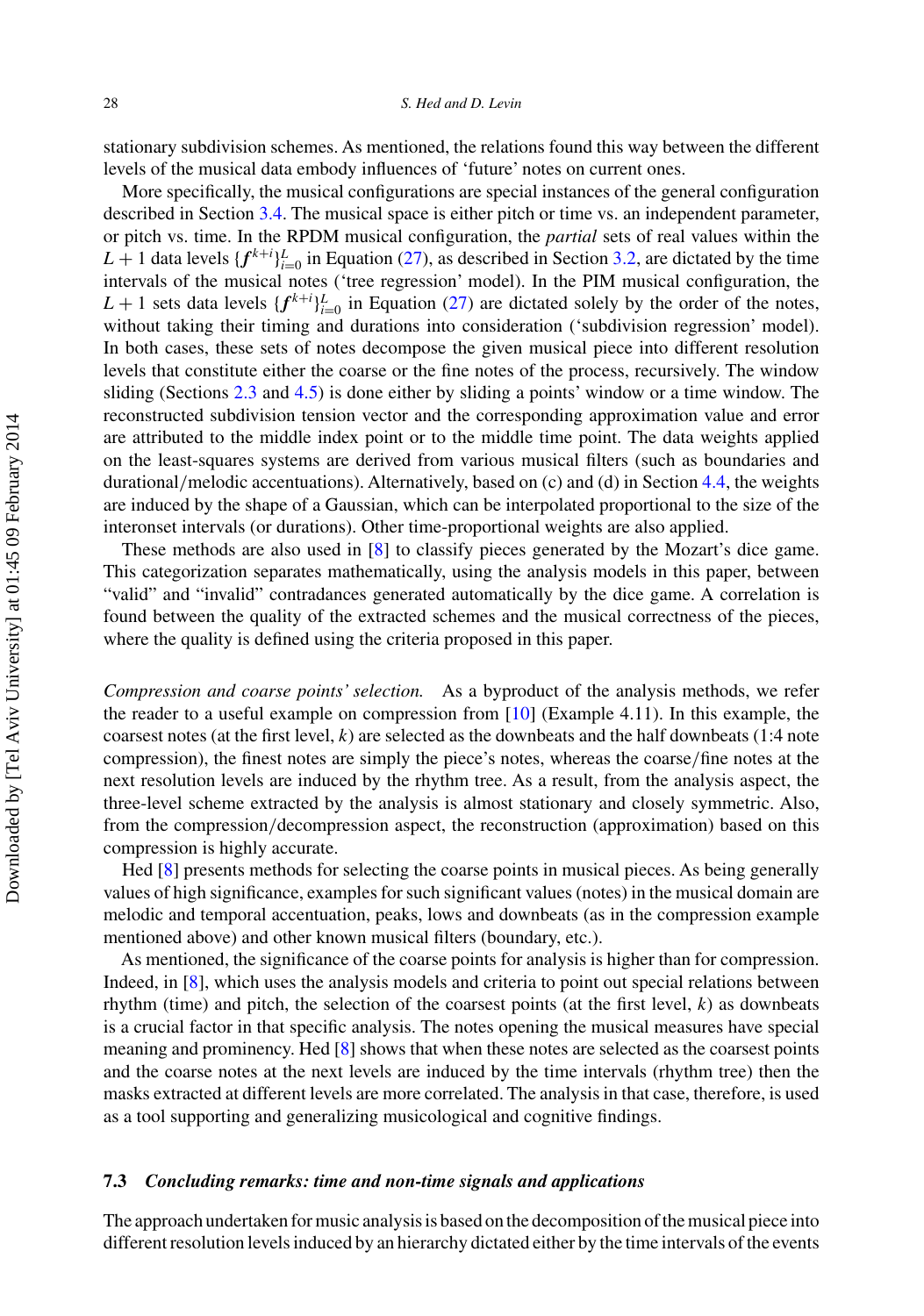<span id="page-29-0"></span>('time hierarchy' based on the 'tree regression' model), or by their plain order in the piece ('plain hierarchy' based on the 'subdivision regression' model). The analysis yields the corresponding masks mapping between these levels and using several criteria it points out the decomposition yielding the best masks. Such an approach can be applied to time series from other applications. For example, stock graphs can be analysed this way, where the time intervals of an event can be defined as the time period in which the price did not change. The coarsest points (coarse points at the base level) should reflect significant events in the context of trading, and their selection should be part of the research. It would be interesting to see whether known anchor points would yield superior masks, and whether the time hierarchy would be superior over the plain hierarchy, as has been indicated in several cases in music.

As has been shown, the methods can be applied also to functions above free parameters other than time (and moreover, the time itself can be considered a function above a free parameter) [\[8,10](#page-30-0)]. For example, curves, surfaces and textures can be analysed this way, based on the examples given in this paper. The 'tree regression' and the 'subdivision regression' models can be applied by regarding or disregarding the parameter-distances between the values, in analogy to the time intervals consideration in the 'time hierarchy' vs. the 'plain hierarchy', respectively. Again, the coarsest points and the further decomposition into data levels are yet to be defined and researched, according to the specific application involved.

#### **8. Summary**

In this paper, we proposed two subdivision analysis models. The 'tree regression' model enables the analysis of patterns and is based on the subdivision rules tree and the {*mask, tree*} (pruned subdivision rules tree) representation of the 'varying-resolution' model. The 'subdivision regression' model inverses the 'generalized perturbed scheme'model and extracts perturbations and displacements depending merely on the input data. We also suggested applying certain general criteria on the parameters extracted by these models that have value in identifying relations between different resolutions of the data. These criteria are proposed for the purpose of data analysis. In specific, these criteria yield features applicable in music analysis and potentially in other areas, such as graphics, texture, cardiography and stocks. Aside from data analysis, we also proposed compression and decompression as byproducts of the two analysis models.

# **Notes**

- 1. More details and examples related to this paper and to [\[9,10](#page-30-0)] appear in [\[8](#page-30-0)].
- 2. The infinite matrix **P** can be replaced by a finite bisection if  $|\zeta(\mathbf{p})| < \infty$ .
- 3. The definition of the fine data is extended in [\[9\]](#page-30-0) (reviewed in Section [3.1\)](#page-11-0).
- 4. In general, a *d*-subdivision scheme (e.g. ternary) can be described by  $d^L$  (e.g.  $3^L$ ) rules.
- 5. Referring to the matrices  $\{\Phi^{[j]}\}_{j=1}^m$  as to vectors.
- 6. It is the inverse problem of the reverse subdivision reported in [\[19\]](#page-30-0); in their case the scheme and the fine values are given and the coarse notes are extracted by the pseudo-inverse of **P**, whereas here the mask  $\omega$  (the operator  $P(\omega)$ ) is recovered.
- 7. We allow separating  $f^{k+L}$  into different vectors in which case the matrix **A** in Equation [\(18\)](#page-7-0) turns to be a matrix of matrices [\[8](#page-30-0)].
- 8. (a) By Equation [\(20\)](#page-7-0), the solution to Equation [\(18\)](#page-7-0) is  $\boldsymbol{\omega}_{\text{lsq}}^{\star} = \mathbf{C}^{\dagger} \boldsymbol{u}$ , where  $\mathbf{C}_{ji} = \mathbf{C}_{ij} = [\mathbf{A}^{\text{T}} \mathbf{A}]_{ij} = (f^k)^{\text{T}} (\boldsymbol{\Phi}^{[i]})^{\text{T}} \boldsymbol{\Phi}^{[j]} f^k$ and  $u_i = (f^k)^\text{T} (\Phi^{[i]})^\text{T} f^{k+1}$ . (b) if  $\{\Phi^{[j]} f^k\}_{j=1}^m$  are independent then  $A^\dagger = (A^\text{T} A)^{-1} A^\text{T}$ , and the approximation is the projection  $f_{\text{approx}}^{k+1} = \mathbf{A}\boldsymbol{\omega}_{\text{lsq}}^{\star} = \mathbf{A}\mathbf{A}^{\dagger}f^{k+1} = \mathbf{A}(\mathbf{A}^{\text{T}}\mathbf{A})^{-1}\mathbf{A}^{\text{T}}f^{k+1}.$
- 9. Hence, for independent template masks,  $|p(\omega)| \ge m \ge 2n 1$  (see Remark [2\)](#page-9-0).<br>10. Because the columns of A depend also on the data. See Equation (19) For instan
- Because the columns of  $A$  depend also on the data. See Equation [\(19\)](#page-7-0). For instance, the data  $f^k$  need not be constant in order for  $[A]$ *j* to be independent.
- 11. The 'subdivision regression' model is a special case, where the pruning is at a constant level.